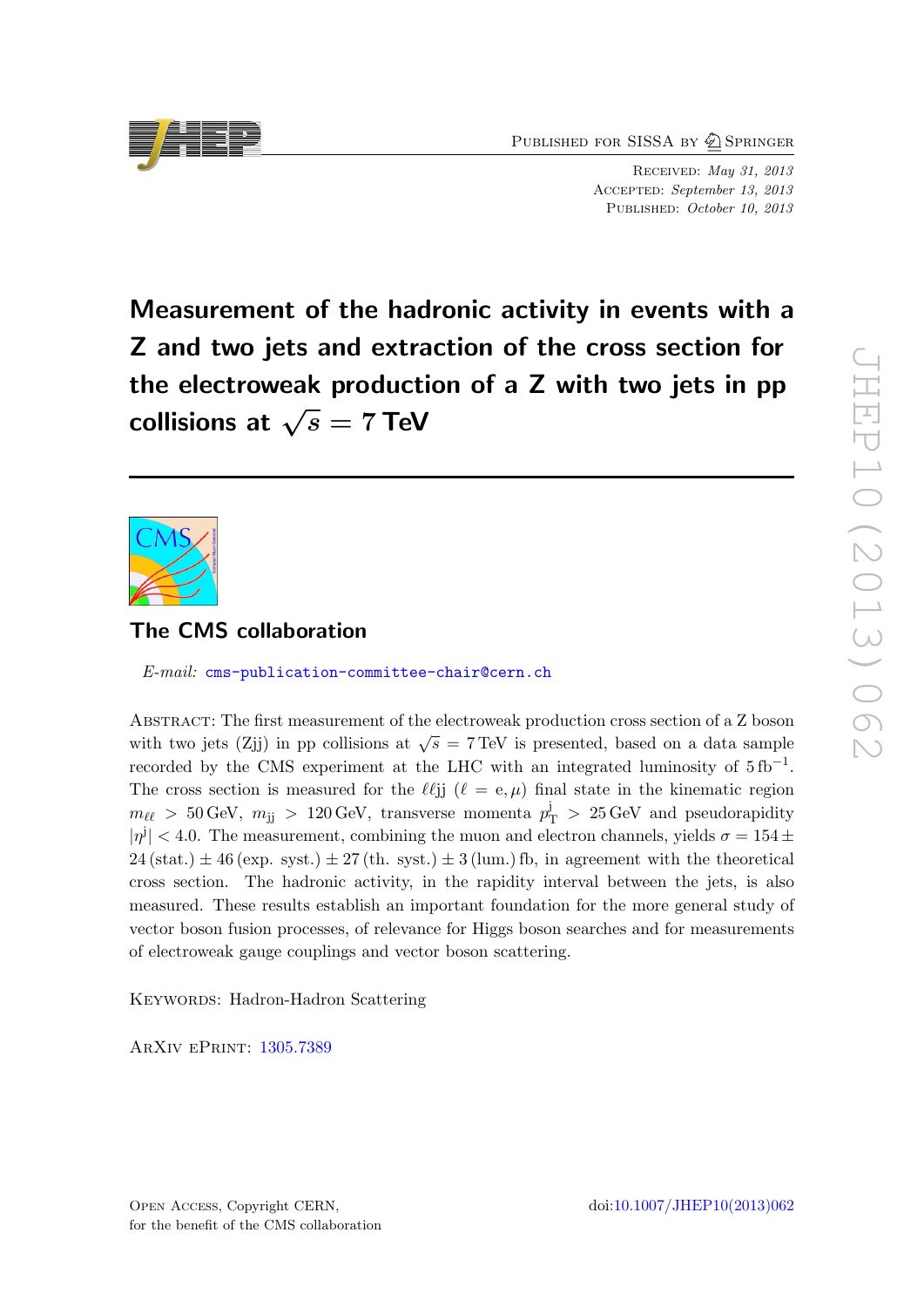# Contents

|                 | 1 Introduction                                                           | $\mathbf{1}$            |
|-----------------|--------------------------------------------------------------------------|-------------------------|
|                 | 2 CMS detector, reconstruction, and event simulation                     | 3                       |
| $\bf{3}$        | Event selection                                                          | $\overline{\mathbf{5}}$ |
| 4               | Hadronic activity in the rapidity interval between tagging jets          | 9                       |
|                 | Central hadronic activity measurement using jets<br>4.1                  | 10                      |
|                 | Central hadronic activity measurement with track jets<br>4.2             | 11                      |
| $5\overline{)}$ | Measurements of the radiation patterns in multijet events in association |                         |
|                 | with a Z boson                                                           | 12                      |
|                 | 6 Signal cross section measurement                                       | 13                      |
|                 | Signal extraction using the dijet mass fit<br>6.1                        | 13                      |
|                 | Systematic uncertainties<br>6.2                                          | 15                      |
|                 | 6.3<br>Signal extraction using MVA analysis                              | 17                      |
|                 | Results<br>6.4                                                           | 20                      |
| $\overline{7}$  | Summary                                                                  | 22                      |
|                 | The CMS collaboration                                                    | 26                      |
|                 |                                                                          |                         |

# <span id="page-1-0"></span>1 Introduction

The cross section for the electroweak (EW) production of a central W or Z boson in association with two jets that are well separated in rapidity is quite sizable at the Large Hadron Collider (LHC) [\[1\]](#page-23-0). These electroweak processes have been studied in the context of rapidity intervals in hadron collisions [\[2,](#page-23-1) [3\]](#page-23-2), as a probe of anomalous triple-gauge-boson couplings [\[4\]](#page-23-3), and as a background to Higgs boson searches in Vector Boson Fusion (VBF) processes [\[5](#page-23-4)[–8\]](#page-23-5). There are three classes of diagrams to be considered in the EW production of W and Z bosons with two jets: VBF processes, bremsstrahlung, and multiperipheral processes. A full calculation reveals a large negative interference between the pure VBF process and the other two categories [\[1,](#page-23-0) [3\]](#page-23-2). Figure [1](#page-2-0) shows representative Feynman diagrams for these EW  $\ell \ell q q'$  production processes. A representative Feynman diagram for Drell-Yan production in association with two jets is shown in figure [2.](#page-2-1) This process is the dominant background in the extraction of EW  $\ell \ell \neq q'$  cross section. In what follows we designate as "tagging jets" the jets that originate from the fragmentation of the outgoing quarks in the EW processes shown in figure [1.](#page-2-0)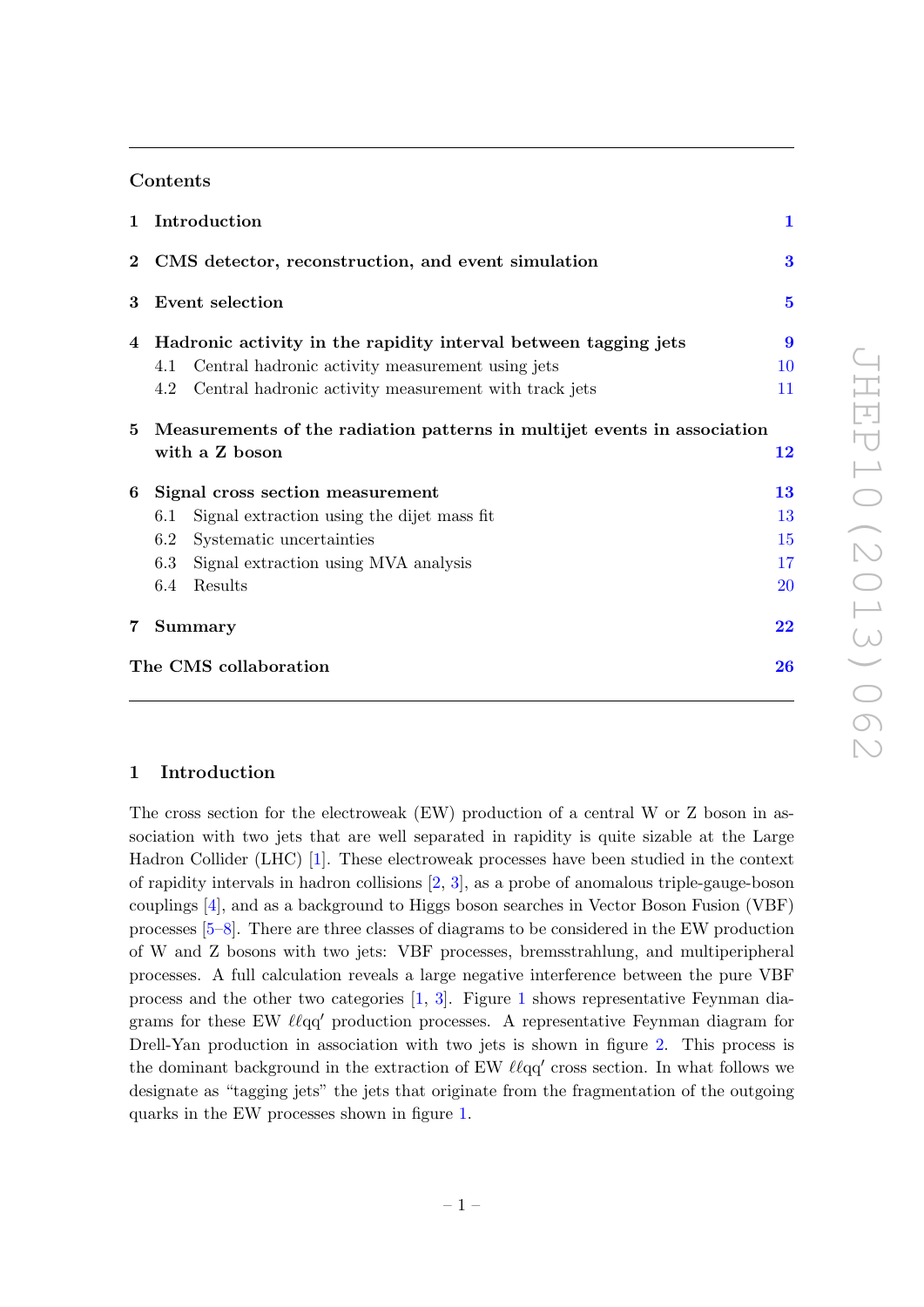

<span id="page-2-0"></span>**Figure 1.** Representative diagrams for EW  $\ell \ell q q'$  production (for  $\ell = \mu$ ): VBF (left), bremsstrahlung (middle), and multiperipheral (right).



<span id="page-2-1"></span>Figure 2. Representative diagram for Drell-Yan production in association with two jets.

The study of these processes establishes an important foundation for the more general study of vector boson fusion processes, of relevance for Higgs boson searches and for measurements of electroweak gauge couplings and vector-boson scattering. The VBF Higgs boson production in proton-proton (pp) collisions at the LHC has been extensively investigated  $[9, 10]$  $[9, 10]$  $[9, 10]$  as a way to discover the particle and measure its couplings  $[11-13]$  $[11-13]$ . Recent searches by the ATLAS and CMS collaborations for the standard model (SM) Higgs boson include analyses of the VBF final states [\[14,](#page-24-0) [15\]](#page-24-1).

In particular, the study of the processes shown in figure [1](#page-2-0) can improve our understanding of the selection of tagging jets as well as that of vetoing additional parton radiation between forward-backward jets in VBF searches [\[5–](#page-23-4)[8\]](#page-23-5). The measurement of the electroweak production of the Zjj final state is also a precursor to the measurement of elastic vector boson pair scattering at high energy, an important physics goal for future analyses of LHC data.

In this work we measure the cross section for electroweak Z boson production in association with two jets in pp collisions at a center-of-mass energy of 7 TeV, where the Z boson decays into  $\mu^+\mu^-$  or  $e^+e^-$ , using a data sample collected in 2011 by the Compact Muon Solenoid (CMS) experiment with an integrated luminosity of 5.1 fb<sup>-1</sup> for the  $\mu^+\mu^-$  mode and  $5.0\,\text{fb}^{-1}$  for the e<sup>+</sup>e<sup>-</sup> mode. We extract the cross section under the assumption that the theory describes correctly the shape of the kinematical distributions of the dominant background from Drell-Yan production in association with two jets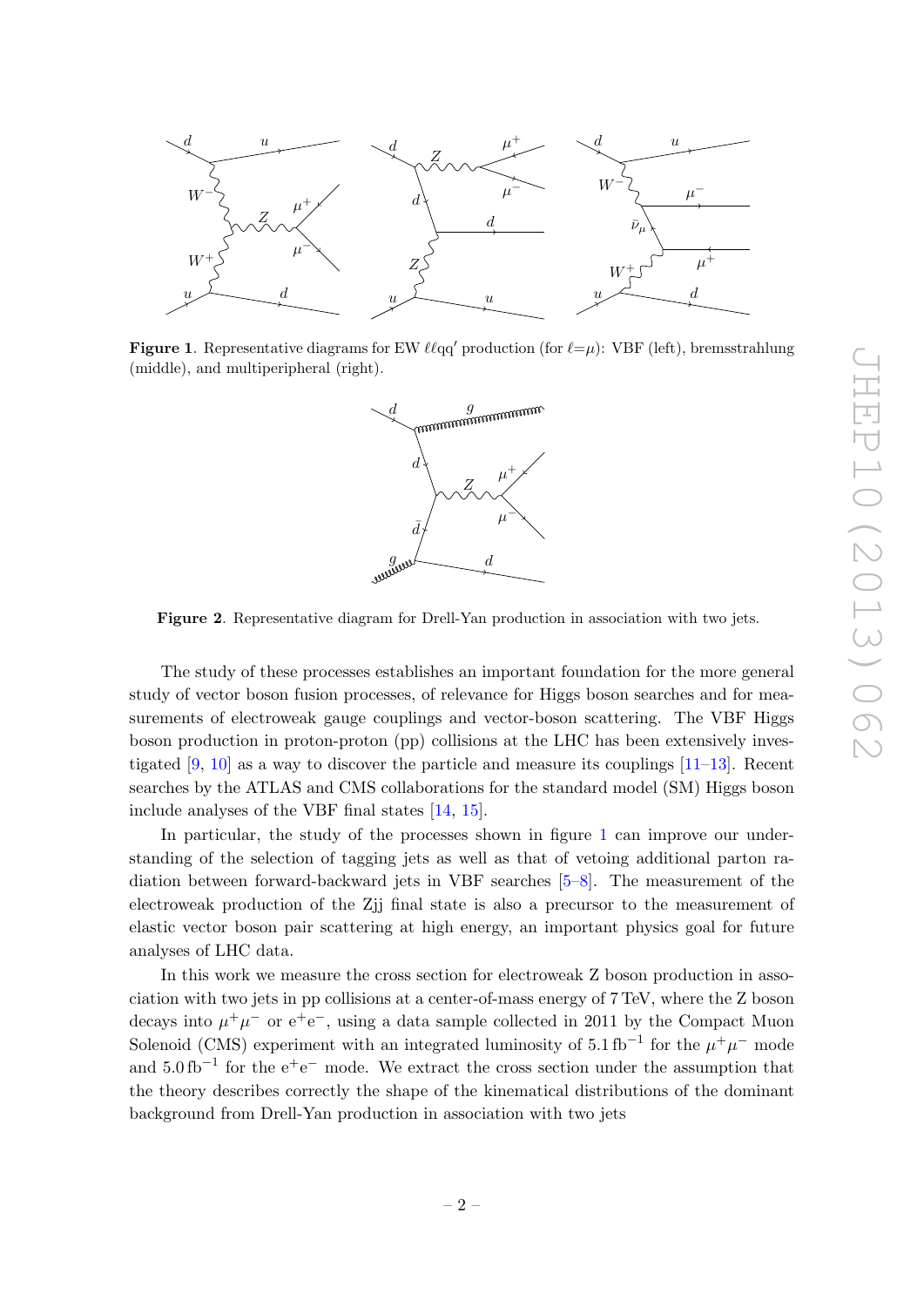The signal-to-background ratio for the cross section measurement is small. In order to confirm the presence of a signal, two methods of signal extraction are employed and two different jet algorithms are used. While providing a similar performance, these two types of jet algorithms use different methods to combine the information from the subdetectors, different energy corrections, and different methods to account for the energy from the additional minimum-bias events (pileup).

In a separate study, measurements of the hadronic activity in Drell-Yan events are presented. These include the level of hadronic activity in the rapidity interval between the two tagging jets and the properties of multi-jets in events with a Z boson.

The plan of the paper is as follows: in section [2](#page-3-0) we describe the CMS detector, reconstruction, and event simulation; in section [3](#page-5-0) we discuss the event selections; sections [4](#page-9-0) and [5](#page-12-0) are devoted to the study of the hadronic activity in Drell-Yan events; in section [6](#page-13-0) we present the measurement of the cross section for the EW Zjj production; finally, in section [7](#page-22-0) we summarize our main results.

### <span id="page-3-0"></span>2 CMS detector, reconstruction, and event simulation

A detailed description of the CMS detector can be found in ref. [\[16\]](#page-24-2). The CMS experiment uses a right-handed coordinate system, with the origin at the nominal interaction point, the x axis pointing to the center of the LHC ring, the y axis pointing up, and the z axis along the counterclockwise-beam direction as viewed from above. The polar angle θ is measured from the positive z axis and the azimuthal angle φ is measured in the x-y plane. The pseudorapidity  $\eta$  is defined as  $-\ln[\tan(\theta/2)]$ , which equals the rapidity  $y = \ln[(E + p_z)/(E - p_z)]$  for massless particles.

The central feature of the CMS apparatus is a superconducting solenoid of 6 m internal diameter providing a field of 3.8 T. Within the field volume are a silicon pixel and strip tracker, a crystal electromagnetic calorimeter (ECAL), and a brass/scintillator hadron calorimeter (HCAL) providing coverage for pseudorapidities  $|\eta| < 3$ . The forward calorimeter modules extend the coverage of hadronic jets up to  $|\eta| < 5$ . Muons are measured in gas-ionization detectors embedded in the steel magnetic flux return yoke.

The first level (L1) of the CMS trigger system, composed of custom hardware processors, uses information from the calorimeters and the muon detectors to select the most interesting events. The high-level-trigger processor farm further decreases the event rate from ∼100 kHz of L1 accepts to a few hundred Hz, before data storage.

Muons are reconstructed [\[17\]](#page-24-3) by fitting trajectories based on hits in the silicon tracker and the muon system. Electrons are reconstructed [\[18\]](#page-24-4) from clusters of energy deposits in the ECAL matched to tracks in the silicon tracker.

Two different types of jets are used in the analysis: jet-plus-track (JPT) and particle-flow (PF) jets [\[19\]](#page-24-5). The JPT jets are reconstructed calorimeter jets whose energy response and resolution are improved by incorporating tracking information according to the JPT algorithm [\[20\]](#page-24-6). Calorimeter jets are first reconstructed from energy deposits in the calorimeter towers clustered with the anti- $k_T$  jet algorithm [\[21,](#page-24-7) [22\]](#page-24-8) with a distance parameter of 0.5. Charged-particle tracks are associated with each jet, based on the spatial separation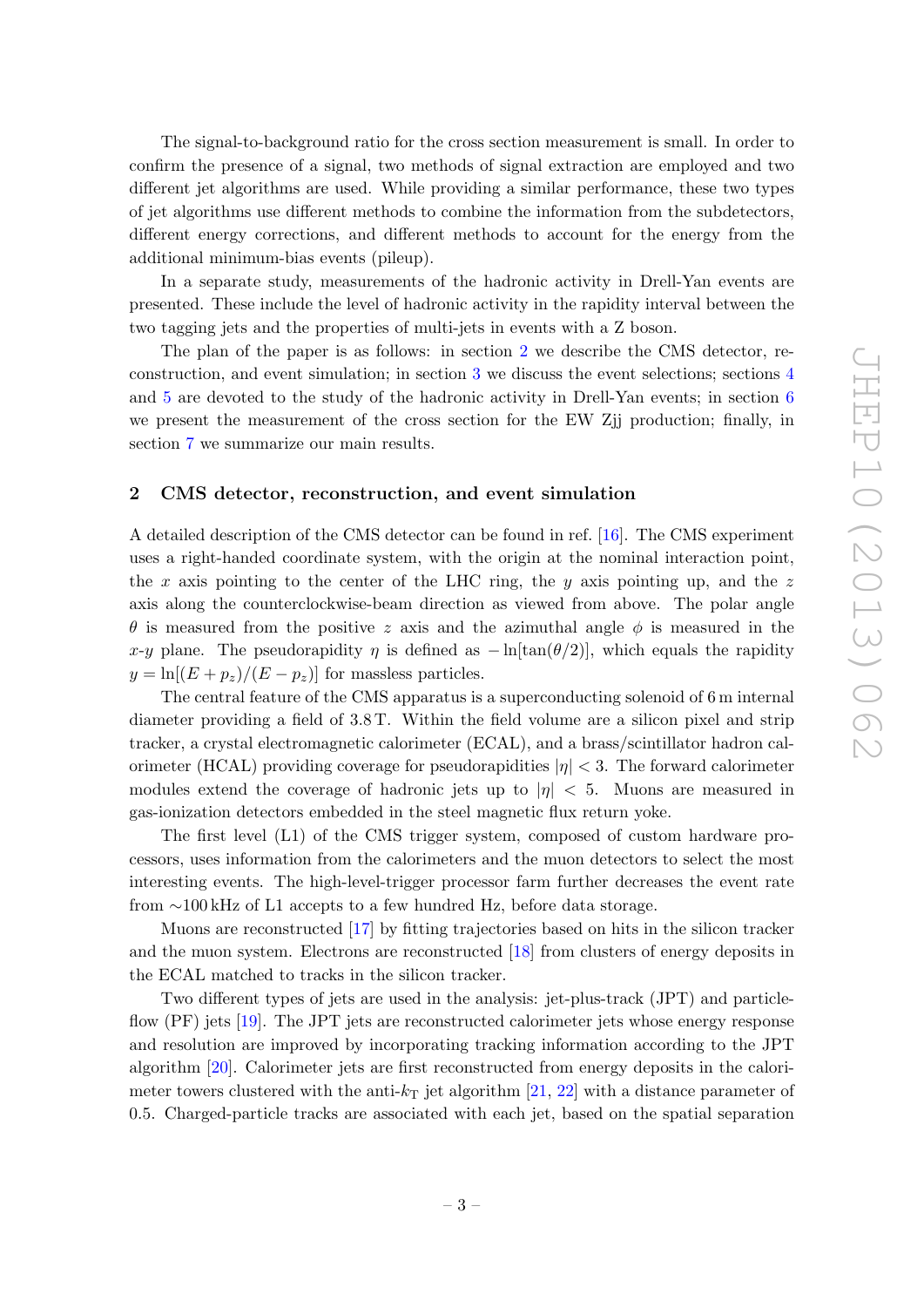in  $\eta$ - $\phi$  between the jet axis and the track momentum vector measured at the interaction vertex. The associated tracks are projected onto the surface of the calorimeter and classified as in-cone tracks if they point within the jet cone around the jet axis. The tracks bent out of the jet cone due to the magnetic field are classified as out-of-cone tracks. The momenta of the charged tracks are used to improve the measurement of the energy of the associated calorimeter jet. For in-cone tracks the expected average energy deposition in the calorimeters is subtracted and the energy of the tracks (assuming that they are charged pions) is added to the jet energy. For out-of-cone tracks the energy of the tracks is added directly to the jet energy. The direction of the jet is re-calculated with the tracks. As a result of the JPT algorithm, both the energy and the direction of the jet are improved.

The CMS particle flow algorithm [\[23,](#page-24-9) [24\]](#page-24-10) combines the information from all relevant CMS sub-detectors to identify and reconstruct particle candidates in the event: muons, electrons, photons, charged hadrons, and neutral hadrons. Charged hadrons are reconstructed from tracks in the tracker. Photons and neutral hadrons are reconstructed from energy clusters in the ECAL and HCAL, respectively, that are separate from the extrapolated position of tracks. A neutral particle overlapping with charged particles in the calorimeters is identified from a calorimeter energy excess with respect to the sum of the associated track momenta. Particle flow jets (PF jets) are reconstructed using the anti- $k_T$ jet algorithm with a distance parameter of 0.5, clustering particles identified by the particle flow algorithm.

The signal process for this analysis is the electroweak production of a dilepton pair in association with two jets (EW  $\ell(jj), \ell = e, \mu$ ). It is simulated with MADGRAPH version 5 [\[25,](#page-24-11) [26\]](#page-24-12) interfaced with pythia 6.4.25 [\[27\]](#page-24-13) for parton showering (PS) and hadronization. The CTEQ6L1 parton distribution functions [\[28\]](#page-24-14) are used in the event generation by MADGRAPH. The electroweak pp  $\rightarrow \ell \ell j j$  processes in MADGRAPH include WZ production where the W boson decays into two quarks and ZZ production where one of the Z bosons decays into two quarks. The requirement  $m_{jj} > 120 \,\text{GeV}$  applied at the MAD-Graph generation level reduces the contribution from these processes to a negligible level in the defined signal phase space. For the leading order generators, j stands for partons. For next-to-leading order calculations, a jet algorithm is applied to the final state partons and j stands for the parton jets.

Background Z+jets (labeled DY  $\ell\ell$ j) and ditop (tt) processes are generated with MaD-Graph via a matrix element (ME) calculation that includes up to four jets at parton level. The ME and parton shower (ME-PS) matching is performed following the ktMLM prescription  $[26]$ . The generation of the DY  $\ell\ell$  ij background does not include the electroweak production of the Z boson with two jets. The diboson production processes WW, WZ, and ZZ are generated with pythia.

The MCFM program  $[29]$  is also used for the evaluation of the theoretical uncertainty of the DY  $\ell\ell$ jj background predictions. The dynamic scale  $\mu_0 = \sum_{i=1}^n p_{\rm T}^i$  with n final state particles (partons, not jets;  $n = 4, 5$ ) is used with the QCD factorization and renormalization scales set equal,  $\mu_F = \mu_R = \mu_0$ .

Generated events are processed through the full CMS detector simulation based on Geant4 [\[30,](#page-24-16) [31\]](#page-24-17), followed by a detailed trigger emulation, and the standard event recon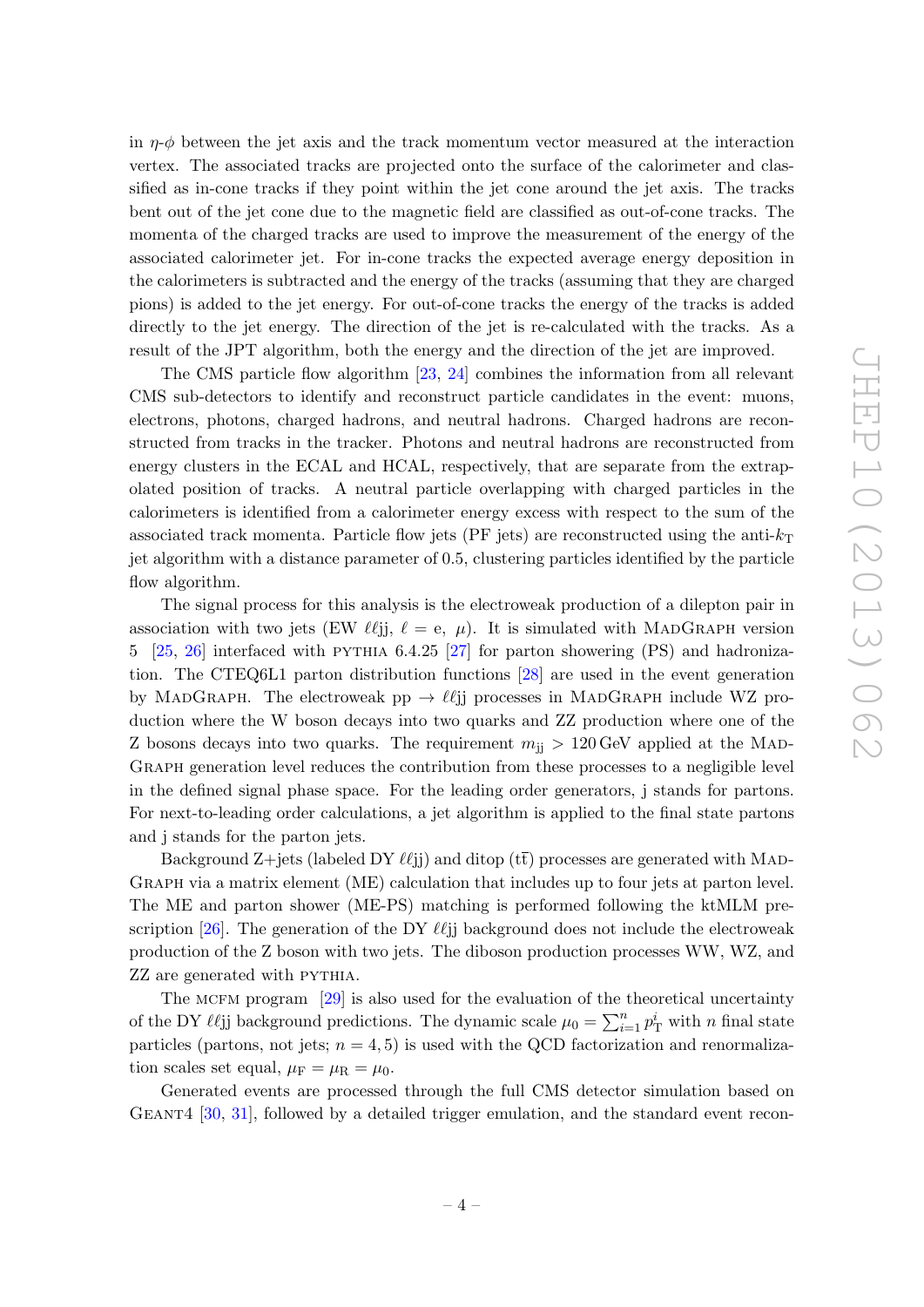struction. Minimum-bias events are superimposed upon the hard interaction to simulate the effects of additional interactions per beam crossing (pileup). The multiplicity distribution of the pileup events in the simulation is matched with that observed in data. The pythia parameters for the underlying event were set according to the Z2 tune [\[32\]](#page-24-18).

The signal cross section per lepton flavor, at next-to-leading order (NLO), is calculated to be  $\sigma_{\text{NLO}}(EW \ell(j)) = 166 \text{ fb}$ . The calculation is carried out with the VBFNLO program [\[33\]](#page-24-19) with the factorization and renormalization scales set to  $\mu_R = \mu_F = 90 \,\text{GeV}$  and with CT10 parton distribution functions [\[34\]](#page-25-0). The calculation is performed in the following kinematical region: a dilepton invariant mass,  $m_{\ell\ell}$  above 50 GeV, jet transverse momentum  $p_{\rm T}^{\rm j} > 25 \,\text{GeV}$ , jet pseudorapidity  $|\eta^{\rm j}| < 4$ , and dijet invariant mass  $m_{\rm jj} > 120 \,\text{GeV}$ . The kinematic distributions for the signal generated by VBFNLO at leading order agree with those produced by the MADGRAPH generator.

The interference effects between EW and DY  $\ell\ell$  production processes are evaluated with the MADGRAPH, SHERPA  $[35]$ , COMPHEP  $[36]$ , and VBFNLO programs by the authors of these programs and were found to be negligible.

### <span id="page-5-0"></span>3 Event selection

For the muon channel, the candidate events were selected by a trigger that required the presence of two muons. The requirement applied by the trigger on the muon transverse momenta changed with increasing instantaneous luminosity. As a consequence, the analyzed data sample is divided into three sets corresponding to the following different thresholds: (i) both muons have  $p_T^{\mu} > 7$  GeV, (ii)  $p_T^{\mu_1} > 13$  GeV and  $p_T^{\mu_2} > 8$  GeV, and (iii)  $p_T^{\mu_1} > 17$  GeV and  $p_{\rm T}^{\mu_2} > 8 \,\text{GeV}$ . Events in the electron channel were selected by a trigger that required the presence of two electrons with  $p_T^{\rm e_1} > 17 \,\text{GeV}$  and  $p_T^{\rm e_2} > 8 \,\text{GeV}$ .

Offline, the muon candidates used in the analysis are identified by an algorithm [\[17\]](#page-24-3), which starts from the tracks measured in the muon chambers, and then matches and combines them with the tracks reconstructed in the inner tracker. Muons from the in-flight decays of hadrons and punch-through particles are suppressed by applying a requirement on the goodness-of-fit over the number of degrees of freedom,  $\chi^2/\text{dof} < 10$ , of the global fit including the hits in the tracker and muon detectors.

In order to ensure a precise estimate of momentum and impact parameter, only tracks with more than 10 hits in the inner tracker and at least one hit in the pixel detector are used. We require hits in at least two muon detectors, to ensure a precise momentum estimate at the trigger level, and to suppress remaining background from misidentified muon candidates. Cosmic muons are rejected by requiring a transverse impact parameter distance to the beam spot position of less than 2 mm. These selection criteria provide an efficiency of 96% for prompt muons with  $p_T > 20$  GeV. The efficiency is defined as a ratio where the denominator is the number of generated muons with  $p_T > 20$  GeV within the geometrical acceptance and the numerator is the number of those muons that pass the selection criteria described above.

The electron candidates are required to pass a set of criteria which is 90% efficient for prompt electrons with  $p_T > 20 \,\text{GeV}$  [\[18\]](#page-24-4). The electron identification variables used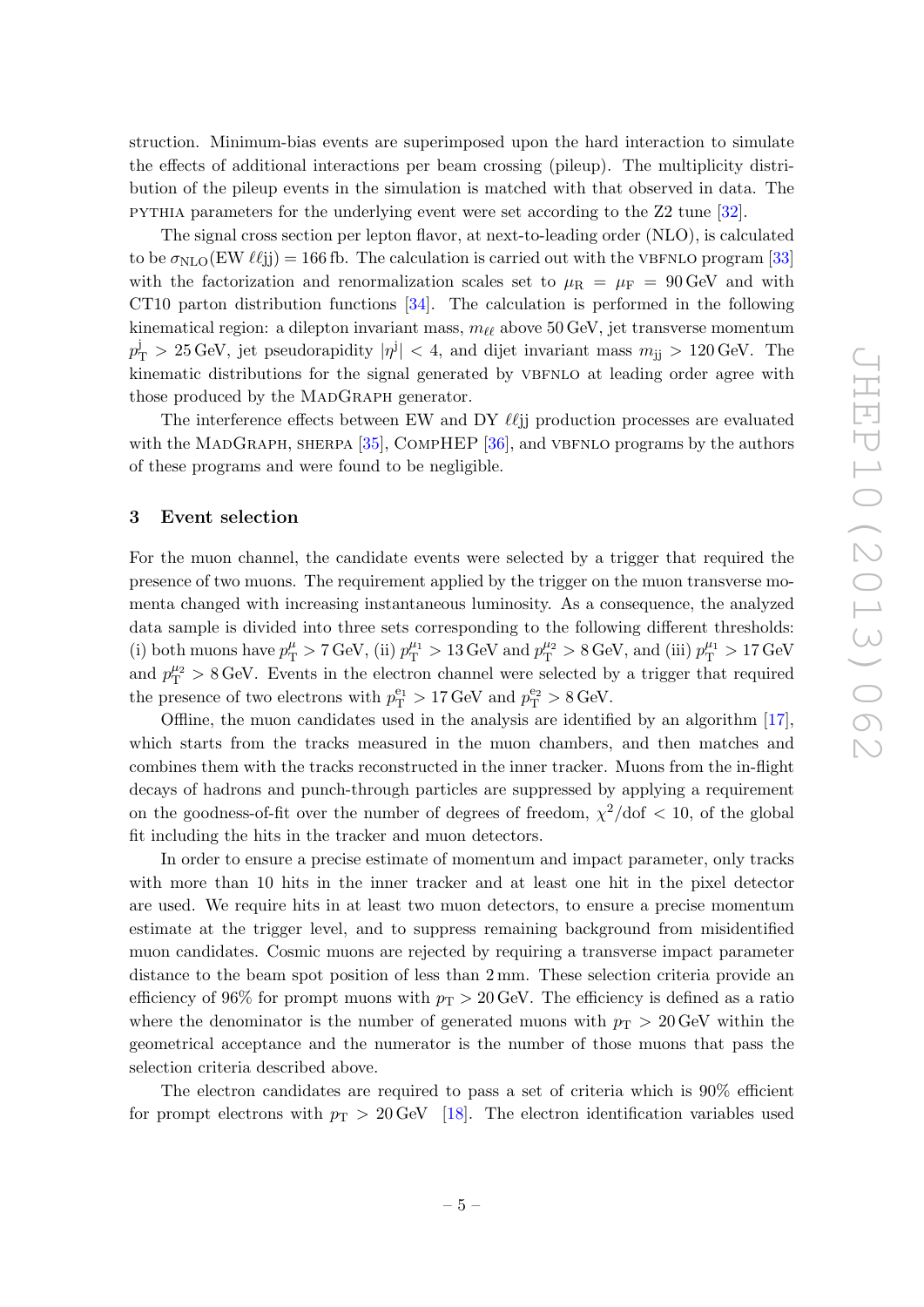in the selection are (i) the spatial distance between the track and the associated ECAL cluster, (ii) the size and the shape of the shower in ECAL, and (iii) the hadronic leakage. The track transverse impact parameter is used to discriminate electrons from conversions. Tracks from conversions have, on average, a greater distance to the beam axis. In order to reject electrons from conversions, candidates are allowed to have at most one missing hit among those expected in the innermost tracker layers.

Electrons and muons from heavy-flavor decays and contained in hadronic jets are suppressed by imposing a restriction on the presence of additional tracks around their momentum direction. The additional tracks are summed in a cone of radius  $\Delta R$  =  $\sqrt{(\Delta \eta)^2 + (\Delta \phi)^2}$  < 0.3 around the lepton candidate. Only tracks consistent with originating from the vertex corresponding to the hardest proton-proton scattering are used in the evaluation, so as to be insensitive to contributions from pileup interactions in the same bunch crossing. A relative isolation variable,  $I_{\text{trk}} = \sum p_T^{\text{trk}}/p_T^{\ell}$ , is evaluated for each lepton.

The dimuon channel selection " $Z_{\mu\mu}$ " is defined by the following set of requirements: the two highest- $p_T$  muons must have  $p_T > 20$  GeV,  $|\eta| < 2.4$ , and must satisfy the muon quality criteria described above. The muons are required to have opposite charge and have a relative isolation of  $I_{trk} < 0.1$ . The dimuon invariant mass is required to be within  $\pm 15$  GeV of the Z boson mass  $m_Z = 91.2$  GeV.

The following set of requirements define the "Zee" dielectron selection: the two higest $p_{\rm T}$  electrons must have  $p_{\rm T} > 20$  GeV,  $|\eta| < 2.4$ , and satisfy the electron quality criteria described previously. The electrons are required to have opposite charge and relative isolation criteria of  $I_{\text{trk}} < 0.1$ .

The dielectron invariant mass is required to be within  $\pm 20 \,\text{GeV}$  of  $m_Z$ , a larger mass range than that for  $m_{\mu\mu}$  since the dielectron Z-peak is wider because of electron bremsstrahlung effects in the tracker material.

The two highest- $p_T$  leading jets in the event with  $|\eta_j| < 4.7$  (labeled j<sub>1</sub> and j<sub>2</sub>) are selected as the tagging jets. The selection criteria are optimized by maximizing the signal<br>∴  $\frac{1}{2}$   $\frac{1}{2}$   $\frac{1}{2}$   $\frac{1}{2}$   $\frac{1}{2}$   $\frac{1}{2}$   $\frac{1}{2}$   $\frac{1}{2}$   $\frac{1}{2}$   $\frac{1}{2}$   $\frac{1}{2}$   $\frac{1}{2}$   $\frac{1}{2$ significance defined as  $N_S/\sqrt{N_B}$ , where  $N_S$  and  $N_B$  are the number of signal and background events passing the selection criteria, expected from the Monte Carlo (MC) signal and DY samples, with an integrated luminosity of  $5 \text{ fb}^{-1}$ . The requirements on the momentum and pseudorapidity of the tagging jets  $(p_T^{\rm j_1})$  $j_1$ ,  $p_{\rm T}^{\rm j_2}$  $\mathcal{L}_{\text{T}}^{J2}$ ,  $\eta_{\text{j}}$ ), the dijet invariant mass  $(m_{\text{j}_1 \text{j}_2})$ , and the Z boson rapidity in the rest frame of the tagging jets  $y^* = y_Z - 0.5(y_{j_1} + y_{j_2})$  are varied in order to reach maximum signal significance. The optimized selection criteria shown in table [1,](#page-7-0) with the corresponding selection labels, result in an expected signal significance of about three for an integrated luminosity of  $5 \text{ fb}^{-1}$ , for each of the dilepton channels.

The signal efficiencies for the  $Z_{\mu\mu}$  selection without additional requirements, with the tagging jet requirement TJ1, with the TJ1 and the Z boson rapidity requirement YZ, and with the TJ1, YZ, and TJ2 requirements are 0.36, 0.23, 0.17, and 0.06, respectively. These efficiencies are valid both in the case of JPT and PF jet reconstruction. The signal efficiencies for the dielectron channel are respectively  $0.33, 0.21, 0.16$ , and  $0.06$ . The efficiency is defined as a ratio where the denominator is the number of signal events generated by MADGRAPH with  $m_{ii} > 120 \,\text{GeV}$  and the numerator is the number of events that passed the selections described above.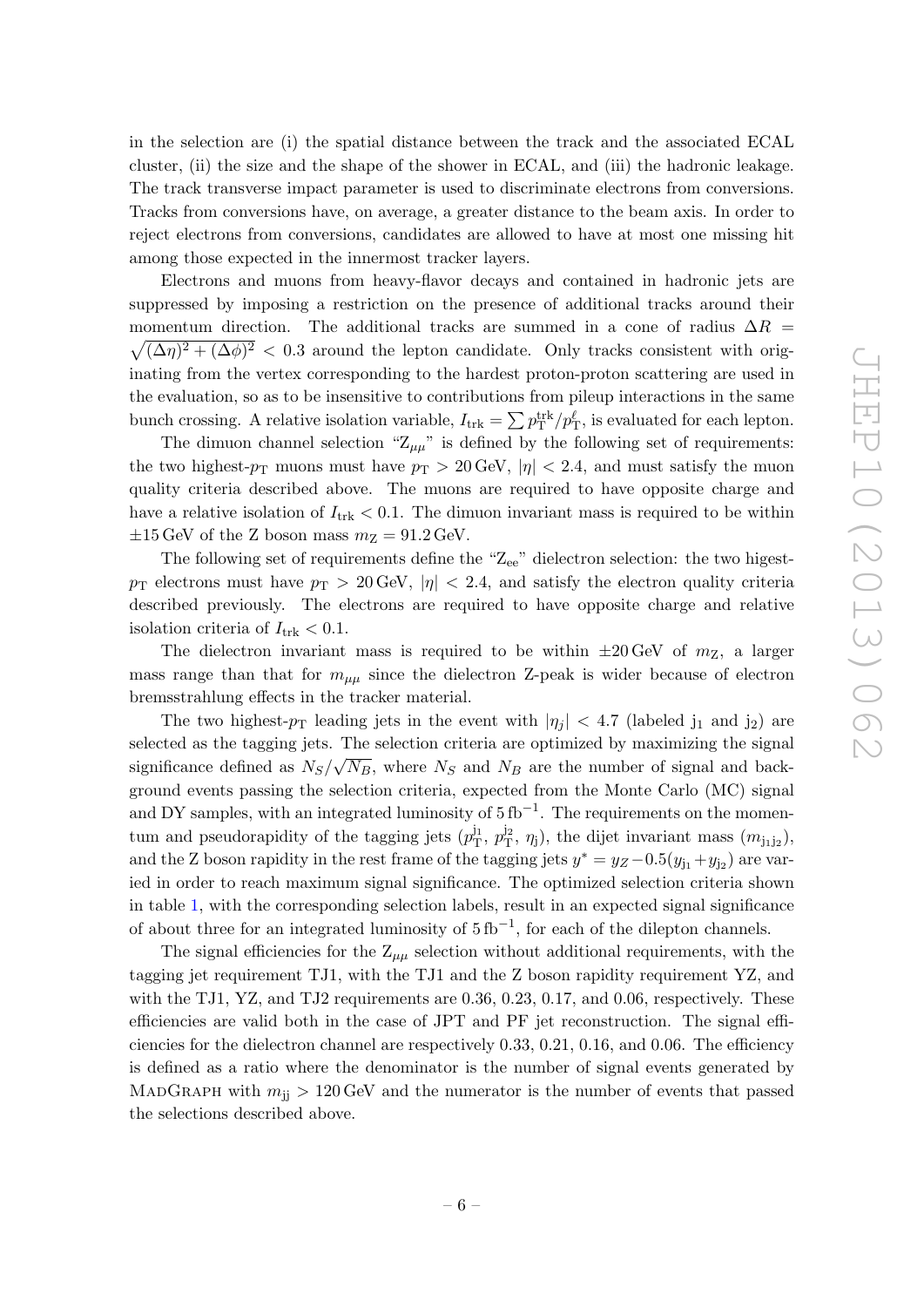| Tagging jet selections     |                                                                                                   |  |  |  |  |
|----------------------------|---------------------------------------------------------------------------------------------------|--|--|--|--|
|                            | TJ1 $ p_{\rm T}^{j_1} > 65 \,\text{GeV}, p_{\rm T}^{j_2} > 40 \,\text{GeV},  \eta_{\rm i}  < 3.6$ |  |  |  |  |
| TJ2                        | $m_{\text{j}_1\text{j}_2} > 600\,\text{GeV}$                                                      |  |  |  |  |
| Z boson rapidity selection |                                                                                                   |  |  |  |  |
| Y7.                        | $ y^*  < 1.2$                                                                                     |  |  |  |  |

<span id="page-7-0"></span>Table 1. The optimized selection criteria with the corresponding selection labels.



<span id="page-7-1"></span>**Figure 3.** Distribution of the absolute difference in the pseudorapidity of the tagging jets,  $\Delta \eta_{j_1j_2} =$  $|\eta_{j1} - \eta_{j2}|$  (left) and the tagging jet  $p_T$  for both jets,  $j_1$  and  $j_2$  (right) for the DY  $\mu\mu$ jj, EW  $\mu\mu$ jj, and VBF Higgs boson production processes.

The above event selection criteria are different from those suggested for Higgs boson searches in the VBF channel [\[5](#page-23-4)[–8\]](#page-23-5). In particular, higher  $p<sub>T</sub>$  thresholds are used on the tagging jets, the rapidity separation between the tagging jets is not used, and a central jet veto is not applied. This is because the kinematics for EW Zjj production and VBF Higgs boson production are different. The former includes two additional contributions, bremsstrahlung and multiperipheral processes, as shown in figure [1.](#page-2-0) These additional processes and the interference between them lead to higher average jet transverse momenta in comparison to the VBF production process alone. This is due to the fact that the EW  $\ell(j)$  process involves transversely polarized W bosons, while the main contribution to VBF boson production involves longitudinally polarised W bosons. Figure [3](#page-7-1) shows the simulated distributions of the absolute pseudorapidity difference of the two tagging jets,  $\Delta \eta_{j_1 j_2} = |\eta_{j_1} - \eta_{j_2}|$  (left), and the tagging jets  $p_T$  (right) for the DY  $\mu \mu$ jj, the EW  $\mu\mu$ j, and the VBF Higgs boson production processes. The  $m_{j_1j_2}$  distributions for EW  $\mu\mu$ j production and VBF Higgs boson production processes are very similar and are not shown here.

The event selection is performed with JPT and PF jets in the dimuon channel and with PF jets in dielectron channel. Table [2](#page-8-0) shows the event yield after each selection step in the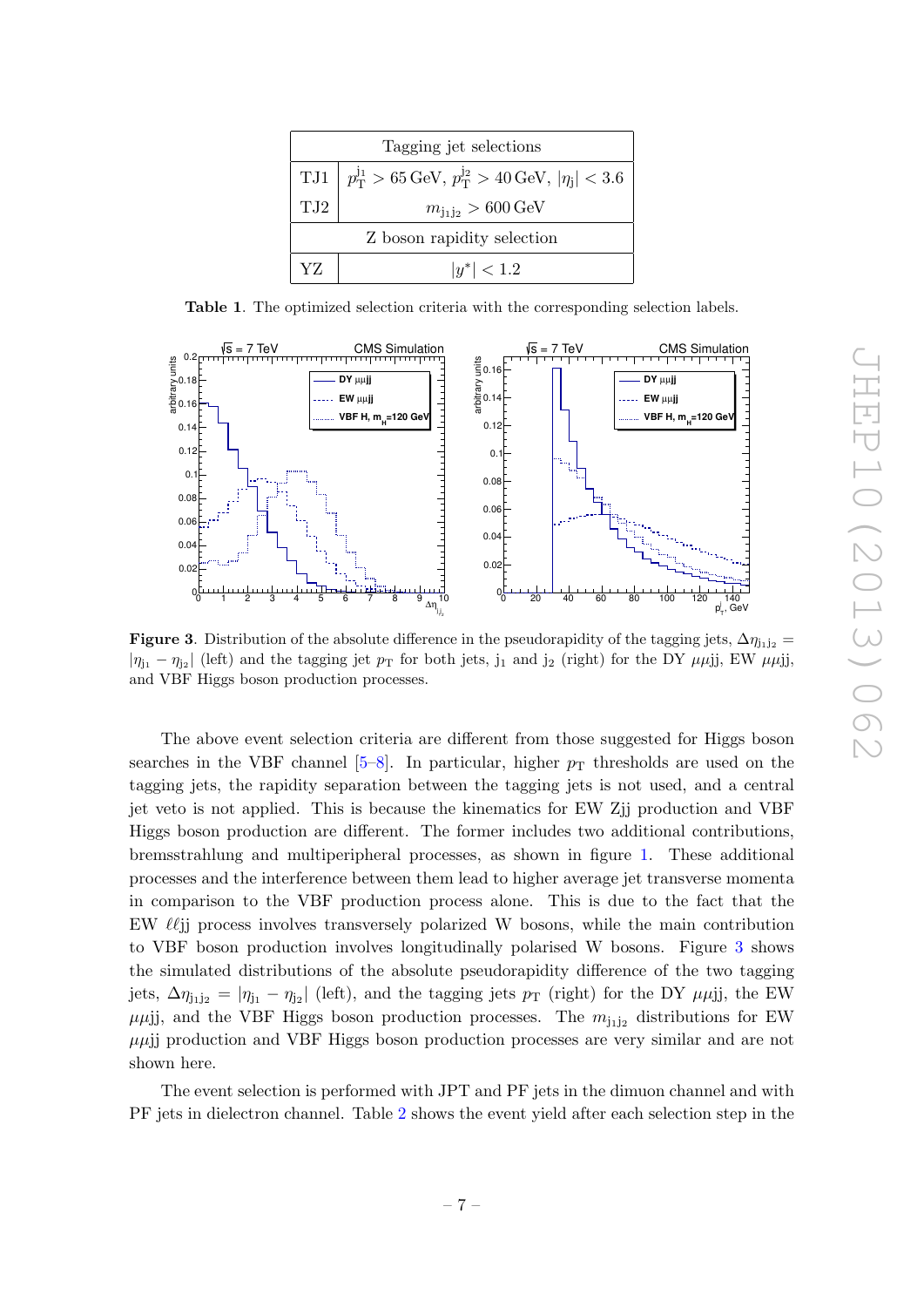| Selection        | Jet type   | Data              | $EW \ell\ell$ jj | DY $\ell\ell$ ii    | tt   | WW       | WZ   | ZZ  |
|------------------|------------|-------------------|------------------|---------------------|------|----------|------|-----|
| $\rm Z_{\mu\mu}$ |            | $1.7 \times 10^6$ | 460              | $1.7 \times 10^{6}$ | 1400 | 300      | 1300 | 850 |
| requirement TJ1  | <b>JPT</b> | 25000             | 290              | 26000               | 690  | 5.2      | 180  | 120 |
|                  | PF         | 26000             | 280              | 26000               | 680  | 5.3      | 170  | 110 |
| requirement YZ   | <b>JPT</b> | 15000             | 210              | 16000               | 590  | 3.4      | 98   | 83  |
|                  | PF         | 16000             | 200              | 16000               | 580  | 3.4      | 93   | 76  |
| requirement TJ2  | JPT        | 600               | 74               | 600                 | 14   | $\theta$ | 2.2  | 1.3 |
|                  | PF         | 640               | 72               | 610                 | 14   | 0        | 2.4  | 1.2 |

<span id="page-8-0"></span>**Table 2**. Event yields in the  $\mu^+\mu^-$  channel after each selection step for the data, the signal Monte Carlo and the backgrounds. The expected contributions from the signal and background processes are evaluated from simulation, for  $5$  fb<sup>-1</sup> of integrated luminosity.

| selection       | data              | $EW \ell \ell$ ji | DY $\ell\ell$ ii  | tt   | WW  | WZ   | 77. |
|-----------------|-------------------|-------------------|-------------------|------|-----|------|-----|
| $\rm Z_{ee}$    | $1.5 \times 10^6$ | 410               | $1.5 \times 10^6$ | 1600 | 340 | 1100 | 720 |
| requirement TJ1 | 24000             | 270               | 23000             | 880  | 6.0 | 150  | 97  |
| requirement YZ  | 15000             | 200               | 15000             | 760  | 3.7 | 90   | 68  |
| requirement TJ2 | 560               | 67                | 550               | 17   | 0.3 | 2.5  |     |

<span id="page-8-1"></span>Table 3. Event yields in the  $e^+e^-$  channel after each selection step for the data, the signal Monte Carlo and the backgrounds. The expected contributions from the signal and background processes are evaluated from simulation, for  $5$  fb<sup>-1</sup> of integrated luminosity.

 $\mu^+\mu^-$  channel. The observed and expected number of events from signal and background processes are shown for the different selection requirements. The two jet algorithms result in similar yields. Table [3](#page-8-1) shows the event yields after each selection step with PF jets in the  $e^+e^-$  channel.

The uncertainty on the estimation of the dominant DY  $\ell\ell$  background from simulation is comparable with the expected number of signal events. The signal can therefore only be extracted by analyzing the distributions that are most sensitive to the difference between the signal and backgrounds.

Distributions for data and simulation after the  $Z_{\mu\mu}$  selection and jet tagging requirement TJ1 are shown in figures [4](#page-9-1) and [5.](#page-10-1) In these and the following figures the histograms with the labels "DY" and "ttbar" show the contributions from the DY  $\ell\ell$  jij and tt processes. The labels "WZ", "ZZ", and "WW" apply to the diboson production processes WZ, ZZ, and WW. The label "EW" shows the contribution from the signal process, EW Zjj.

The  $p_T^{\mathrm{j}_1}$  $j_1$  and  $p_T^{j_2}$  $T<sub>T</sub><sup>12</sup>$  distributions obtained with JPT jets are shown in figure [4.](#page-9-1) The absolute difference in the pseudorapidity of the two tagging JPT jets, and the dimuon  $p<sub>T</sub>$  are shown in figure [5.](#page-10-1) The expected contributions from the signal and background processes are evaluated from simulation. The bottom panel in the figures shows the ratio of the data to the expected contribution of the signal plus background together with the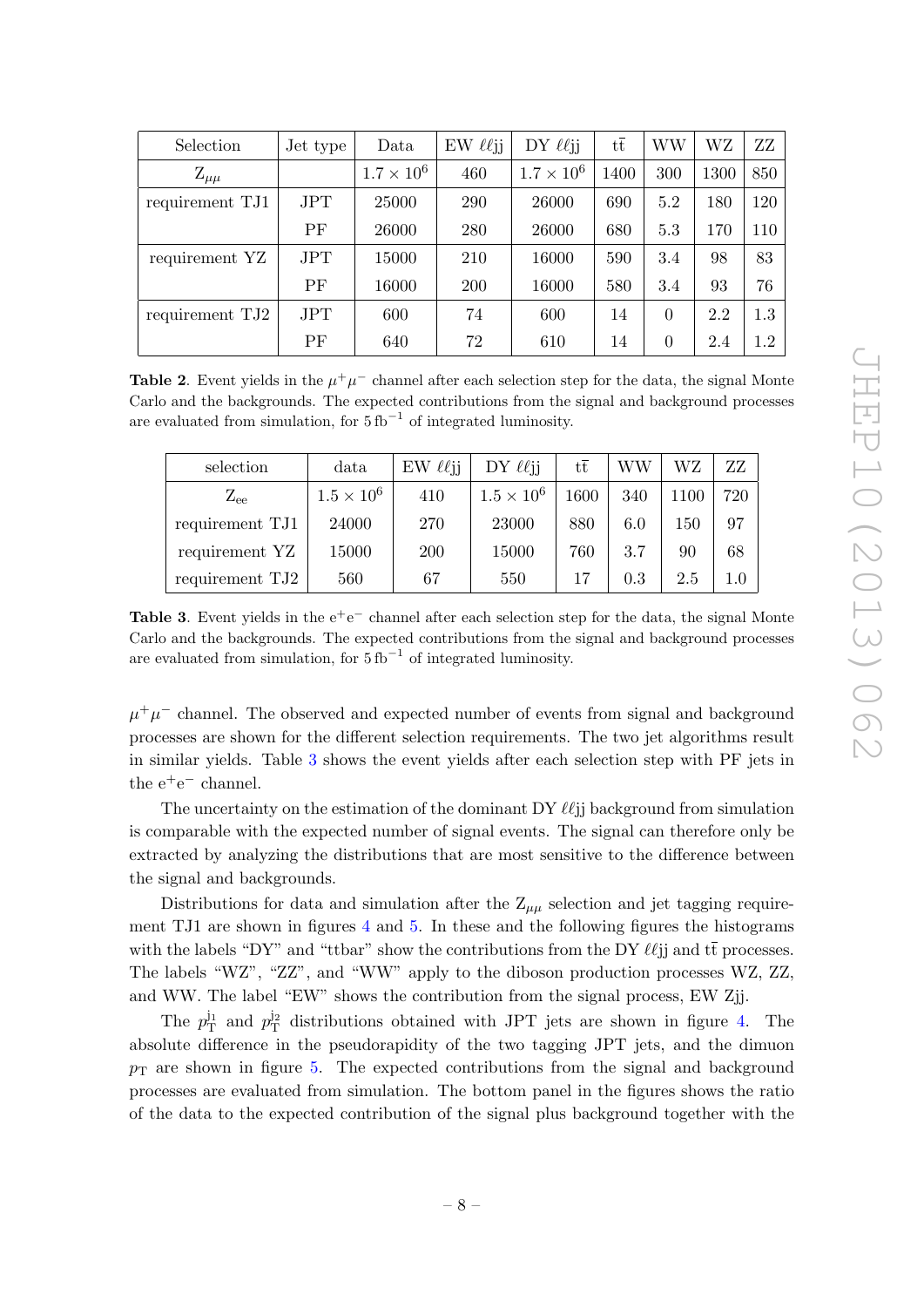

<span id="page-9-1"></span>**Figure 4.** The  $p_T^{j_1}$  (left) and  $p_T^{j_2}$  (right) distributions after applying the  $Z_{\mu\mu}$  selection and the jet tagging requirement TJ1. The expected contributions from the signal and background processes are evaluated from simulation. The bottom panels show the ratio of data over the expected contribution of the signal plus background. The region between the two lines with the labels JES Up and JES Down shows the 1  $\sigma$  uncertainty of the simulation prediction due to the jet energy scale uncertainty. The data points are shown with the statistical uncertainties.

statistical uncertainties. The region between the two lines with the labels JES Up and JES Down shows the  $\pm 1\sigma$  uncertainty of the simulation prediction due to the jet energy scale (JES) uncertainty.

The ratio of the data to the expected contribution of the signal plus background is systematically below unity and outside the  $1 \sigma$  JES uncertainty in some regions. However, it is consistent with unity within the systematic uncertainty in the MADGRAPH simulation of the dominant DY  $\ell\ell$ jj background. The systematic uncertainty due to the QCD scale is expected to be between the uncertainty given by the NLO and LO calculations, which are 8% and 25%, respectively, as calculated by the mcfm program. The choice of the QCD scale is discussed in section [6.2.](#page-15-0)

Figures [4](#page-9-1) and [5](#page-10-1) illustrate the overall level of agreement between data and simulation. It is evident from the figures that the signal fraction is small; this is why the extraction of the signal requires the special methods described in section [6.](#page-13-0)

In sections [4](#page-9-0) and [5](#page-12-0) we describe the measurements of the hadronic activity in the rapidity interval between the tagging jets and the measurements of the radiation patterns in multijet events in association with a Z boson. The selected data sample is dominated by DY  $\ell\ell$ jj events which are referred to as "DY Zjj events" in the following two sections.

# <span id="page-9-0"></span>4 Hadronic activity in the rapidity interval between tagging jets

A veto on the hadronic activity in the rapidity interval between the VBF tagging jets has been proposed [\[5–](#page-23-4)[8\]](#page-23-5) as a tool to suppress backgrounds in the searches for a Higgs boson produced in VBF. In the following, a study of the hadronic activity in this rapidity interval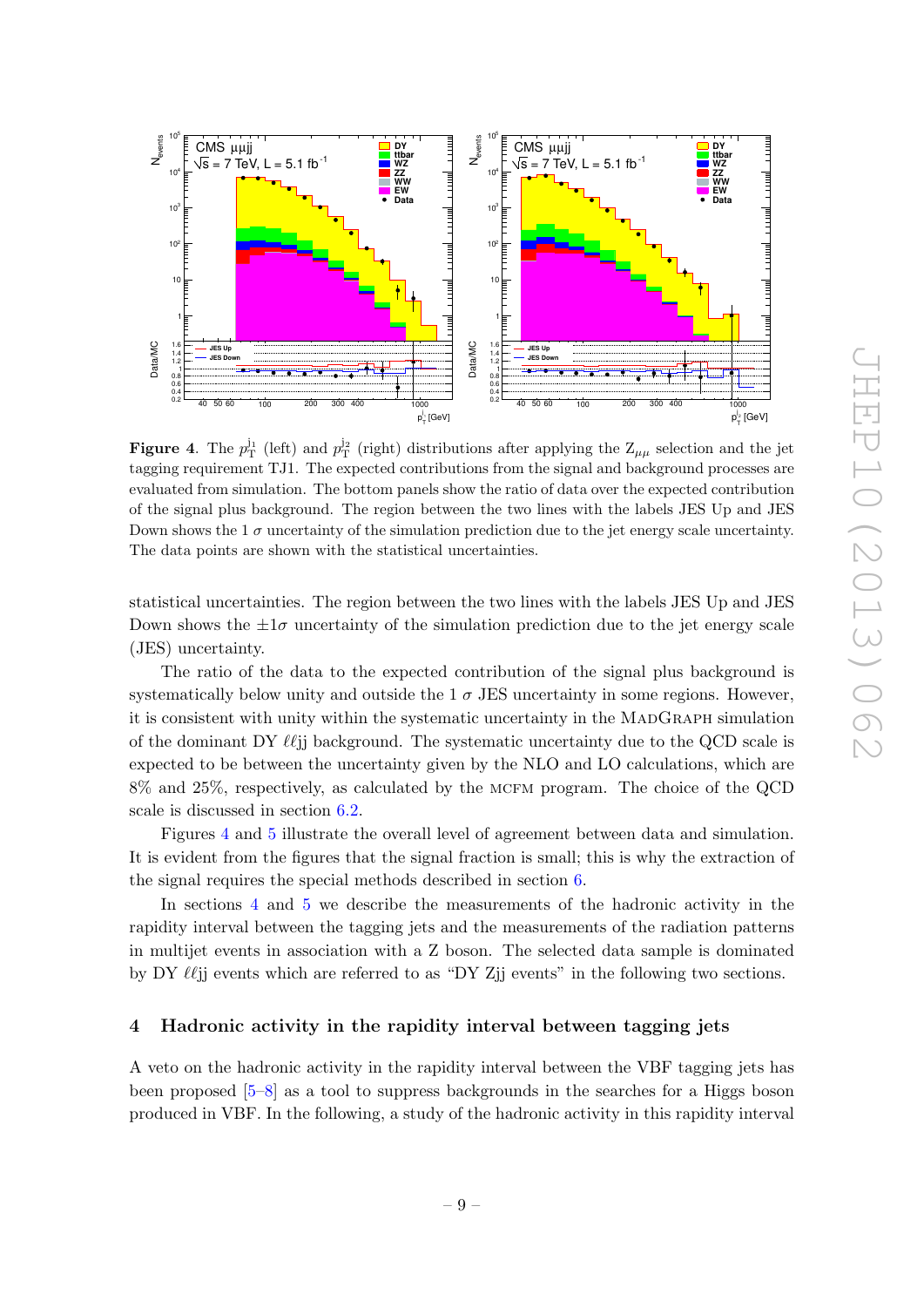

<span id="page-10-1"></span>Figure 5. The absolute difference in the pseudorapidity of the two tagging jets (left), and the dimuon  $p_T$  (right) after the  $Z_{\mu\mu}$  selection and the tagging jet requirement TJ1. The expected contributions from the signal and background processes are evaluated from simulation. The bottom panels show the ratio of data over the expected contribution of the signal plus background. The region between the two lines with the labels JES Up and JES Down shows the  $1\sigma$  uncertainty of the simulation prediction due to the jet energy scale uncertainty. The data points are shown with the statistical uncertainties.

is presented. Although a veto is not used on the hadronic activity to select the EW  $\ell \ell j j$ process, the studies provided in this section and in section [5](#page-12-0) can be considered as a test of the agreement between the data and the simulation for the dominant DY  $\ell_{ij}$  background. The data sample is selected with the  $Z_{\mu\mu}$  and  $Z_{ee}$  requirements described in section [3.](#page-5-0) The requirements on the jets are described in this section and in section [5.](#page-12-0)

### <span id="page-10-0"></span>4.1 Central hadronic activity measurement using jets

The hadronic activity in the rapidity interval between the tagging jets is studied as a function of the pseudorapidity separation between the tagging jets, the  $p_T$  threshold of the tagging jets, and the dijet invariant mass,  $m_{j_1j_2}$ . The hadronic activity is measured through the efficiency of the central jet veto, defined as the fraction of selected events with no third jet (j<sub>3</sub>) with  $p_{\rm T}^{\rm j3} > 20 \,\text{GeV}$  in the pseudorapidity interval between the tagging jets:

$$
\eta_{\min}^{\text{tag jet}} + 0.5 < \eta_{\text{ja}} < \eta_{\text{max}}^{\text{tag jet}} - 0.5 \quad \text{and} \quad |\eta_{\text{ja}}| < 2.0,\tag{4.1}
$$

where  $\eta_{\min}^{\text{tag jet}}$  ( $\eta_{\max}^{\text{tag jet}}$ ) is the minimal (maximal) pseudorapidity of the tagging jet. The central jets from pileup interactions are suppressed with the tracker information.

Tables [4](#page-11-1) and [5](#page-11-2) show the efficiencies measured from the data and those obtained from the MADGRAPH DY  $\ell\ell$  is simulation for the different requirements on the  $p_T$  of the tagging jets, the pseudorapidity separation between them, and their invariant mass. The measured efficiency is shown with the statistical uncertainties. The contribution of the EW  $Z_{ij}$ ,  $t\bar{t}$ , and diboson processes is not subtracted from the data measurements since it does not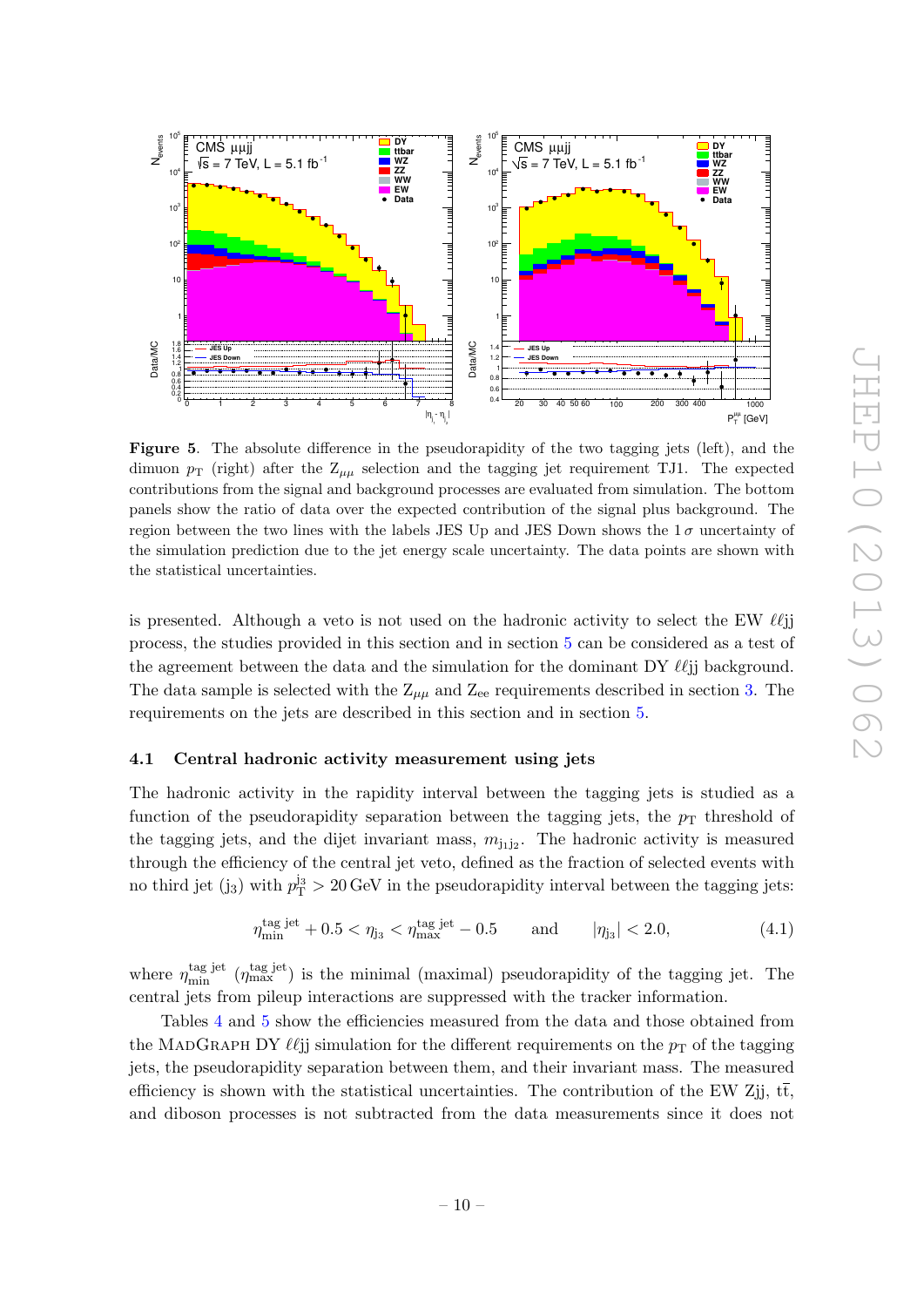| $p_{\rm T}^{\rm j_1(j_2)}$ | $>25$ GeV | $>35$ GeV                                           | $>45$ GeV |
|----------------------------|-----------|-----------------------------------------------------|-----------|
| data                       |           | $0.78 \pm 0.01$   $0.68 \pm 0.01$   $0.63 \pm 0.02$ |           |
| simulation                 | 0.80      | 0.71                                                | 0.66      |

<span id="page-11-1"></span>**Table 4.** Efficiency of the central jet veto with  $p_T^{j_3} > 20 \,\text{GeV}$  for three different selections on the tagging jets for a pseudorapidity separation of  $\Delta \eta_{j_1j_2} > 3.5$  measured in data and predicted by the MadGraph simulation. The quoted uncertainty is statistical only.

| $\Delta\eta_{\rm ii12}$                        | >2.5            | >3.5            | >4.5            |  |  |  |
|------------------------------------------------|-----------------|-----------------|-----------------|--|--|--|
| data                                           | $0.71 \pm 0.01$ | $0.68 \pm 0.01$ | $0.66 \pm 0.02$ |  |  |  |
| simulation                                     | 0.73            | 0.71            | 0.67            |  |  |  |
| with $m_{j_1j_2} > 700 \,\text{GeV}$ selection |                 |                 |                 |  |  |  |
| data                                           | $0.56 \pm 0.03$ | $0.58 \pm 0.03$ | $0.62 \pm 0.04$ |  |  |  |
| simulation                                     | 0.56            | 0.57            | 0.58            |  |  |  |

<span id="page-11-2"></span>**Table 5**. Efficiency of the central jet veto with  $p_T^{j_3} > 20 \text{ GeV}$  and  $p_T^{j_1(j_2)} > 30 \text{ GeV}$  for three different selections for  $\Delta \eta_{j_1 j_2}$  with and without the selection on  $m_{j_1 j_2}$ , measured in data and predicted by the MadGraph simulation. The quoted uncertainty on the data efficiency is only statistical.

change the measured efficiency within the uncertainties. The efficiencies shown in table [5](#page-11-2) are evaluated for the pseudorapidity interval

$$
\eta_{\min}^{\text{tag jet}} < \eta_{\text{is}} < \eta_{\max}^{\text{tag jet}} \qquad \text{and} \qquad |\eta_{\text{js}}| < 2.0. \tag{4.2}
$$

The veto efficiencies obtained from data and the MADGRAPH simulation are in good agreement.

# <span id="page-11-0"></span>4.2 Central hadronic activity measurement with track jets

As the hadronic activity in the rapidity interval between the tagging jets is expected to be small (soft) in the case of a purely electroweak Zjj production, the contribution from any additional pileup interaction in the event needs to be avoided or carefully subtracted. For this reason, an additional study of the interjet hadronic activity is performed using only charged tracks that clearly originate from the hard-scattering vertex in the event.

For this study a collection of tracks is built with reconstructed high-purity tracks [\[37\]](#page-25-3) with  $p_T > 300$  MeV that are uniquely associated with the main primary vertex in the event. Tracks associated with the two leptons or with the tagging jets are not included. The association between the tracks and the reconstructed primary vertices is carried out by minimizing the longitudinal distance  $d_z(PV)$  between the primary vertex (PV) and the point of closest approach of the track helix to that PV. The association is required to satisfy  $d_z(PV) < 2 \text{ mm and } d_z(PV) < 3\delta d_z(PV)$ , where  $\delta d_z(PV)$  is the uncertainty on  $d_z(PV)$ . The main primary vertex in the event is chosen to be that with the largest scalar sum of transverse momenta, for all tracks used to reconstruct it.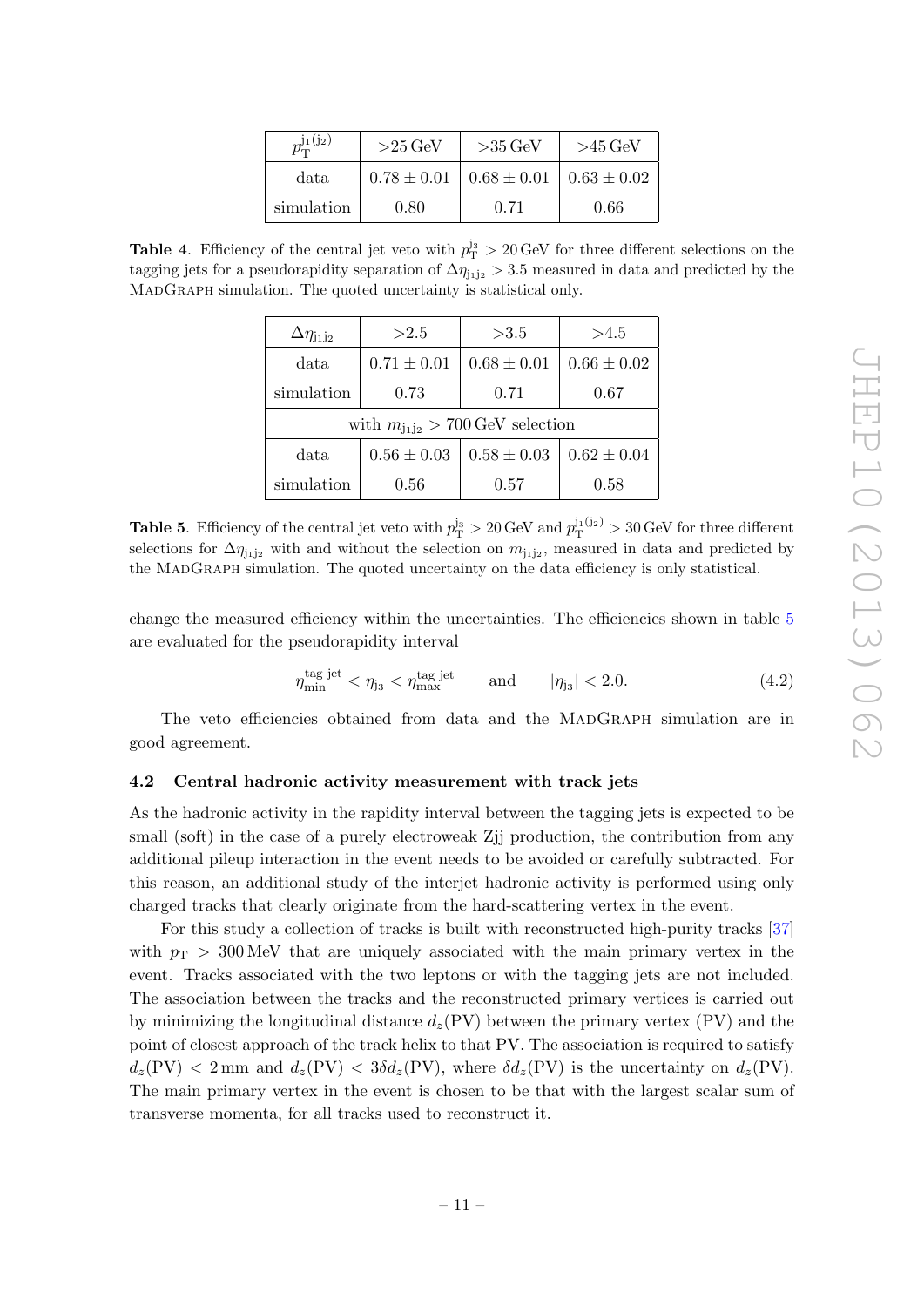

<span id="page-12-1"></span>Figure 6. The  $H_T$  distribution of the three leading soft track jets in the pseudorapidity interval between the tagging jets with  $p_{\text{T}}^{j_1,j_2} > 65$ , 40 GeV in DY Zjj events for dielectron (left) and dimuon (right) channels. The bottom panels show the corresponding data/MC ratios. The data points are shown with the statistical uncertainties.

A collection of "soft track jets" is built by clustering the tracks with the anti- $k_T$ clustering algorithm [\[22\]](#page-24-8) with a distance parameter of 0.5. The use of track jets represents a clean and well understood method [\[38\]](#page-25-4) to reconstruct jets with energy as low as a few GeV. Crucially, these jets are not affected by pileup because of the association of their tracks with the hard-scattering vertex [\[39\]](#page-25-5).

For the purpose of studying the central hadronic activity between the tagging jets, only soft track jets with pseudorapidity  $\eta_{\min}^{\text{tag jet}} + 0.5 < \eta < \eta_{\max}^{\text{tag jet}} - 0.5$  are considered. The scalar sum  $(H_T)$  of the transverse momenta of up to three soft track jets is used as a monitor of the hadronic activity in the rapidity interval between the two jets. The soft  $H_{\rm T}$  distribution is shown in figure [6](#page-12-1) for DY Zjj events for  $p_{\rm T}^{\rm j_1,j_2} > 65$ , 40 GeV. The expectations from the simulation for the hadronic activity between the tagging jets are in good agreement with the data.

The evolution of the average  $H_T$  for DY Zjj jets events as a function of the dijet invariant mass  $m_{j_1j_2}$  and the pseudorapidity difference  $\Delta \eta_{j_1j_2}$  between the tagging jets is shown in figure [7.](#page-13-2) For better visibility the symbols at each measured point are slightly displaced along the x axis. Good agreement is observed between the simulation and the data for the different mass and pseudorapidity intervals.

# <span id="page-12-0"></span>5 Measurements of the radiation patterns in multijet events in association with a Z boson

In hard multijet events in association with a Z boson, the observables referred to as "radiation patterns" are:

- the number of jets  $N_j$ ;
- the total scalar sum  $(H_T)$  of jets with  $|\eta| < 4.7$ ;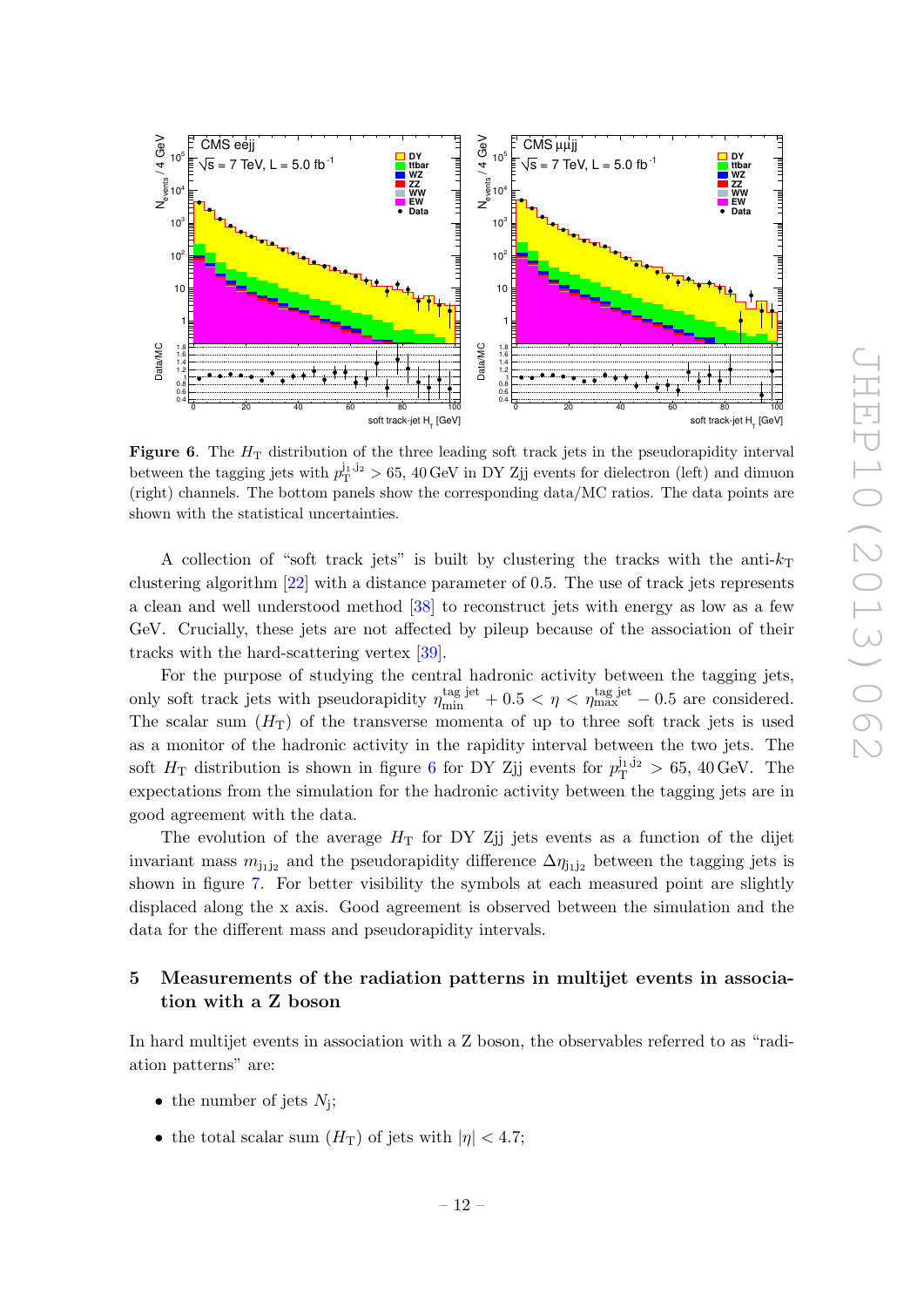

<span id="page-13-2"></span>**Figure 7.** Average  $H_T$  of the three leading soft track jets in the pseudorapidity gap between the tagging jets for  $p_T^{j_1,j_2} > 65$ , 40 GeV as a function of the dijet invariant mass (left) and the dijet  $\Delta \eta_{j_1 j_2}$  separation (right) for both the dielectron and dimuon channels in DY Zjj events. The data points and the points from simulation are shown with the statistical uncertainties.

- the difference in the pseudorapidity,  $\Delta \eta_{j_1 j_2}$ , between the two most forward-backward jets (which are not necessarily the two highest– $p_T$  jets);
- the cosine of the azimuthal angle difference,  $\cos|\phi_{j_1} \phi_{j_2}| = \cos \Delta \phi_{j_1 j_2}$ , between the two most forward-backward jets.

These observables are investigated following the prescriptions and suggestions in ref. [\[40\]](#page-25-6), where the model dependence is estimated by comparing the predictions from MCFM  $[29]$ , PYTHIA, ALPGEN  $[41]$ +PYTHIA, and the HEJ  $[42]$  programs.

The observables  $N_j, H_T, \Delta \eta_{\text{j1j2}},$  and  $\cos \Delta \phi_{\text{j1j2}}$  are measured for jets with  $p_T > 40\,\text{GeV}$ . The events are required to satisfy the  $Z_{\mu\mu}$  and  $Z_{ee}$  selection criteria. Figures [8](#page-14-0) and [9](#page-14-1) show the average number of jets and the average  $\cos \Delta \phi_{j_1 j_2}$  as a function of the total  $H_T$  and  $\Delta \eta_{j_1 j_2}$ . The MADGRAPH + PYTHIA (ME-PS) predictions are in reasonable agreement with the data.

# <span id="page-13-0"></span>6 Signal cross section measurement

### <span id="page-13-1"></span>6.1 Signal extraction using the dijet mass fit

The signal cross section in the  $\mu^+\mu^-$  channel is extracted from a fit of the  $m_{j_1j_2}$  data distribution obtained after the  $Z_{\mu\mu}$  selection and requirements TJ1 and YZ described in section [3.](#page-5-0) The distribution is fitted to the DY  $\mu\mu$ j background and the EW  $\mu\mu$ j signal processes with MC templates. Figure [10](#page-15-1) shows the  $m_{1,12}$  distribution where the expected contributions from the dominant DY  $\mu\mu$  is background and the EW  $\mu\mu$  is signal are evaluated from the fit, while the contributions from the small  $t\bar{t}$  and diboson backgrounds are estimated from simulation.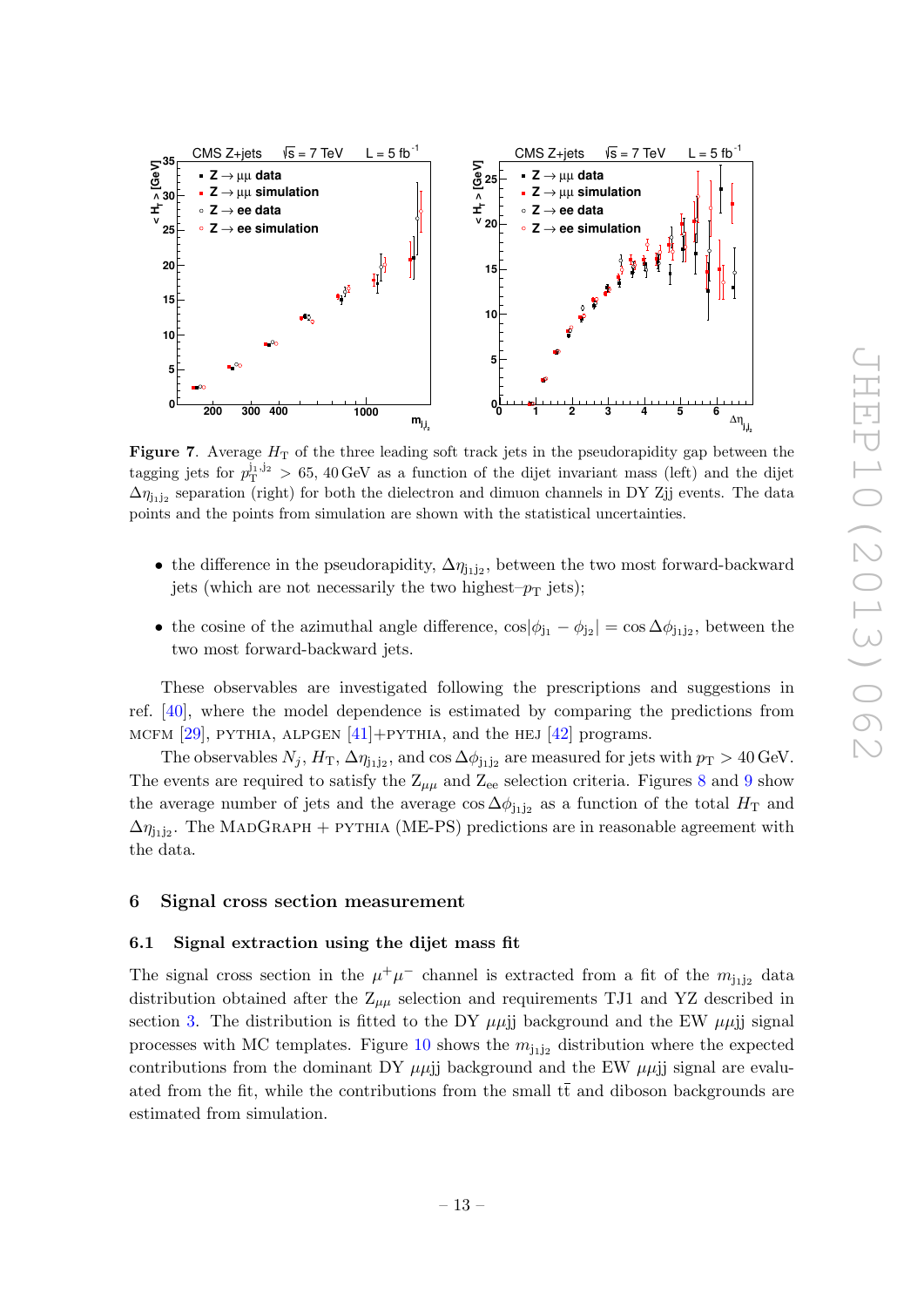

<span id="page-14-0"></span>**Figure 8.** Average number of jets with  $p_T > 40$  GeV as a function of the their total  $H_T$  in Z plus at least one jet events (left) and average  $\cos \Delta \phi_{j_1j_2}$  as a function of the total  $H_T$  in DY Zjj events (right). The data points and the points from simulation are shown with the statistical uncertainties.



<span id="page-14-1"></span>**Figure 9.** Average number of jets with  $p_T > 40 \,\text{GeV}$  as a function of  $\Delta \eta_{\text{j}_1 \text{j}_2}$  (left) and average  $\cos \Delta \phi_{j_1 j_2}$  as a function of  $\Delta \eta_{j_1 j_2}$  separation (right) in DY Zjj events. The data points and the points from simulation are shown with the statistical uncertainties.

A likelihood fit with Poisson statistics is performed following the procedure [\[43\]](#page-25-9) using the TFractionFitter method in ROOT  $[44]$ . The free parameters of the fit, s and b, are the ratios of the measured to the expected event yields of the EW  $\mu\mu$ j signal and the DY  $\mu\mu$ j background. The number of expected events is computed in the kinematical region defined in section [2.](#page-3-0) The numbers of the  $t\bar{t}$  and diboson background events expected from simulation are fixed in the fit. The fit yields  $s = 1.14 \pm 0.28$  (stat.),  $b = 0.869 \pm 0.008$  (stat.) for JPT jets, and  $s = 1.14 \pm 0.30$  (stat.),  $b = 0.897 \pm 0.008$  (stat.) for PF jets. The systematic uncertainties of s are discussed in section [6.2.](#page-15-0)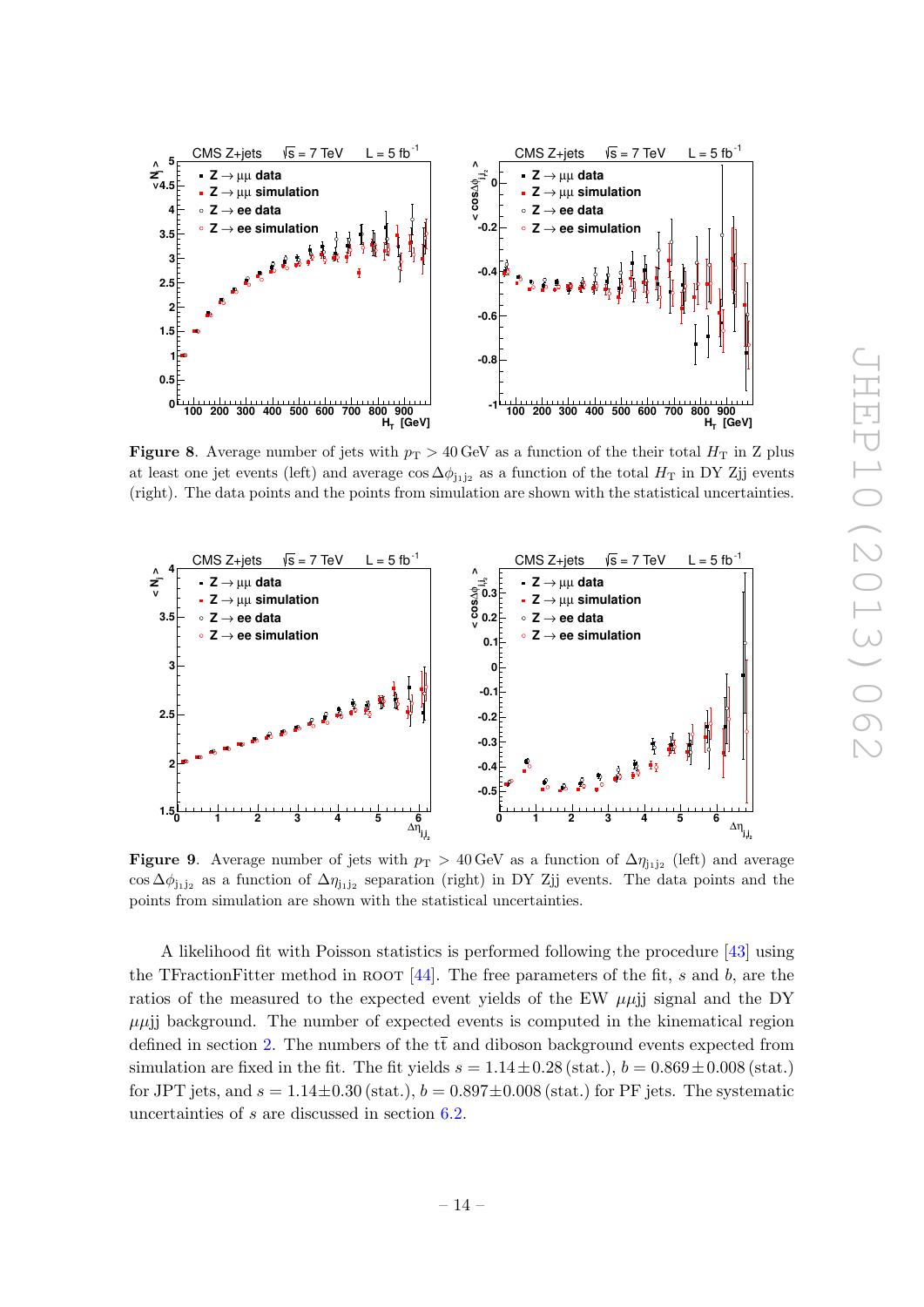

<span id="page-15-1"></span>**Figure 10.** The  $m_{j_1j_2}$  distribution after the  $Z_{\mu\mu}$ , TJ1, and YZ selections (see section [3\)](#page-5-0). The expected contributions from the dominant DY  $\mu\mu$ jj background and the EW  $\mu\mu$ jj signal processes are evaluated from a fit, while the contributions from the small  $t\bar{t}$  and diboson backgrounds are estimated from simulation. The solid line with the label "EW only" shows the  $m_{j_1j_2}$  distribution for the signal alone. The bottom panel shows the ratio of data over the expected contribution of the signal plus background. The region between two lines, with the labels JES Up and JES Down, shows the  $1\sigma$  uncertainty due to the jet energy scale uncertainty. The data points are shown with the statistical uncertainties.

#### <span id="page-15-0"></span>6.2 Systematic uncertainties

The sources and the absolute values of the systematic uncertainties on the estimated signal value of s are described below and summarized in table [6.](#page-16-0)

The following effects are taken into account in the extraction of the signal cross section from the fit of the  $m_{i_1i_2}$  distribution:

• The theoretical uncertainty on the  $m_{j_1 j_2}$  shape for the dominant DY  $\mu \mu$ jj background process. The  $m_{j_1j_2}$  shape given by the NLO calculation of MCFM is used to correct the shape of MADGRAPH with jets built from partons and propagated to the reconstructed dijet mass with a procedure that matches the reconstructed and the parton jets. The fit is then repeated with the modified shape. The systematic uncertainty is taken as  $s_{\rm NLO} - s_{\rm MADGRAPH}$ , where  $s_{\rm NLO}$  and  $s_{\rm MADGRAPH}$  are the values of the parameter s extracted from the fit of the  $m_{j_1j_2}$  distribution given by MADGRAPH with and without corrections to the NLO shape. The uncertainty of the  $m_{j_1j_2}$  shape at NLO due to the uncertainties in the QCD factorization and renormalization scales,  $\mu_F$  and  $\mu_{\rm R}$ , is much smaller than the difference between the shapes given by MADGRAPH and the NLO calculations. The QCD scale in the NLO calculations is varied from  $\mu_0/2$  to  $2\mu_0$ . The  $m_{j_1j_2}$  shape uncertainty due to the PDFs is found to be negligible.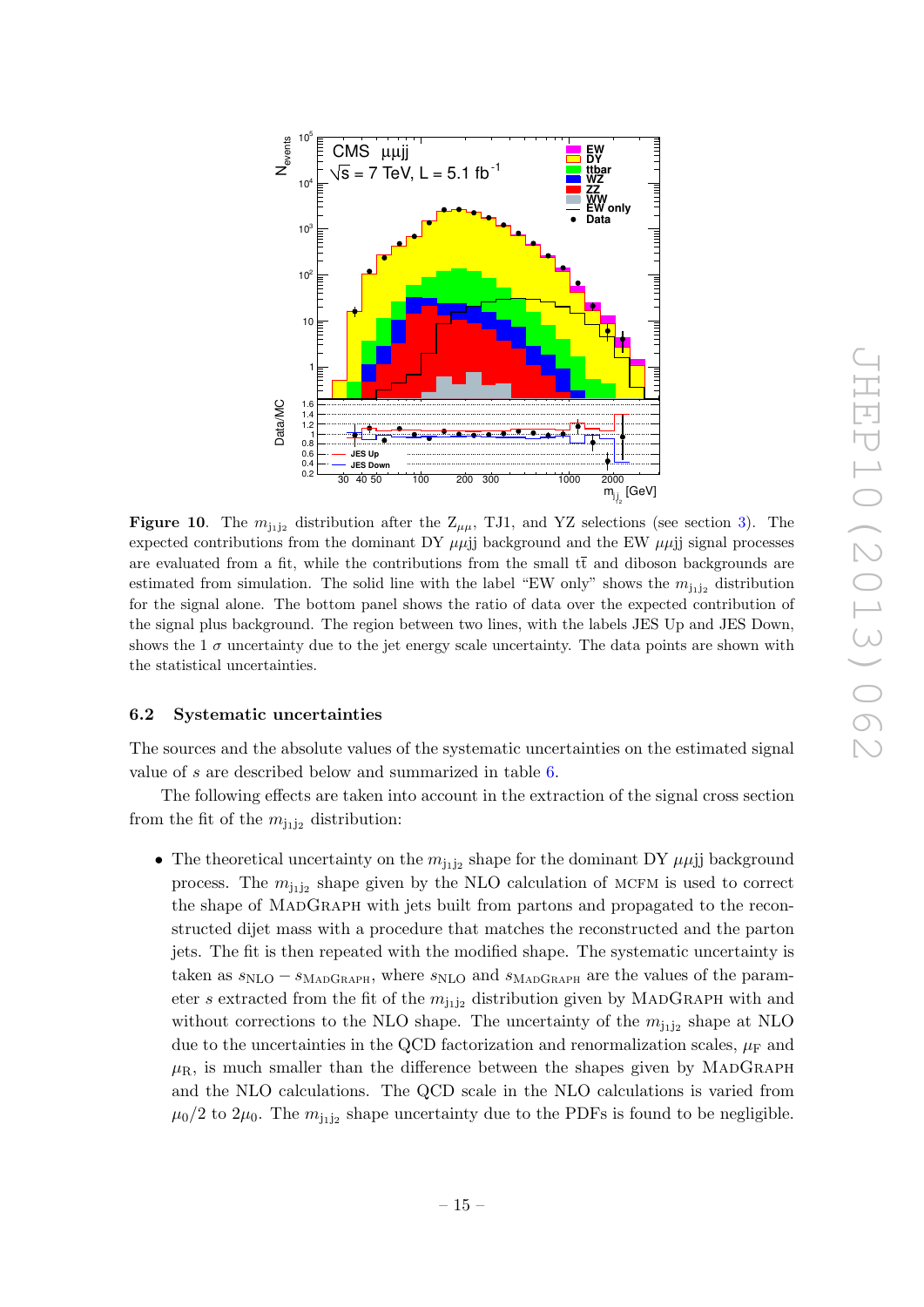| Source of uncertainty      | Uncertainty |  |  |  |
|----------------------------|-------------|--|--|--|
| Theoretical uncertainties  |             |  |  |  |
| Background modeling        | 0.20        |  |  |  |
| Signal modeling            | $0.05\,$    |  |  |  |
| $t\bar{t}$ cross section   | 0.02        |  |  |  |
| Diboson cross sections     | 0.01        |  |  |  |
| Total                      | 0.21        |  |  |  |
| Experimental uncertainties |             |  |  |  |
| $JES+JER$                  | 0.44        |  |  |  |
| Pileup modeling            | 0.05        |  |  |  |
| MC statistics              | 0.14        |  |  |  |
| Dimuon selection           | $0.02\,$    |  |  |  |
| Total                      | 0.47        |  |  |  |
| Luminosity                 | $0.02\,$    |  |  |  |

<span id="page-16-0"></span>Table 6. Sources and absolute values of the systematic uncertainties on the estimated ratio s of measured over expected EW Zjj yields. The simulation of the signal includes  $m_{ii} > 120 \,\text{GeV}$ .

- The theoretical uncertainty of the signal acceptance. The acceptance is obtained using the NLO calculation VBFNLO as well as using MADGRAPH. Since VBFNLO does not generate events that can be passed through the detector simulation, the following parton-level requirements, similar to those used in the analysis were applied:  $p_{\rm T}^{\ell} > 20 \,\text{GeV}, |\eta^{\ell}| < 2.4, p_{\rm T}^{\rm j} > 50 \,\text{GeV}, |\eta^{\rm j}| < 3.6$ . The acceptance is calculated as the ratio of the cross section with parton-level selection to the cross section with the selection in the MADGRAPH simulation of the signal  $(m_{ii} > 120 \,\text{GeV})$ ; see section [2\)](#page-3-0). The 5% difference between the VBFNLO and MADGRAPH acceptances is taken as the systematic uncertainty. The  $m_{ii}$  shapes given by the VBFNLO program and MAD-Graph simulation are found to be very similar, and therefore the shape difference is not included in the signal modeling uncertainty. The signal acceptance used in the analysis is evaluated, however, with MadGraph, applying the selections as described in section [2.](#page-3-0)
- The uncertainty on the jet energy scale (JES). The  $m_{j_1j_2}$  fit is repeated with events simulated with the jet energy varied by the JES uncertainty [\[19\]](#page-24-5). The difference between the values of the parameter s extracted from the fit with simulated events with the adjusted jet energy is taken as the systematic uncertainty.
- The uncertainty on the jet energy resolution (JER). The  $m_{1,12}$  fit is repeated with events simulated with the correction factor varied by the JER uncertainty [\[19\]](#page-24-5). The difference between the values of the parameter s extracted from the fit using simulated events with the adjusted data-to-simulation correction factor is taken as the systematic uncertainty.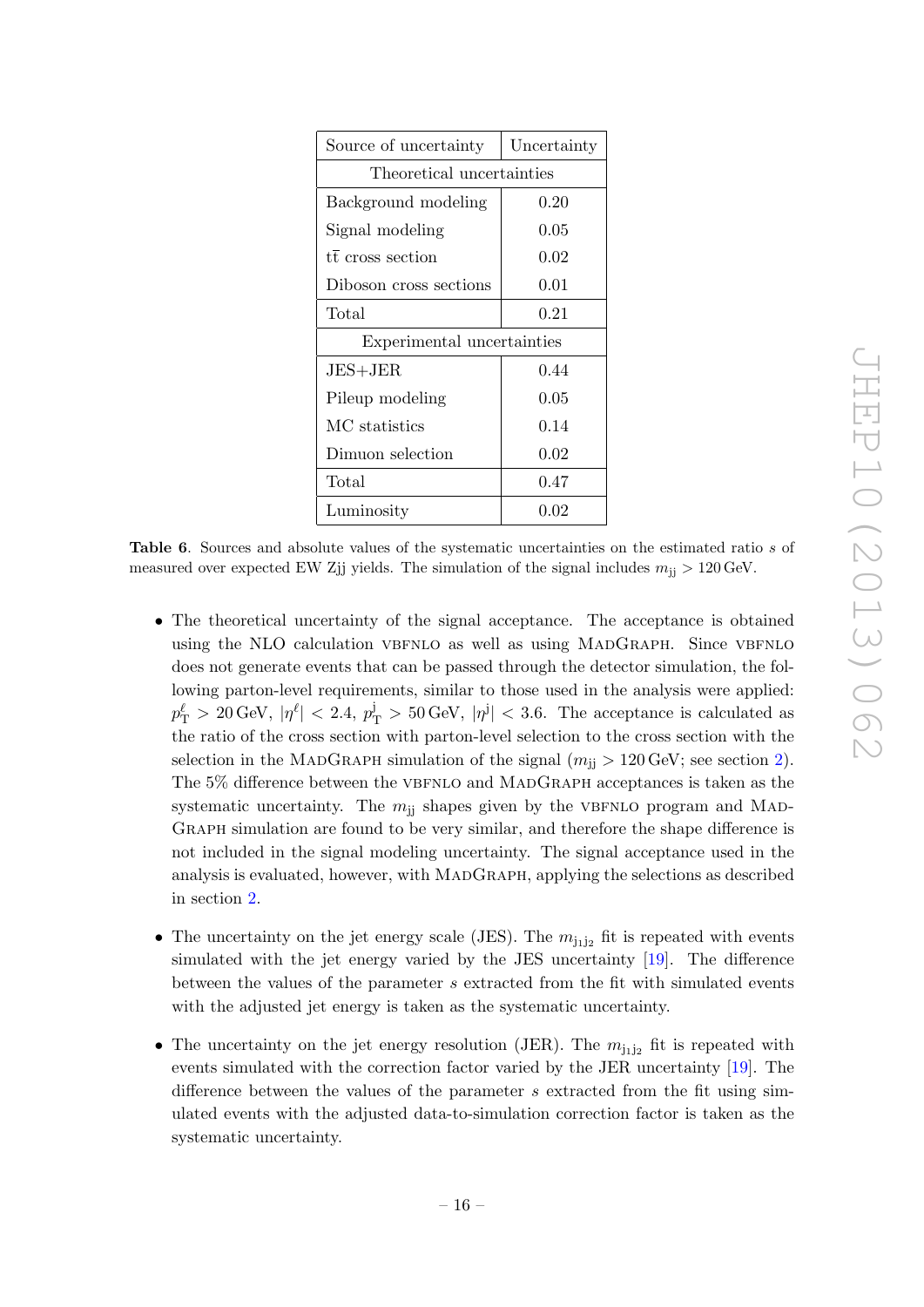- The uncertainty on the pileup modeling via re-weighting of the simulated events according to the distribution of the number of interactions per beam crossing. The distribution is re-evaluated with the total inelastic cross section varied by  $\pm 5\%$  around the nominal value of 68 mb, based on a set of models consistent with the cross section measured by the CMS experiment [\[45\]](#page-25-11).
- The uncertainty due to the limited number of events available in the simulated samples (MC statistics).
- The uncertainties on the expected yields of  $t\bar{t}$  and diboson events corresponding to the theoretical cross section prediction uncertainties.

In addition, the following systematic uncertainties are included in the estimation of the cross section:

- the estimated 2.2% uncertainty on the integrated luminosity  $[46]$ ,
- the 1% uncertainty on the data-to-simulation correction factor for the efficiency of the lepton reconstruction, identification, isolation, and trigger, which is measured with  $Z \rightarrow \ell \ell$  events.

#### <span id="page-17-0"></span>6.3 Signal extraction using MVA analysis

The signal is extracted with multivariate analyses in the  $\mu^+\mu^-$  and  $e^+e^-$  channels. The events are required to pass the  $Z_{\mu\mu}$  or  $Z_{ee}$  selection criteria and the tagging jet requirement TJ1. A boosted decision tree with decorrelation (BDTD option in the tmva package [\[47\]](#page-25-13)) is trained to give a high output value for signal-like events based on the following observables

- $\bullet~~p_{\textrm{T}}^{\textrm{j}_1}$  $j_1$ ,  $p_{\rm T}^{\rm j_2}$  $j_1^j$ ,  $m_{j_1j_2}$ ,  $\Delta \eta_{j_1j_2}$ , and  $y^*$  variables as defined in section [3;](#page-5-0)
- $p_{\mathrm{T}}^{\ell\ell}$ : the  $p_{\mathrm{T}}$  of the dilepton system;
- $y_{\ell\ell}$ : the rapidity of the dilepton system;
- $\eta_{j_1} + \eta_{j_2}$ : the sum of the pseudorapidities of the two tagging jets;
- $\Delta \phi_{j_1 j_2}$ : the azimuthal separation of the two tagging jets;
- $\Delta\phi(\ell\ell, j_1)$  and  $\Delta\phi(\ell\ell, j_2)$ : the azimuthal separations between the dilepton system and the two tagging jets.

In the  $e^+e^-$  channel the gluon-quark likelihood values for the tagging jets are also used as inputs. In the DY  $\ell\ell j$  background about 50% of the jets originate from gluons while in the EW  $\ell_{ij}$  signal process the tagging jets are only initiated by quarks. A likelihood discriminator separates the gluon-originated jets from the quark-originated jets. The discriminator makes use of five internal jet properties, built from the jet constituents. These are related to the two angular spreads (root mean square) of the constituents in the  $\eta$ - $\phi$  plane, the asymmetry (pull) of the constituents with respect to the center of the jet.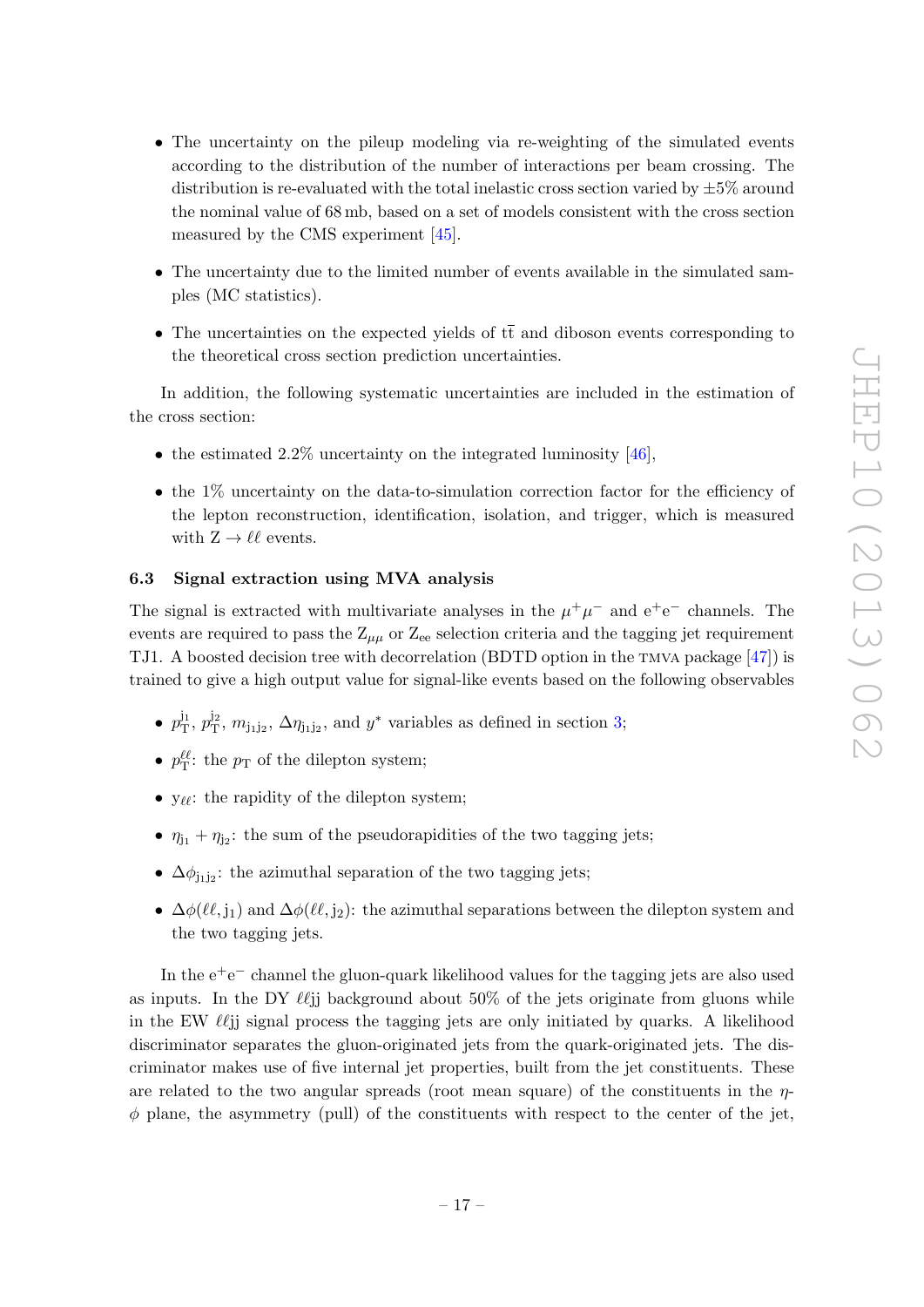

<span id="page-18-0"></span>**Figure 11**. The BDT output distributions for the  $\mu^+\mu^-$  channel (left) obtained with JPT jets and for the  $e^+e^-$  channel (right) obtained with PF jets after applying the  $Z_{\mu\mu}$  and  $Z_{ee}$  selection criteria, respectively, with the tagging jet requirement TJ1. The expected contributions from the signal and background processes are evaluated from simulation. The solid line with the label "EW only" shows the BDT output distribution for the signal alone. The bottom panels show the ratio of data over the expected contribution of the signal plus background. The region between the two lines, with the labels JES Up and JES Down, shows the  $1\sigma$  uncertainty of the simulation prediction due to the jet energy scale uncertainty. The data points are shown with the statistical uncertainties.

the multiplicity of the constituents, and the maximum energy fraction carried by a single constituent. The validations of the five input variables and of the gluon-quark likelihood output have been carried out using the multijet,  $Z+jet$ , and photon+jet samples, for which the relative differences between data and simulation are within 10%. To assess the systematic uncertainty from the usage of this tool, the gluon likelihood output in the simulated samples has been modified in accord with the differences observed in the three samples. The use of the gluon-quark likelihood discriminator leads to a decrease of the statistical uncertainty of the measured signal in the  $e^+e^-$  channel by 5%.

The BDT is trained with EW  $\ell\ell$  is simulated events for the signal model along with the DY  $\ell\ell$  ij and  $t\bar{t}$  simulated events for the background model. The BDT output value is proportional to the probability that the event belongs to the signal: the higher the value, the higher the probability. The BDT output distributions for the two lepton modes from various production mechanisms are shown in figure [11](#page-18-0) where the expected contributions from the signal and background processes are evaluated from simulation.

The signal cross section is extracted from the fit of the BDT output distributions for data with the method described in section [6.1,](#page-13-1) for the  $m_{j_1j_2}$  distributions. For the  $\mu^+\mu^$ channel, the best fits are  $s = 0.90 \pm 0.19$  (stat.),  $b = 0.905 \pm 0.006$  (stat.) with JPT jets and  $s = 0.85 \pm 0.18$  (stat.),  $b = 0.937 \pm 0.007$  (stat.) with PF jets. For the  $e^+e^-$  channel, with PF jets, the best fit is  $s = 1.17 \pm 0.27$  (stat.),  $b = 0.957 \pm 0.010$  (stat.). The value of the parameter b obtained from the fit is below unity by  $5-10\%$ . It is however consistent with unity within the JES uncertainty and the systematic uncertainty in the MADGRAPH simulation of the DY  $\ell\ell$  process as discussed in section [3.](#page-5-0)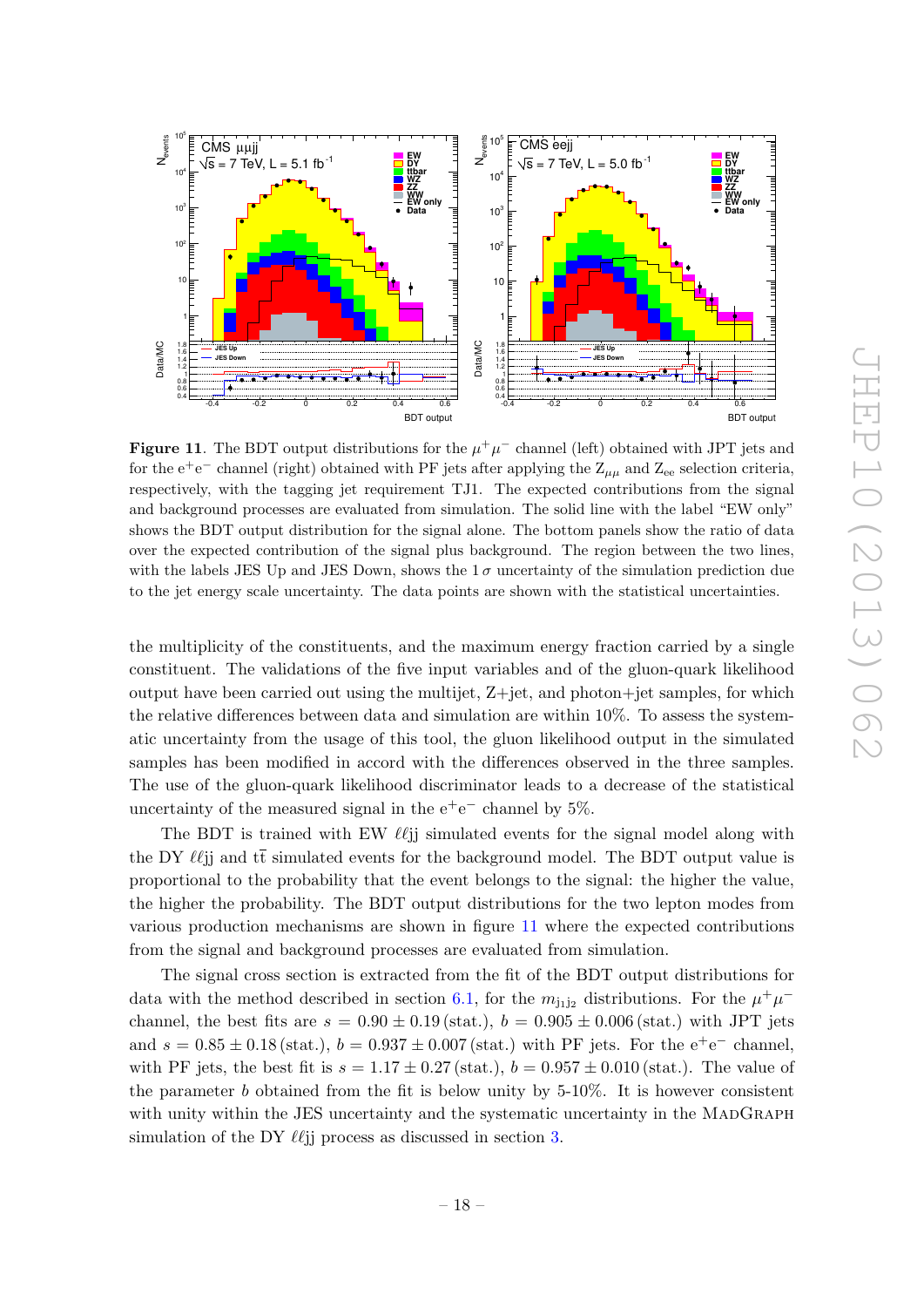Figure [12](#page-20-1) shows the BDT output distributions for the  $\mu^+\mu^-$  (left) and  $e^+e^-$  (right) channels, where the expected contributions from the dominant DY  $\ell\ell$  ij background and the EW  $\ell_{ij}$  signal processes are evaluated from the fit; the contributions from the small  $t\bar{t}$  and diboson backgrounds are taken from the simulation estimates.

The presence of the signal is clearly seen at high values of the BDT output  $(>0.25)$ for both dimuon and dielectron channels, and in the cases when the dominant DY  $\ell \ell j j$ background is evaluated from simulation (figure [11\)](#page-18-0) or from the fit (figure [12\)](#page-20-1).

In figure [12](#page-20-1) the bottom panels show the significance observed in data (histogram) and expected from simulation (solid purple line), while the dashed blue line shows the background modeling uncertainty. The observed signal significance in bin  $i$  of the BDT output distribution is calculated as

$$
S_i^{\text{observed}} = \frac{N_i^{\text{data}} - N_i^{\text{bkg}}}{\sqrt{N_i^{\text{bkg}} + (\Delta B_i^{\text{JES}})^2}},\tag{6.1}
$$

where  $N_i^{\text{data}}$  and  $N_i^{\text{bkg}}$ <sup>bkg</sup> are the number of the observed events and the number of the simulated background events obtained from the fit, respectively.  $\Delta B_i^{\text{JES}}$  is the dominant experimental systematic uncertainty due to the JES, calculated as

$$
\Delta B_i^{\text{JES}} = \sqrt{0.5 \left[ \left( N_i^{\text{bkg}} - N_{i,\text{JESup}}^{\text{bkg}} \right)^2 + \left( N_i^{\text{bkg}} - N_{i,\text{JESdn}}^{\text{bkg}} \right)^2 \right]},\tag{6.2}
$$

where  $N_{i,\text{JESup}}^{\text{bkg}}$  and  $N_{i,\text{JESdn}}^{\text{bkg}}$  are the numbers of the simulated background events from the fit with the jet energy varied by the JES uncertainty. The expected signal significance is calculated as

$$
S_i^{\text{expected}} = \frac{N_i^{\text{EW Zjj}}}{\sqrt{N_i^{\text{bkg}} + (\Delta B_i^{\text{JES}})^2}},\tag{6.3}
$$

where  $N_i^{\text{EW Zjj}}$  $i_i^{\text{EW ZJJ}}$  is the number of simulated signal EW Zjj events from the fit.

The background modeling uncertainty is calculated as

$$
\left(N_i^{\text{MCFM}} - N_i^{\text{bkg}}\right) / \sqrt{N_i^{\text{bkg}} + \left(\Delta B_i^{\text{JES}}\right)^2},\tag{6.4}
$$

where  $N_i^{\text{MCFM}}$  is the number of the simulated background events obtained from a new fit. The fit uses a modified BDT output distribution for the DY  $\ell\ell$  process. This distribution is evaluated using the  $m_{j_1j_2}$  shape obtained from the NLO calculation of MCFM, as explained in section [6.2.](#page-15-0)

The sources of the systematic uncertainties on the estimated signal value of s are those discussed in section [6.2.](#page-15-0) The absolute values of the systematic uncertainties on the value of s for the BDT analysis are shown in table [7](#page-21-0) for the  $\mu^+\mu^-$  and  $e^+e^-$  modes. The uncertainties are smaller than those from the  $m_{11j2}$  fit analysis since the BDT approach provides better separation between signal and background.

The BDT analysis in the  $\mu^+\mu^-$  channel is repeated for events passing the additional requirement of  $|y^*|$  < 1.2, as used in the  $m_{j_1j_2}$  analysis. In this case the best fit values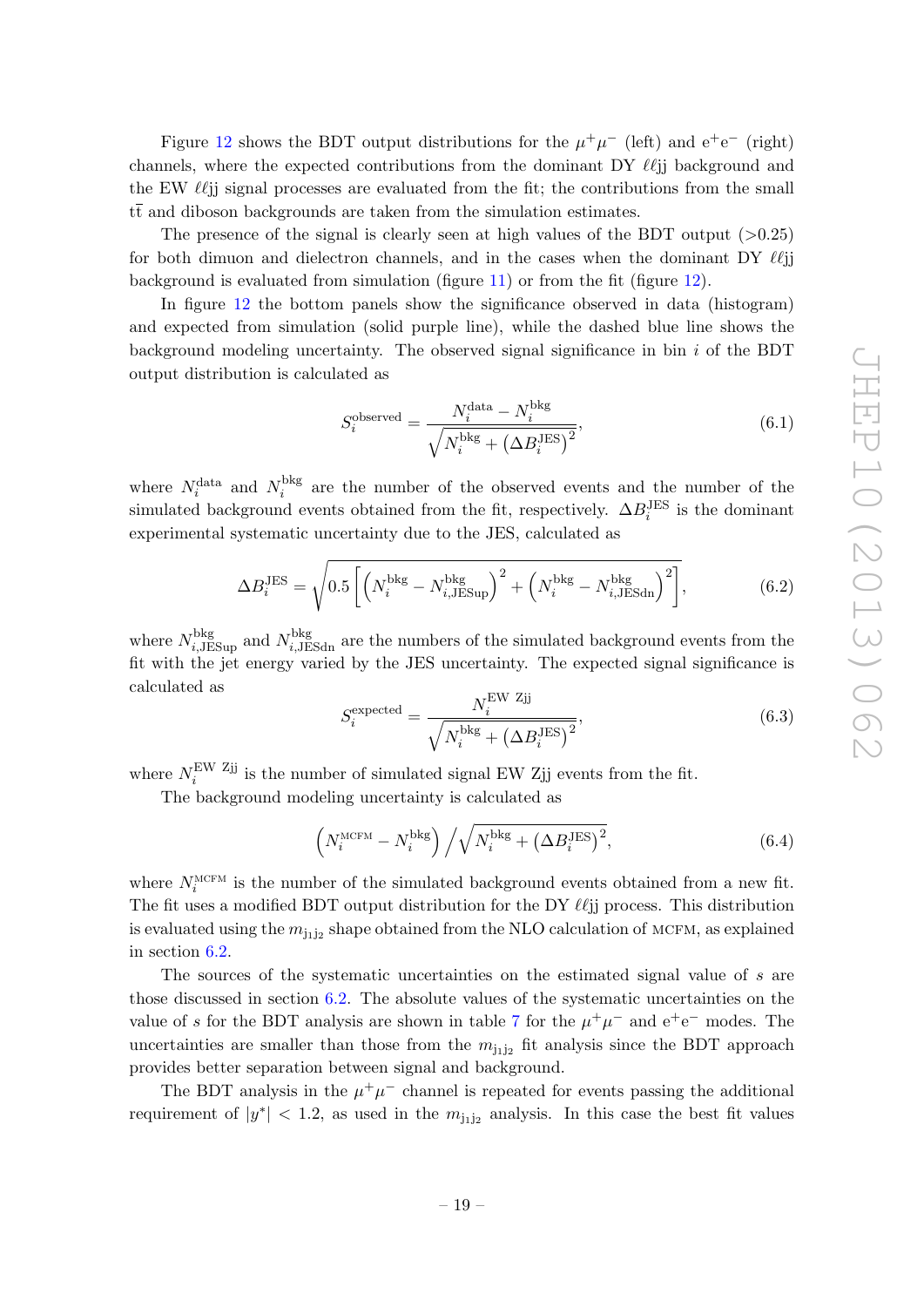

<span id="page-20-1"></span>Figure 12. The BDT output distributions for the  $\mu^+\mu^-$  channel (left) obtained with JPT jets and for the  $e^+e^-$  channel (right) obtained with PF jets after the respective  $Z_{\mu\mu}$  and  $Z_{ee}$  selections and the tagging jet requirement TJ1. The expected contributions from the dominant DY  $\ell_{ij}$ background and the EW  $\ell_{ij}$  signal processes are evaluated from the fit. The contributions from the small  $t\bar{t}$  and diboson backgrounds are estimated from simulation. The solid line with the label "EW only" shows the BDT output distribution for the signal alone. The bottom panels show the significance observed in data (histogram) and expected from simulation (solid purple line). The dashed blue line shows the background modeling uncertainty. The calculation of the significance and background modeling uncertainty are explained in the text. The data points are shown with the statistical uncertainties.

are:  $s = 1.50 \pm 0.26$  (stat.),  $b = 0.863 \pm 0.007$  (stat.) for the analysis with JPT jets and  $s = 1.37 \pm 0.25$  (stat.),  $b = 0.862 \pm 0.007$  (stat.) for the analysis with PF jets. These values are compatible with those obtained from the method based on the  $m_{1,12}$  fit, as described in section [6.1.](#page-13-1)

### <span id="page-20-0"></span>6.4 Results

The presence of the signal is confirmed in the dimuon and dielectron channels by using two alternative jet reconstruction algorithms and two methods of signal extraction.

The BDT analysis provides smaller uncertainties on the parameter s, and therefore the result is based on this analysis. The measured cross section is  $\sigma_{\text{meas}} = s \times$  $\sigma_{\text{MADGRAPH}}(EW \ell jj),$  where  $\sigma_{\text{MADGRAPH}}(EW \ell jj) = 162$  fb per lepton flavor is the cross section obtained from the MADGRAPH simulation using CTEQ6L1 [\[28\]](#page-24-14).

The signal cross section given by MADGRAPH is obtained for event generation with the following selections at the parton level:  $m_{\ell\ell} > 50 \,\text{GeV}, p_{\text{T}}^{\text{j}} > 25 \,\text{GeV}, |\eta^{\text{j}}| < 4.0,$  $m_{\rm ii} > 120 \,\text{GeV}$ . The parton-level requirements on the jet  $p_{\rm T}$  and  $\eta$  maximize the signal selection efficiency relative to the actual selection applied to the data, while keeping the fraction of the events which fail the parton-level requirements but pass the data selection criteria at a negligible level.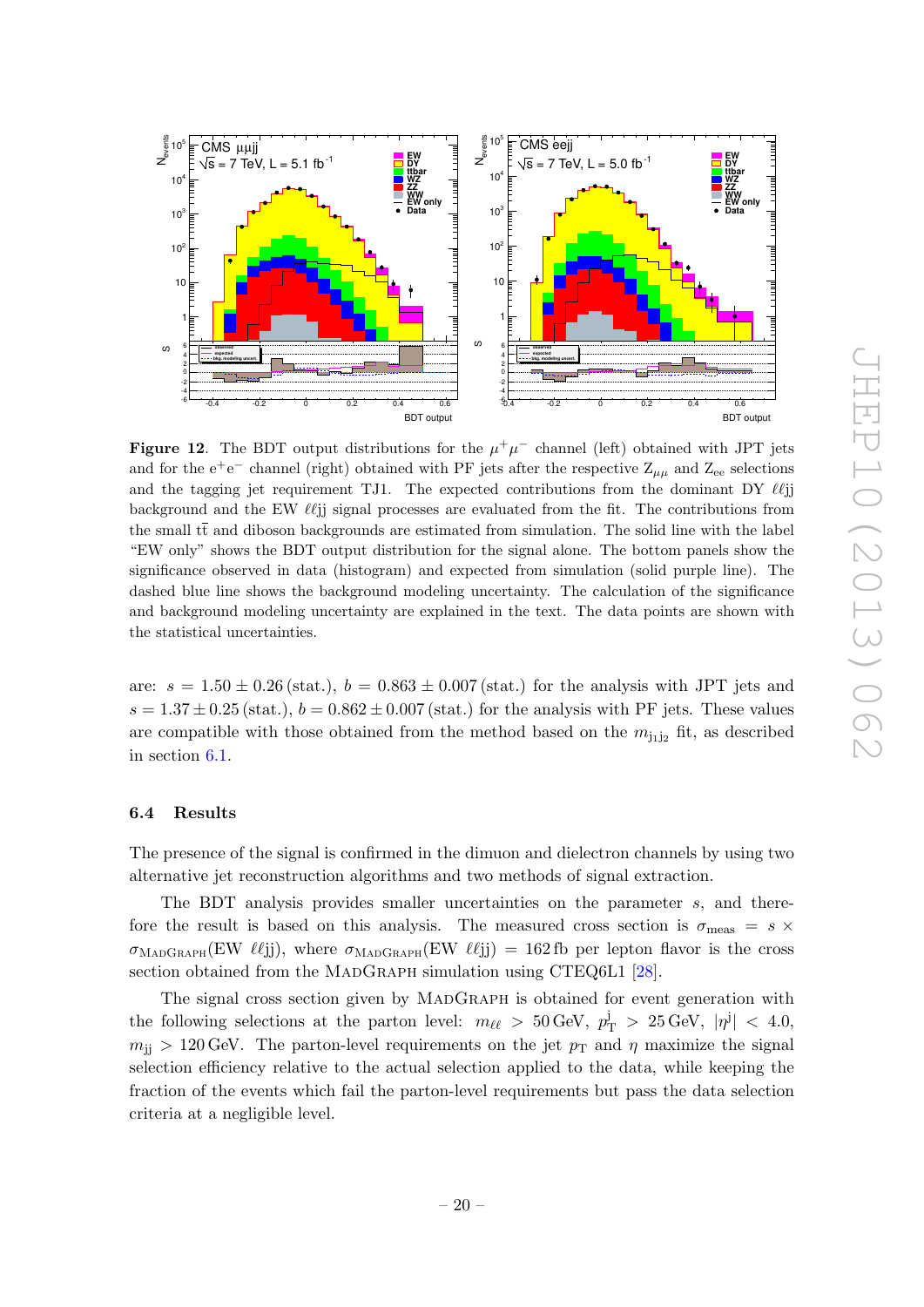| $ratio\ s\ of$<br>nels. |  |
|-------------------------|--|
|                         |  |
|                         |  |
| (6.5)                   |  |
|                         |  |

| Source of uncertainty      | Uncertainty               |                  |  |  |
|----------------------------|---------------------------|------------------|--|--|
|                            | $\mu^+\mu^-$ channel      | $e^+e^-$ channel |  |  |
|                            | Theoretical uncertainties |                  |  |  |
| Background modeling        | 0.15                      | 0.16             |  |  |
| Signal modeling            | 0.05                      | 0.05             |  |  |
| $t\bar{t}$ cross section   | 0.03                      | 0.03             |  |  |
| Diboson cross sections     | 0.02                      | 0.02             |  |  |
| Total                      | 0.16                      | 0.17             |  |  |
| Experimental uncertainties |                           |                  |  |  |
| $JES+JER$                  | 0.22                      | 0.29             |  |  |
| Pileup modeling            | 0.03                      | 0.03             |  |  |
| MC statistics              | 0.13                      | 0.19             |  |  |
| Gluon-quark discriminator  | not used                  | 0.02             |  |  |
| Dilepton selection         | 0.02                      | 0.02             |  |  |
| Total                      | 0.26                      | 0.35             |  |  |
| Luminosity                 | 0.02                      | 0.03             |  |  |

<span id="page-21-0"></span>Table 7. The sources and absolute values of systematic uncertainties on the estimated measured over expected EW Zjj yields in the BDT analysis for the  $\mu^+\mu^-$  and  $e^+e^-$  channels.

The cross section for the dimuon mode with JPT jets is:

$$
\sigma_{\mu\mu}^{\text{EW}} \text{ (JPT)} = 146 \pm 31 \text{ (stat.)} \pm 42 \text{ (exp. syst.)} \pm 26 \text{ (th. syst.)} \pm 3 \text{ (lum.)} \text{ fb.} \tag{6.5}
$$

The cross section for the dimuon mode with PF jets is

$$
\sigma_{\mu\mu}^{\text{EW}}\,\,(\text{PF}) = 138 \pm 29 \,\text{(stat.)} \pm 40 \,\text{(exp. syst.)} \pm 25 \,\text{(th. syst.)} \pm 3 \,\text{(lum.)} \,\text{fb.} \tag{6.6}
$$

The measurements for the dimuon mode, with the two different jet reconstruction algorithms, are compatible.

In the dielectron mode with PF jets, the cross section is:

$$
\sigma_{ee}^{EW} (PF) = 190 \pm 44 \, \text{(stat.)} \pm 57 \, \text{(exp. syst.)} \pm 27 \, \text{(th. syst.)} \pm 4 \, \text{(lum.)} \, \text{fb.} \tag{6.7}
$$

The measured cross sections agree with the theoretical value of  $\sigma_{\text{VBFNLO}}(EW \ell\ell jj) = 166 \text{ fb}$ , calculated with next-to-leading order QCD corrections using the same parton level selections as those applied in the signal event generation by MadGraph. The cross sections obtained in the  $\mu^+\mu^-$  and  $e^+e^-$  analyses using PF jets is combined and the average cross section is:

$$
\sigma_{\ell\ell\ (\ell = e,\,\mu)}^{\text{EW}} = 154 \pm 24 \, (\text{stat.}) \pm 46 \, (\text{exp. syst.}) \pm 27 \, (\text{th. syst.}) \pm 3 \, (\text{lum.}) \, \text{fb.} \tag{6.8}
$$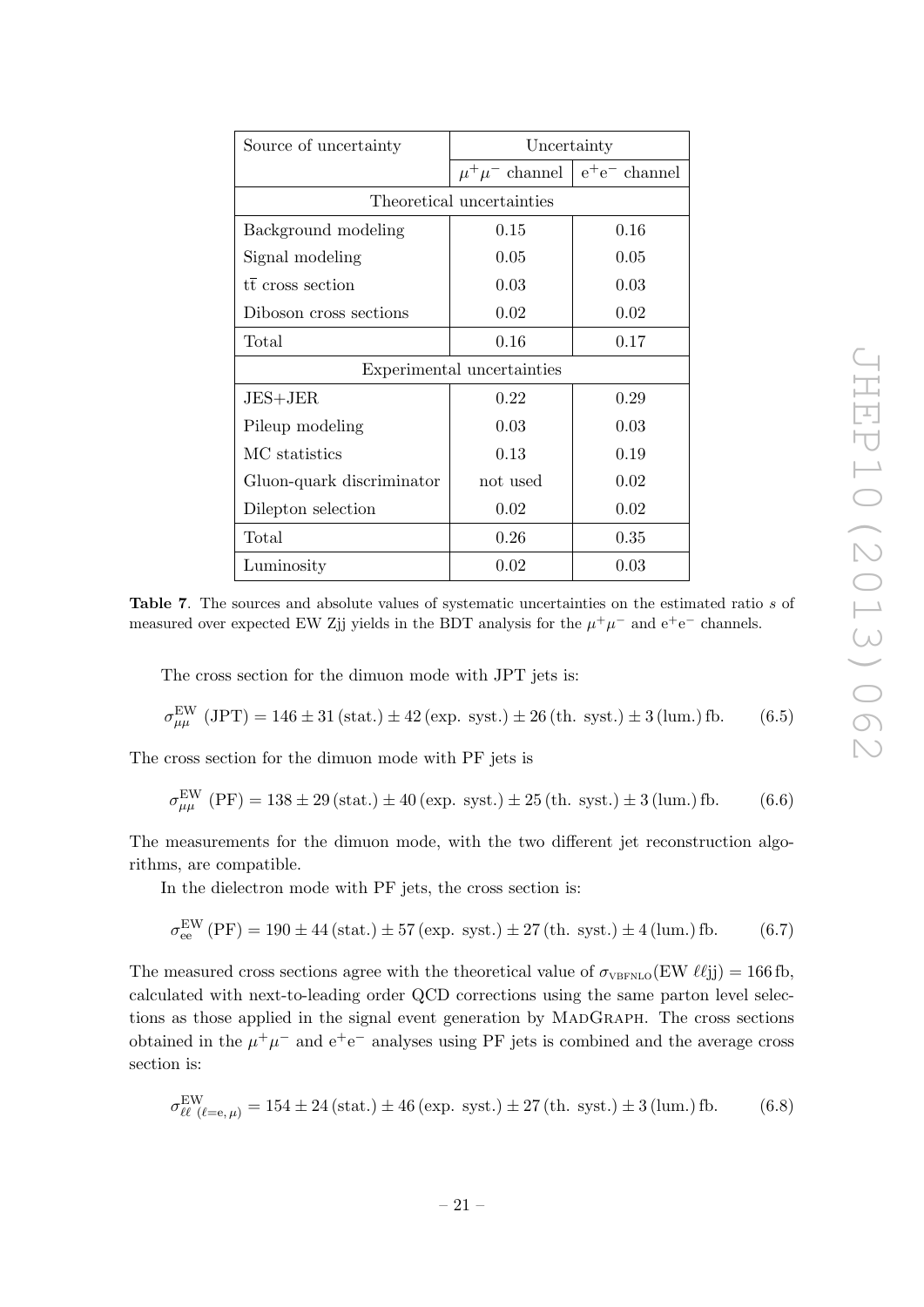# <span id="page-22-0"></span>7 Summary

A measurement of the electroweak production of a Z boson in association with two jets in pp collisions at  $\sqrt{s}$  = 7 TeV has been carried out with the CMS detector using an integrated luminosity of 5 fb<sup>-1</sup>. The cross section for the EW  $\ell\ell j$  ( $\ell = e, \mu$ ) production process, with  $m_{\ell\ell} > 50 \,\text{GeV}, p_{\rm T}^{\rm j} > 25 \,\text{GeV}, |\eta^{\rm j}| < 4.0, m_{\rm jj} > 120 \,\text{GeV}, \text{ is } \sigma = 154 \pm$  $24 \text{ (stat.)} \pm 46 \text{ (exp. syst.)} \pm 27 \text{ (th. syst.)} \pm 3 \text{ (lum.)}$  fb. The measurement is in agreement with the theoretical cross section of 166 fb, obtained with calculations including nextto-leading order QCD corrections based on the CT10 [\[34\]](#page-25-0) parton distribution functions. A significance of 2.6 standard deviations has been obtained for the observation of EW production of the Z boson with two tagging jets. The measured hadronic activity in events with Drell-Yan production in association with two jets is in good agreement with simulation. This is the first measurement of EW production of a Z boson with two jets at a hadron collider, and constitutes an important foundation for the more general study of vector boson fusion processes, of relevance for Higgs boson searches and for measurements of electroweak gauge couplings and vector-boson scattering.

### Acknowledgments

We congratulate our colleagues in the CERN accelerator departments for the excellent performance of the LHC and thank the technical and administrative staffs at CERN and at other CMS institutes for their contributions to the success of the CMS effort. In addition, we gratefully acknowledge the computing centers and personnel of the Worldwide LHC Computing Grid for delivering so effectively the computing infrastructure essential to our analyses. Finally, we acknowledge the enduring support for the construction and operation of the LHC and the CMS detector provided by the following funding agencies: BMWF and FWF (Austria); FNRS and FWO (Belgium); CNPq, CAPES, FAPERJ, and FAPESP (Brazil); MEYS (Bulgaria); CERN; CAS, MoST, and NSFC (China); COLCIENCIAS (Colombia); MSES (Croatia); RPF (Cyprus); MoER, SF0690030s09 and ERDF (Estonia); Academy of Finland, MEC, and HIP (Finland); CEA and CNRS/IN2P3 (France); BMBF, DFG, and HGF (Germany); GSRT (Greece); OTKA and NKTH (Hungary); DAE and DST (India); IPM (Iran); SFI (Ireland); INFN (Italy); NRF and WCU (Republic of Korea); LAS (Lithuania); CINVESTAV, CONACYT, SEP, and UASLP-FAI (Mexico); MSI (New Zealand); PAEC (Pakistan); MSHE and NSC (Poland); FCT (Portugal); JINR (Armenia, Belarus, Georgia, Ukraine, Uzbekistan); MON, RosAtom, RAS and RFBR (Russia); MSTD (Serbia); SEIDI and CPAN (Spain); Swiss Funding Agencies (Switzerland); NSC (Taipei); ThEPCenter, IPST and NSTDA (Thailand); TUBITAK and TAEK (Turkey); NASU (Ukraine); STFC (United Kingdom); DOE and NSF (USA).

Individuals have received support from the Marie-Curie programme and the European Research Council and EPLANET (European Union); the Leventis Foundation; the A. P. Sloan Foundation; the Alexander von Humboldt Foundation; the Belgian Federal Science Policy Office; the Fonds pour la Formation à la Recherche dans l'Industrie et dans l'Agriculture (FRIA-Belgium); the Agentschap voor Innovatie door Wetenschap en Tech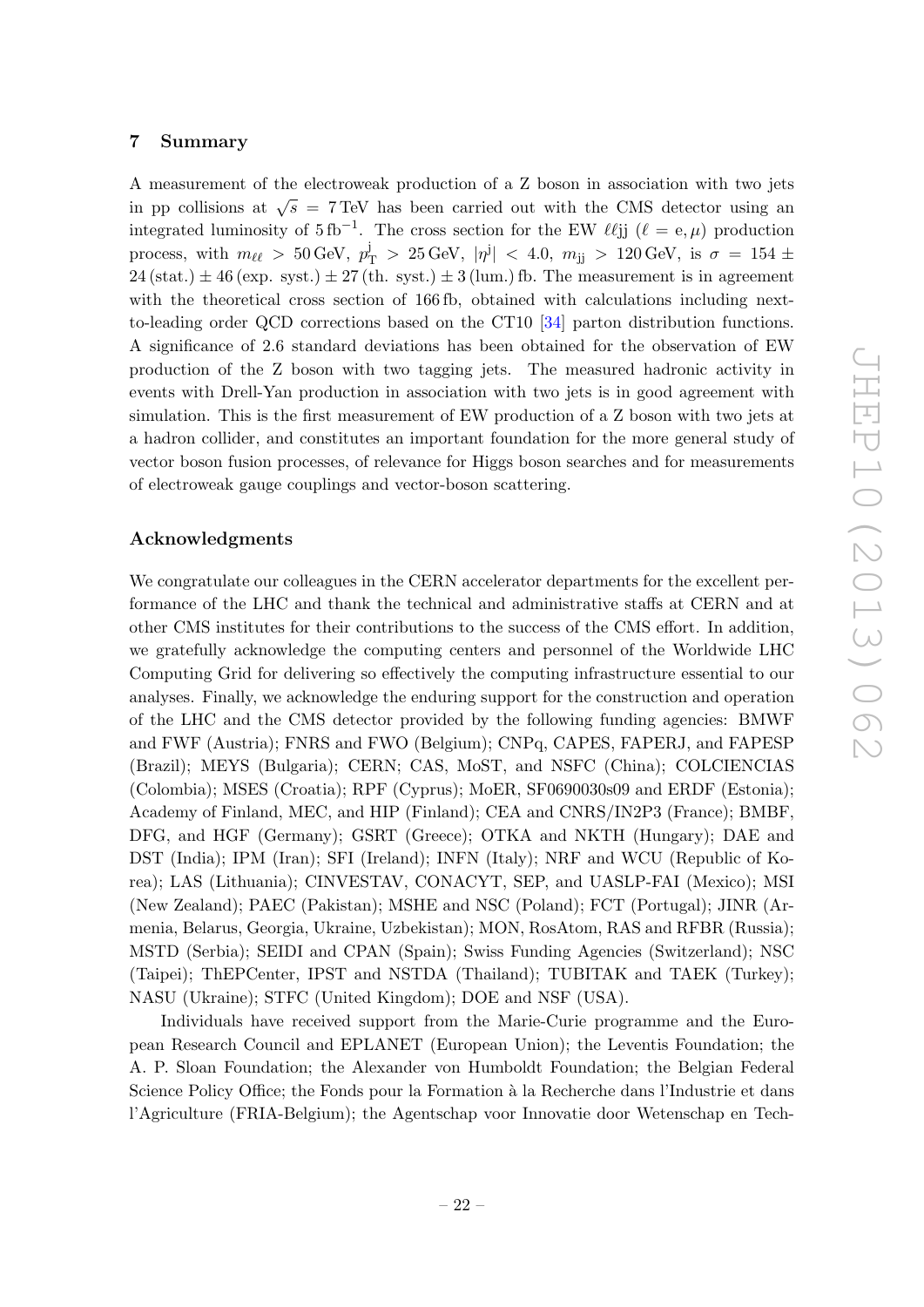nologie (IWT-Belgium); the Ministry of Education, Youth and Sports (MEYS) of Czech Republic; the Council of Science and Industrial Research, India; the Compagnia di San Paolo (Torino); the HOMING PLUS programme of Foundation for Polish Science, cofinanced by EU, Regional Development Fund; and the Thalis and Aristeia programmes cofinanced by EU-ESF and the Greek NSRF.

Open Access. This article is distributed under the terms of the Creative Commons Attribution License which permits any use, distribution and reproduction in any medium, provided the original author(s) and source are credited.

# References

- <span id="page-23-0"></span>[1] C. Oleari and D. Zeppenfeld, Next-to-leading order QCD corrections to W and Z production via vector-boson fusion, Phys. Rev.  $\bf{D}$  69 [\(2004\) 093004](http://dx.doi.org/10.1103/PhysRevD.69.093004) [[hep-ph/0310156](http://arxiv.org/abs/hep-ph/0310156)] [IN[SPIRE](http://inspirehep.net/search?p=find+EPRINT+hep-ph/0310156)].
- <span id="page-23-1"></span>[2] D.L. Rainwater, R. Szalapski and D. Zeppenfeld, Probing color singlet exchange in  $Z + two$ jet events at the CERN LHC, Phys. Rev. D 54 [\(1996\) 6680](http://dx.doi.org/10.1103/PhysRevD.54.6680) [[hep-ph/9605444](http://arxiv.org/abs/hep-ph/9605444)] [IN[SPIRE](http://inspirehep.net/search?p=find+EPRINT+hep-ph/9605444)].
- <span id="page-23-2"></span>[3] V.A. Khoze, M.G. Ryskin, W.J. Stirling and P.H. Williams, A Z monitor to calibrate Higgs production via vector boson fusion with rapidity gaps at the LHC, [Eur. Phys. J.](http://dx.doi.org/10.1140/epjc/s2002-01069-2)  $\bf{C}$  26 (2003) [429](http://dx.doi.org/10.1140/epjc/s2002-01069-2) [[hep-ph/0207365](http://arxiv.org/abs/hep-ph/0207365)] [IN[SPIRE](http://inspirehep.net/search?p=find+EPRINT+hep-ph/0207365)].
- <span id="page-23-3"></span>[4] U. Baur and D. Zeppenfeld, *Measuring three vector boson couplings in*  $qq \rightarrow qqW$  *at the*  $SSC$ , [hep-ph/9309227](http://arxiv.org/abs/hep-ph/9309227) [IN[SPIRE](http://inspirehep.net/search?p=find+EPRINT+hep-ph/9309227)].
- <span id="page-23-4"></span>[5] D.L. Rainwater, D. Zeppenfeld and K. Hagiwara, Searching for  $H \to \tau^+\tau^-$  in weak boson fusion at the CERN LHC, Phys. Rev.  $\bf{D}$  59 [\(1998\) 014037](http://dx.doi.org/10.1103/PhysRevD.59.014037) [[hep-ph/9808468](http://arxiv.org/abs/hep-ph/9808468)] [IN[SPIRE](http://inspirehep.net/search?p=find+EPRINT+hep-ph/9808468)].
- [6] T. Plehn, D.L. Rainwater and D. Zeppenfeld, A method for identifying  $H \rightarrow \tau^+\tau^- \rightarrow e^{\pm}\mu^{\mp}p_T$  at the CERN LHC, Phys. Rev. **D** 61 [\(2000\) 093005](http://dx.doi.org/10.1103/PhysRevD.61.093005) [[hep-ph/9911385](http://arxiv.org/abs/hep-ph/9911385)] [IN[SPIRE](http://inspirehep.net/search?p=find+EPRINT+hep-ph/9911385)].
- [7] D.L. Rainwater and D. Zeppenfeld, Observing  $H \to W^*W^* \to e^{\pm} \mu^{\mp} p_T$  in weak boson fusion with dual forward jet tagging at the CERN LHC, Phys. Rev.  $\bf{D}$  60 [\(1999\) 113004](http://dx.doi.org/10.1103/PhysRevD.61.099901) [Erratum ibid. **D 61** (2000) 099901] [[hep-ph/9906218](http://arxiv.org/abs/hep-ph/9906218)] [IN[SPIRE](http://inspirehep.net/search?p=find+EPRINT+hep-ph/9906218)].
- <span id="page-23-5"></span>[8] N. Kauer, T. Plehn, D.L. Rainwater and D. Zeppenfeld,  $H \to W^+W^-$  as the discovery mode for a light Higgs boson, [Phys. Lett.](http://dx.doi.org/10.1016/S0370-2693(01)00211-8)  $\bf{B}$  503 (2001) 113 [[hep-ph/0012351](http://arxiv.org/abs/hep-ph/0012351)] [IN[SPIRE](http://inspirehep.net/search?p=find+EPRINT+hep-ph/0012351)].
- <span id="page-23-6"></span>[9] ATLAS collaboration, ATLAS detector and physics performance: technical design report 2, [CERN-LHCC-99-015](http://cds.cern.ch/record/391177) (1999).
- <span id="page-23-7"></span>[10] CMS collaboration, CMS physics technical design report, volume II: physics performance, [J.](http://dx.doi.org/10.1088/0954-3899/34/6/S01) Phys. G 34 [\(2006\) 995.](http://dx.doi.org/10.1088/0954-3899/34/6/S01)
- <span id="page-23-8"></span>[11] D. Zeppenfeld, R. Kinnunen, A. Nikitenko and E. Richter-Was, Measuring Higgs boson couplings at the CERN LHC, Phys. Rev.  $\bf{D}$  62 [\(2000\) 013009](http://dx.doi.org/10.1103/PhysRevD.62.013009) [[hep-ph/0002036](http://arxiv.org/abs/hep-ph/0002036)] [IN[SPIRE](http://inspirehep.net/search?p=find+EPRINT+hep-ph/0002036)].
- [12] A. Belyaev and L. Reina,  $pp \to t\bar{t}H$ ,  $H \to \tau^+\tau^-$ : toward a model independent determination of the Higgs boson couplings at the LHC, JHEP  $\overline{OB}$  [\(2002\) 041](http://dx.doi.org/10.1088/1126-6708/2002/08/041) [[hep-ph/0205270](http://arxiv.org/abs/hep-ph/0205270)] [IN[SPIRE](http://inspirehep.net/search?p=find+EPRINT+hep-ph/0205270)].
- <span id="page-23-9"></span>[13] M. Dührssen et al., *Extracting Higgs boson couplings from CERN LHC data, [Phys. Rev.](http://dx.doi.org/10.1103/PhysRevD.70.113009)* D 70 [\(2004\) 113009](http://dx.doi.org/10.1103/PhysRevD.70.113009) [[hep-ph/0406323](http://arxiv.org/abs/hep-ph/0406323)] [IN[SPIRE](http://inspirehep.net/search?p=find+EPRINT+hep-ph/0406323)].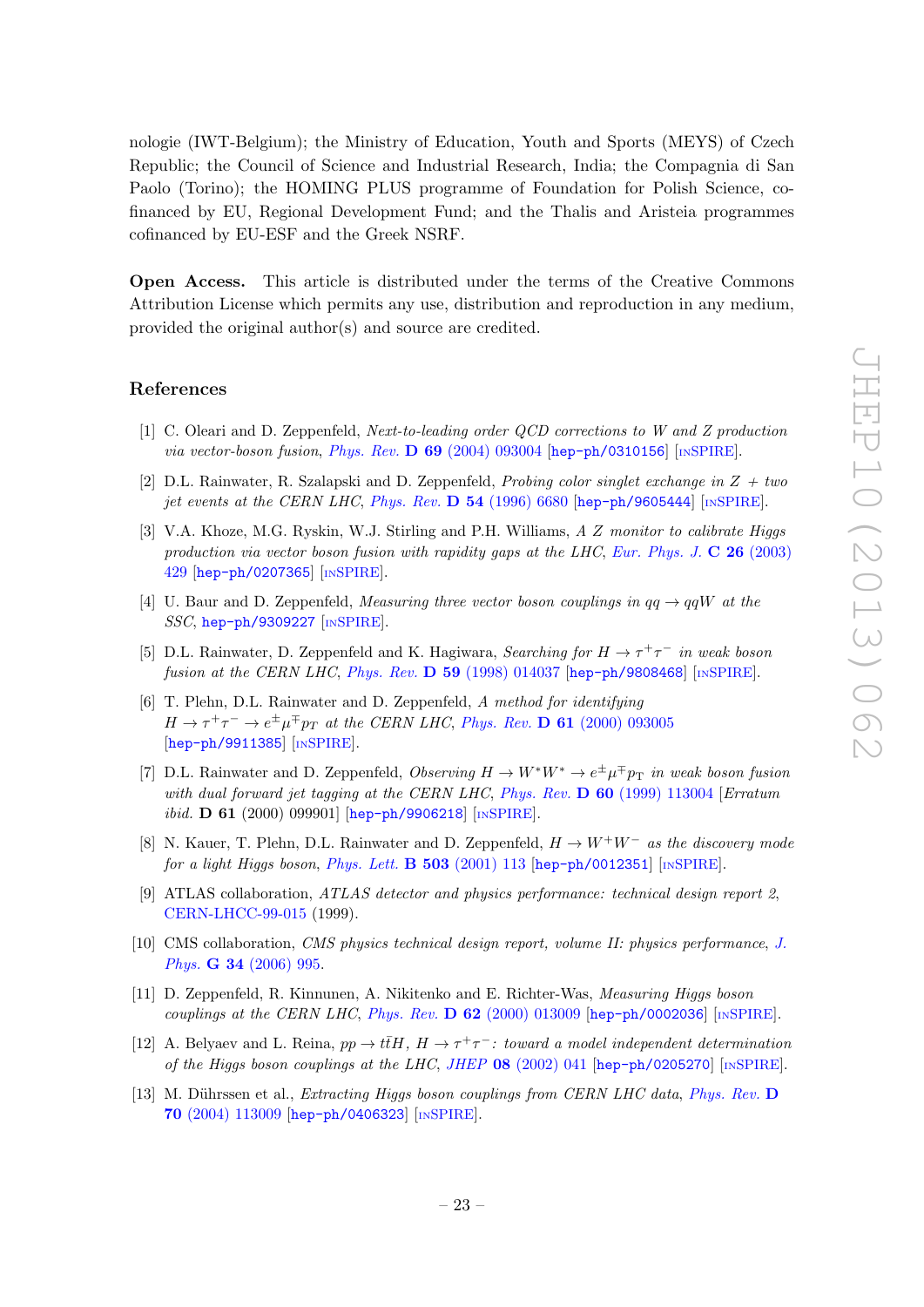- <span id="page-24-0"></span>[14] ATLAS collaboration, Observation of a new particle in the search for the standard model Higgs boson with the ATLAS detector at the LHC, [Phys. Lett.](http://dx.doi.org/10.1016/j.physletb.2012.08.020) B 716 (2012) 1 [[arXiv:1207.7214](http://arxiv.org/abs/1207.7214)] [IN[SPIRE](http://inspirehep.net/search?p=find+EPRINT+arXiv:1207.7214)].
- <span id="page-24-1"></span>[15] CMS collaboration, Observation of a new boson at a mass of 125 GeV with the CMS experiment at the LHC, [Phys. Lett.](http://dx.doi.org/10.1016/j.physletb.2012.08.021) **B 716** (2012) 30  $\left[$ [arXiv:1207.7235](http://arxiv.org/abs/1207.7235) $\right]$   $\left[$ IN[SPIRE](http://inspirehep.net/search?p=find+EPRINT+arXiv:1207.7235) $\right]$ .
- <span id="page-24-2"></span>[16] CMS collaboration, The CMS experiment at the CERN LHC, 2008 JINST 3 [S08004](http://dx.doi.org/10.1088/1748-0221/3/08/S08004) [IN[SPIRE](http://inspirehep.net/search?p=find+J+JINST,3,S08004)].
- <span id="page-24-3"></span>[17] CMS collaboration, Performance of CMS muon reconstruction in pp collision events at √  $\sqrt{s} = 7$  TeV, 2012 JINST 7 [P10002](http://dx.doi.org/10.1088/1748-0221/7/10/P10002) [[arXiv:1206.4071](http://arxiv.org/abs/1206.4071)] [IN[SPIRE](http://inspirehep.net/search?p=find+EPRINT+arXiv:1206.4071)].
- <span id="page-24-4"></span>[18] CMS collaboration, *Electron reconstruction and identification at*  $\sqrt{s} = 7$  TeV, [CMS-PAS-EGM-10-004](http://cds.cern.ch/record/1299116) (2010).
- <span id="page-24-5"></span>[19] CMS collaboration, Determination of jet energy calibration and transverse momentum resolution in CMS, 2011 JINST 6 [P11002](http://dx.doi.org/10.1088/1748-0221/6/11/P11002) [[arXiv:1107.4277](http://arxiv.org/abs/1107.4277)] [IN[SPIRE](http://inspirehep.net/search?p=find+EPRINT+arXiv:1107.4277)].
- <span id="page-24-6"></span>[20] CMS collaboration, The jet plus tracks algorithm for calorimeter jet energy corrections in CMS, [CMS-PAS-JME-09-002](http://cds.cern.ch/record/1190234) (2009).
- <span id="page-24-7"></span>[21] M. Cacciari and G.P. Salam, *Dispelling the*  $N^3$  myth for the  $k_t$  jet-finder, [Phys. Lett.](http://dx.doi.org/10.1016/j.physletb.2006.08.037) **B 641** [\(2006\) 57](http://dx.doi.org/10.1016/j.physletb.2006.08.037) [[hep-ph/0512210](http://arxiv.org/abs/hep-ph/0512210)] [IN[SPIRE](http://inspirehep.net/search?p=find+EPRINT+hep-ph/0512210)].
- <span id="page-24-8"></span>[22] M. Cacciari, G.P. Salam and G. Soyez, The anti- $k_t$  jet clustering algorithm, JHEP 04 [\(2008\)](http://dx.doi.org/10.1088/1126-6708/2008/04/063) [063](http://dx.doi.org/10.1088/1126-6708/2008/04/063) [[arXiv:0802.1189](http://arxiv.org/abs/0802.1189)] [IN[SPIRE](http://inspirehep.net/search?p=find+EPRINT+arXiv:0802.1189)].
- <span id="page-24-9"></span>[23] CMS collaboration, Particle-flow event reconstruction in CMS and performance for jets, taus and MET, [CMS-PAS-PFT-09-001](http://cds.cern.ch/record/1194487) (2009).
- <span id="page-24-10"></span>[24] CMS collaboration, Commissioning of the particle-flow reconstruction in minimum-bias and jet events from pp collisions at 7 TeV, [CMS-PAS-PFT-10-002](http://cds.cern.ch/record/1279341) (2010).
- <span id="page-24-11"></span>[25] F. Maltoni and T. Stelzer, MadEvent: automatic event generation with MadGraph, [JHEP](http://dx.doi.org/10.1088/1126-6708/2003/02/027) 02 [\(2003\) 027](http://dx.doi.org/10.1088/1126-6708/2003/02/027) [[hep-ph/0208156](http://arxiv.org/abs/hep-ph/0208156)] [IN[SPIRE](http://inspirehep.net/search?p=find+EPRINT+hep-ph/0208156)].
- <span id="page-24-12"></span>[26] J. Alwall, M. Herquet, F. Maltoni, O. Mattelaer and T. Stelzer, MadGraph 5: going beyond, JHEP 06 [\(2011\) 128](http://dx.doi.org/10.1007/JHEP06(2011)128) [[arXiv:1106.0522](http://arxiv.org/abs/1106.0522)] [IN[SPIRE](http://inspirehep.net/search?p=find+EPRINT+arXiv:1106.0522)].
- <span id="page-24-13"></span>[27] T. Sjöstrand, S. Mrenna and P.Z. Skands,  $PYTHIA$  6.4 physics and manual, [JHEP](http://dx.doi.org/10.1088/1126-6708/2006/05/026) 05 [\(2006\) 026](http://dx.doi.org/10.1088/1126-6708/2006/05/026) [[hep-ph/0603175](http://arxiv.org/abs/hep-ph/0603175)] [IN[SPIRE](http://inspirehep.net/search?p=find+EPRINT+hep-ph/0603175)].
- <span id="page-24-14"></span>[28] J. Pumplin et al., New generation of parton distributions with uncertainties from global QCD analysis, JHEP 07 [\(2002\) 012](http://dx.doi.org/10.1088/1126-6708/2002/07/012) [[hep-ph/0201195](http://arxiv.org/abs/hep-ph/0201195)] [IN[SPIRE](http://inspirehep.net/search?p=find+EPRINT+hep-ph/0201195)].
- <span id="page-24-15"></span>[29] J.M. Campbell and R. Ellis, MCFM for the Tevatron and the LHC, [Nucl. Phys. Proc. Suppl.](http://dx.doi.org/10.1016/j.nuclphysBPS.2010.08.011) 205-206 [\(2010\) 10](http://dx.doi.org/10.1016/j.nuclphysBPS.2010.08.011) [[arXiv:1007.3492](http://arxiv.org/abs/1007.3492)] [IN[SPIRE](http://inspirehep.net/search?p=find+EPRINT+arXiv:1007.3492)].
- <span id="page-24-16"></span>[30] GEANT4 collaboration, S. Agostinelli et al.,  $GEANT4$ : a simulation toolkit, [Nucl. Instrum.](http://dx.doi.org/10.1016/S0168-9002(03)01368-8) Meth. A 506 [\(2003\) 250](http://dx.doi.org/10.1016/S0168-9002(03)01368-8) [IN[SPIRE](http://inspirehep.net/search?p=find+J+Nucl.Instrum.Meth.,A506,250)].
- <span id="page-24-17"></span>[31] J. Allison et al., *GEANT4* developments and applications, *[IEEE Trans. Nucl. Sci.](http://dx.doi.org/10.1109/TNS.2006.869826)* 53 (2006) [270](http://dx.doi.org/10.1109/TNS.2006.869826) [IN[SPIRE](http://inspirehep.net/search?p=find+J+IETNA,53,270)].
- <span id="page-24-18"></span>[32] R. Field, Min-bias and the underlying event at the LHC, [Acta Phys. Polon.](http://dx.doi.org/10.5506/APhysPolB.42.2631) **B** 42 (2011) [2631](http://dx.doi.org/10.5506/APhysPolB.42.2631) [[arXiv:1110.5530](http://arxiv.org/abs/1110.5530)] [IN[SPIRE](http://inspirehep.net/search?p=find+EPRINT+arXiv:1110.5530)].
- <span id="page-24-19"></span>[33] K. Arnold et al., *VBFNLO: a parton level Monte Carlo for processes with electroweak bosons*, [Comput. Phys. Commun.](http://dx.doi.org/10.1016/j.cpc.2009.03.006) 180 (2009) 1661 [[arXiv:0811.4559](http://arxiv.org/abs/0811.4559)] [IN[SPIRE](http://inspirehep.net/search?p=find+EPRINT+arXiv:0811.4559)].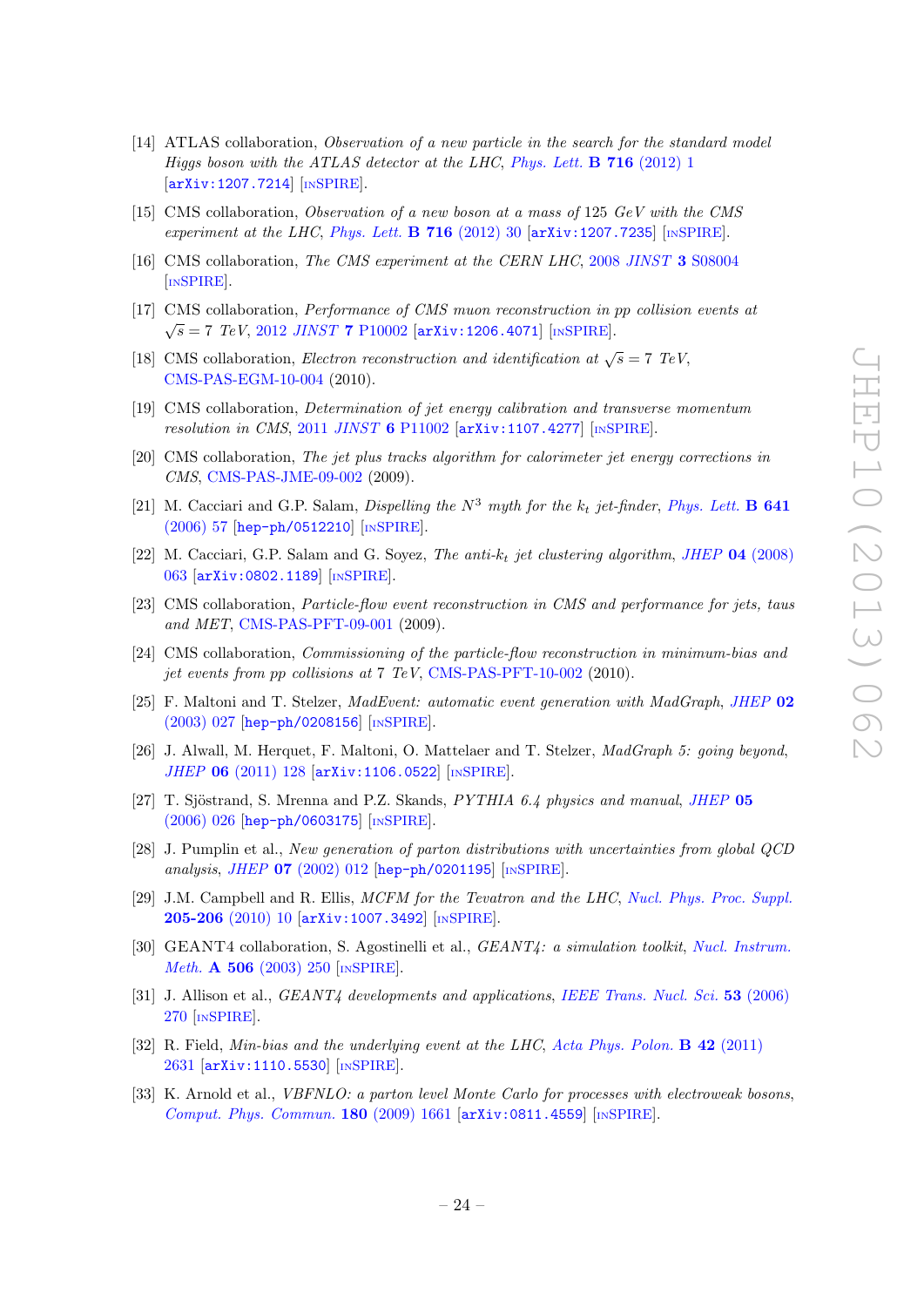- <span id="page-25-0"></span>[34] H.-L. Lai et al., New parton distributions for collider physics, Phys. Rev. D 82 [\(2010\) 074024](http://dx.doi.org/10.1103/PhysRevD.82.074024) [[arXiv:1007.2241](http://arxiv.org/abs/1007.2241)] [IN[SPIRE](http://inspirehep.net/search?p=find+EPRINT+arXiv:1007.2241)].
- <span id="page-25-1"></span>[35] T. Gleisberg et al., *Event generation with SHERPA 1.1*, *JHEP* 02 [\(2009\) 007](http://dx.doi.org/10.1088/1126-6708/2009/02/007) [[arXiv:0811.4622](http://arxiv.org/abs/0811.4622)] [IN[SPIRE](http://inspirehep.net/search?p=find+EPRINT+arXiv:0811.4622)].
- <span id="page-25-2"></span>[36] CompHEP collaboration, E. Boos et al., CompHEP 4.4: automatic computations from Lagrangians to events, [Nucl. Instrum. Meth.](http://dx.doi.org/10.1016/j.nima.2004.07.096)  $\bf{A}$  534 (2004) 250 [[hep-ph/0403113](http://arxiv.org/abs/hep-ph/0403113)] [IN[SPIRE](http://inspirehep.net/search?p=find+EPRINT+hep-ph/0403113)].
- <span id="page-25-3"></span>[37] CMS collaboration, *Tracking and primary vertex results in first*  $7 TeV$  collisions, [CMS-PAS-TRK-10-005](http://cds.cern.ch/record/1279383) (2010).
- <span id="page-25-4"></span>[38] CMS collaboration, Commissioning of trackjets in pp collisions at 7 TeV, [CMS-PAS-JME-10-006](http://cds.cern.ch/record/1275133) (2010).
- <span id="page-25-5"></span>[39] CMS collaboration, *Performance of jet reconstruction with charged tracks only*, [CMS-PAS-JME-08-001](http://cds.cern.ch/record/1198681) (2008).
- <span id="page-25-6"></span>[40] SM, NLO Multileg Working Group collaboration, J. Andersen et al., The SM and  $NLO$  multileg working group: summary report,  $arXiv:1003.1241$  [IN[SPIRE](http://inspirehep.net/search?p=find+EPRINT+arXiv:1003.1241)].
- <span id="page-25-7"></span>[41] M.L. Mangano, M. Moretti, F. Piccinini, R. Pittau and A.D. Polosa, ALPGEN, a generator for hard multiparton processes in hadronic collisions, JHEP 07 [\(2003\) 001](http://dx.doi.org/10.1088/1126-6708/2003/07/001) [[hep-ph/0206293](http://arxiv.org/abs/hep-ph/0206293)] [IN[SPIRE](http://inspirehep.net/search?p=find+EPRINT+hep-ph/0206293)].
- <span id="page-25-8"></span>[42] J.R. Andersen and J.M. Smillie, *Multiple jets at the LHC with high energy jets, [JHEP](http://dx.doi.org/10.1007/JHEP06(2011)010)* 06 [\(2011\) 010](http://dx.doi.org/10.1007/JHEP06(2011)010) [[arXiv:1101.5394](http://arxiv.org/abs/1101.5394)] [IN[SPIRE](http://inspirehep.net/search?p=find+EPRINT+arXiv:1101.5394)].
- <span id="page-25-9"></span>[43] R.J. Barlow and C. Beeston, Fitting using finite Monte Carlo samples, [Comput. Phys.](http://dx.doi.org/10.1016/0010-4655(93)90005-W) Commun. 77 [\(1993\) 219](http://dx.doi.org/10.1016/0010-4655(93)90005-W) [IN[SPIRE](http://inspirehep.net/search?p=find+J+Comput.Phys.Comm.,77,219)].
- <span id="page-25-10"></span>[44] R. Brun and F. Rademakers, ROOT: an object oriented data analysis framework, [Nucl.](http://dx.doi.org/10.1016/S0168-9002(97)00048-X) [Instrum. Meth.](http://dx.doi.org/10.1016/S0168-9002(97)00048-X) A 389 (1997) 81 [IN[SPIRE](http://inspirehep.net/search?p=find+J+Nucl.Instrum.Meth.,A389,81)].
- <span id="page-25-11"></span>[45] CMS collaboration, *Measurement of the inelastic proton-proton cross section at*  $\sqrt{s} = 7$  TeV, [Phys. Lett.](http://dx.doi.org/10.1016/j.physletb.2013.03.024) **B 722** (2013) 5 [[arXiv:1210.6718](http://arxiv.org/abs/1210.6718)] [IN[SPIRE](http://inspirehep.net/search?p=find+EPRINT+arXiv:1210.6718)].
- <span id="page-25-12"></span>[46] CMS collaboration, Absolute calibration of the luminosity measurement at CMS: winter 2012 update, [CMS-PAS-SMP-12-008](http://cds.cern.ch/record/1434360) (2012).
- <span id="page-25-13"></span>[47] A. Hocker, J. Stelzer, F. Tegenfeldt, H. Voss, K. Voss, et al., TMVA: toolkit for multivariate data analysis woth  $ROOT$ , [PoS\(ACAT\)040](http://pos.sissa.it/cgi-bin/reader/contribution.cgi?id=PoS(ACAT)040) [[physics/0703039](http://arxiv.org/abs/physics/0703039)] [IN[SPIRE](http://inspirehep.net/search?p=find+EPRINT+physics/0703039)].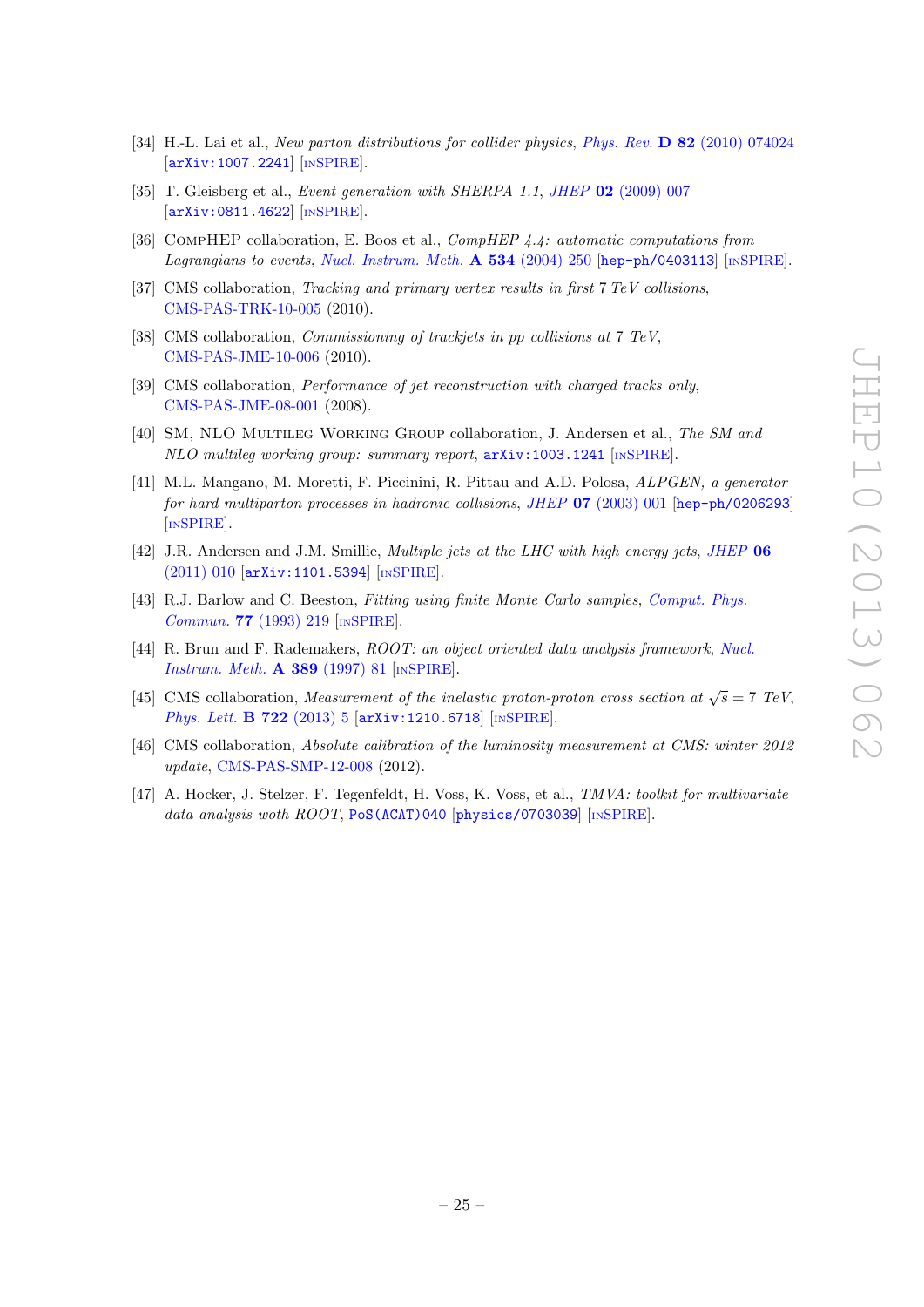# The CMS collaboration

#### <span id="page-26-0"></span>Yerevan Physics Institute, Yerevan, Armenia

S. Chatrchyan, V. Khachatryan, A.M. Sirunyan, A. Tumasyan

#### Institut für Hochenergiephysik der OeAW, Wien, Austria

W. Adam, T. Bergauer, M. Dragicevic, J. Erö, C. Fabjan<sup>1</sup>, M. Friedl, R. Frühwirth<sup>1</sup>, V.M. Ghete, N. Hörmann, J. Hrubec, M. Jeitler<sup>1</sup>, W. Kiesenhofer, V. Knünz, M. Krammer<sup>1</sup>, I. Krätschmer, D. Liko, I. Mikulec, D. Rabady<sup>2</sup>, B. Rahbaran, C. Rohringer, H. Rohringer, R. Schöfbeck, J. Strauss, A. Taurok, W. Treberer-Treberspurg, W. Waltenberger, C.-E. Wulz<sup>1</sup>

# National Centre for Particle and High Energy Physics, Minsk, Belarus

V. Mossolov, N. Shumeiko, J. Suarez Gonzalez

### Universiteit Antwerpen, Antwerpen, Belgium

S. Alderweireldt, M. Bansal, S. Bansal, T. Cornelis, E.A. De Wolf, X. Janssen, A. Knutsson, S. Luyckx, L. Mucibello, S. Ochesanu, B. Roland, R. Rougny, H. Van Haevermaet, P. Van Mechelen, N. Van Remortel, A. Van Spilbeeck

# Vrije Universiteit Brussel, Brussel, Belgium

F. Blekman, S. Blyweert, J. D'Hondt, A. Kalogeropoulos, J. Keaveney, M. Maes, A. Olbrechts, S. Tavernier, W. Van Doninck, P. Van Mulders, G.P. Van Onsem, I. Villella

# Université Libre de Bruxelles, Bruxelles, Belgium

B. Clerbaux, G. De Lentdecker, A.P.R. Gay, T. Hreus, A. Léonard, P.E. Marage, A. Mohammadi, T. Reis, L. Thomas, C. Vander Velde, P. Vanlaer, J. Wang

# Ghent University, Ghent, Belgium

V. Adler, K. Beernaert, L. Benucci, A. Cimmino, S. Costantini, S. Dildick, G. Garcia, B. Klein, J. Lellouch, A. Marinov, J. Mccartin, A.A. Ocampo Rios, D. Ryckbosch, M. Sigamani, N. Strobbe, F. Thyssen, M. Tytgat, S. Walsh, E. Yazgan, N. Zaganidis

# Université Catholique de Louvain, Louvain-la-Neuve, Belgium

S. Basegmez, G. Bruno, R. Castello, L. Ceard, C. Delaere, T. du Pree, D. Favart,

L. Forthomme, A. Giammanco<sup>3</sup>, J. Hollar, V. Lemaitre, J. Liao, O. Militaru, C. Nuttens,

D. Pagano, A. Pin, K. Piotrzkowski, A. Popov<sup>4</sup>, M. Selvaggi, J.M. Vizan Garcia

# Université de Mons, Mons, Belgium

N. Beliy, T. Caebergs, E. Daubie, G.H. Hammad

### Centro Brasileiro de Pesquisas Fisicas, Rio de Janeiro, Brazil

G.A. Alves, M. Correa Martins Junior, T. Martins, M.E. Pol, M.H.G. Souza

# Universidade do Estado do Rio de Janeiro, Rio de Janeiro, Brazil

W.L. Aldá Júnior, W. Carvalho, J. Chinellato<sup>5</sup>, A. Custódio, E.M. Da Costa, D. De Jesus Damiao, C. De Oliveira Martins, S. Fonseca De Souza, H. Malbouisson, M. Malek, D. Matos Figueiredo, L. Mundim, H. Nogima, W.L. Prado Da Silva, A. Santoro, L. Soares Jorge, A. Sznajder, E.J. Tonelli Manganote<sup>5</sup>, A. Vilela Pereira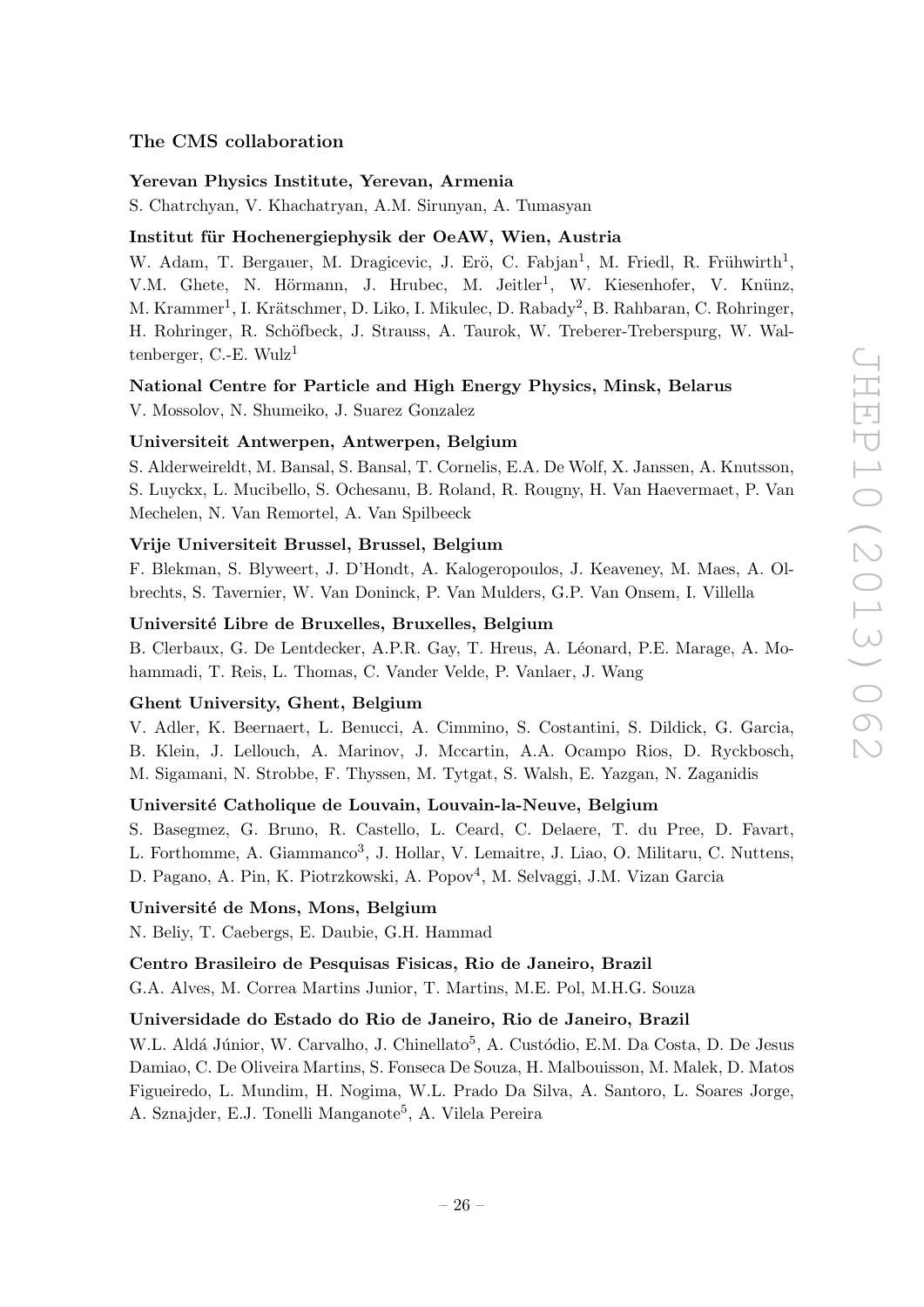# Universidade Estadual Paulista  $^a,\,$  Universidade Federal do ABC  $^b,\,$  São Paulo, Brazil

T.S. Anjos<sup>b</sup>, C.A. Bernardes<sup>b</sup>, F.A. Dias<sup>a, 6</sup>, T.R. Fernandez Perez Tomei<sup>a</sup>, E.M. Gregores<sup>b</sup>, C. Lagana<sup>a</sup>, F. Marinho<sup>a</sup>, P.G. Mercadante<sup>b</sup>, S.F. Novaes<sup>a</sup>, Sandra S. Padula<sup>a</sup>

# Institute for Nuclear Research and Nuclear Energy, Sofia, Bulgaria

V. Genchev<sup>2</sup>, P. Iaydjiev<sup>2</sup>, S. Piperov, M. Rodozov, S. Stoykova, G. Sultanov, V. Tcholakov, R. Trayanov, M. Vutova

# University of Sofia, Sofia, Bulgaria

A. Dimitrov, R. Hadjiiska, V. Kozhuharov, L. Litov, B. Pavlov, P. Petkov

# Institute of High Energy Physics, Beijing, China

J.G. Bian, G.M. Chen, H.S. Chen, C.H. Jiang, D. Liang, S. Liang, X. Meng, J. Tao, J. Wang, X. Wang, Z. Wang, H. Xiao, M. Xu

# State Key Laboratory of Nuclear Physics and Technology, Peking University, Beijing, China

C. Asawatangtrakuldee, Y. Ban, Y. Guo, Q. Li, W. Li, S. Liu, Y. Mao, S.J. Qian, D. Wang, L. Zhang, W. Zou

# Universidad de Los Andes, Bogota, Colombia

C. Avila, C.A. Carrillo Montoya, J.P. Gomez, B. Gomez Moreno, J.C. Sanabria

# Technical University of Split, Split, Croatia

N. Godinovic, D. Lelas, R. Plestina<sup>7</sup>, D. Polic, I. Puljak

# University of Split, Split, Croatia

Z. Antunovic, M. Kovac

# Institute Rudjer Boskovic, Zagreb, Croatia

V. Brigljevic, S. Duric, K. Kadija, J. Luetic, D. Mekterovic, S. Morovic, L. Tikvica

# University of Cyprus, Nicosia, Cyprus

A. Attikis, G. Mavromanolakis, J. Mousa, C. Nicolaou, F. Ptochos, P.A. Razis

### Charles University, Prague, Czech Republic

M. Finger, M. Finger Jr.

# Academy of Scientific Research and Technology of the Arab Republic of Egypt, Egyptian Network of High Energy Physics, Cairo, Egypt

Y. Assran<sup>8</sup>, A. Ellithi Kamel<sup>9</sup>, M.A. Mahmoud<sup>10</sup>, A. Mahrous<sup>11</sup>, A. Radi<sup>12,13</sup>

National Institute of Chemical Physics and Biophysics, Tallinn, Estonia M. Kadastik, M. Müntel, M. Murumaa, M. Raidal, L. Rebane, A. Tiko

#### Department of Physics, University of Helsinki, Helsinki, Finland

P. Eerola, G. Fedi, M. Voutilainen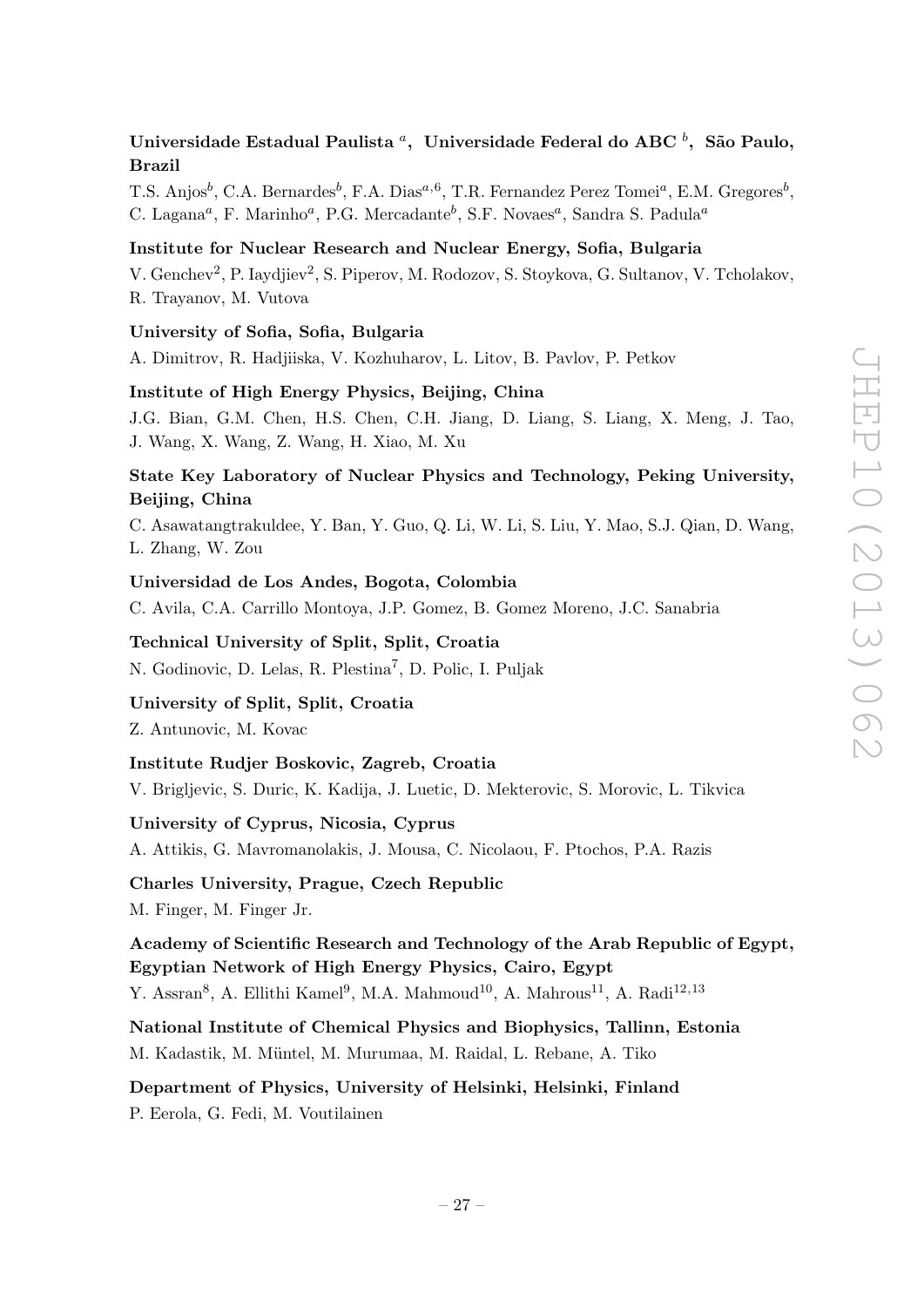### Helsinki Institute of Physics, Helsinki, Finland

J. Härkönen, V. Karimäki, R. Kinnunen, M.J. Kortelainen, T. Lampén, K. Lassila-Perini,

S. Lehti, T. Lindén, P. Luukka, T. Mäenpää, T. Peltola, E. Tuominen, J. Tuominiemi, E. Tuovinen, L. Wendland

### Lappeenranta University of Technology, Lappeenranta, Finland

A. Korpela, T. Tuuva

# DSM/IRFU, CEA/Saclay, Gif-sur-Yvette, France

M. Besancon, S. Choudhury, F. Couderc, M. Dejardin, D. Denegri, B. Fabbro, J.L. Faure, F. Ferri, S. Ganjour, A. Givernaud, P. Gras, G. Hamel de Monchenault, P. Jarry, E. Locci, J. Malcles, L. Millischer, A. Nayak, J. Rander, A. Rosowsky, M. Titov

# Laboratoire Leprince-Ringuet, Ecole Polytechnique, IN2P3-CNRS, Palaiseau, France

S. Baffioni, F. Beaudette, L. Benhabib, L. Bianchini, M. Bluj14, P. Busson, C. Charlot, N. Daci, T. Dahms, M. Dalchenko, L. Dobrzynski, A. Florent, R. Granier de Cassagnac, M. Haguenauer, P. Miné, C. Mironov, I.N. Naranjo, M. Nguyen, C. Ochando, P. Paganini, D. Sabes, R. Salerno, Y. Sirois, C. Veelken, A. Zabi

# Institut Pluridisciplinaire Hubert Curien, Université de Strasbourg, Université de Haute Alsace Mulhouse, CNRS/IN2P3, Strasbourg, France

J.-L. Agram15, J. Andrea, D. Bloch, D. Bodin, J.-M. Brom, E.C. Chabert, C. Collard, E. Conte<sup>15</sup>, F. Drouhin<sup>15</sup>, J.-C. Fontaine<sup>15</sup>, D. Gelé, U. Goerlach, C. Goetzmann, P. Juillot, A.-C. Le Bihan, P. Van Hove

# Université de Lyon, Université Claude Bernard Lyon 1, CNRS-IN2P3, Institut de Physique Nucléaire de Lyon, Villeurbanne, France

S. Beauceron, N. Beaupere, O. Bondu, G. Boudoul, S. Brochet, J. Chasserat, R. Chierici<sup>2</sup>, D. Contardo, P. Depasse, H. El Mamouni, J. Fay, S. Gascon, M. Gouzevitch, B. Ille, T. Kurca, M. Lethuillier, L. Mirabito, S. Perries, L. Sgandurra, V. Sordini, Y. Tschudi, M. Vander Donckt, P. Verdier, S. Viret

# Institute of High Energy Physics and Informatization, Tbilisi State University, Tbilisi, Georgia

Z. Tsamalaidze<sup>16</sup>

# RWTH Aachen University, I. Physikalisches Institut, Aachen, Germany

C. Autermann, S. Beranek, B. Calpas, M. Edelhoff, L. Feld, N. Heracleous, O. Hindrichs, K. Klein, J. Merz, A. Ostapchuk, A. Perieanu, F. Raupach, J. Sammet, S. Schael, D. Sprenger, H. Weber, B. Wittmer, V. Zhukov<sup>4</sup>

# RWTH Aachen University, III. Physikalisches Institut A, Aachen, Germany

M. Ata, J. Caudron, E. Dietz-Laursonn, D. Duchardt, M. Erdmann, R. Fischer, A. Güth, T. Hebbeker, C. Heidemann, K. Hoepfner, D. Klingebiel, P. Kreuzer, M. Merschmeyer, A. Meyer, M. Olschewski, K. Padeken, P. Papacz, H. Pieta, H. Reithler, S.A. Schmitz, L. Sonnenschein, J. Steggemann, D. Teyssier, S. Thüer, M. Weber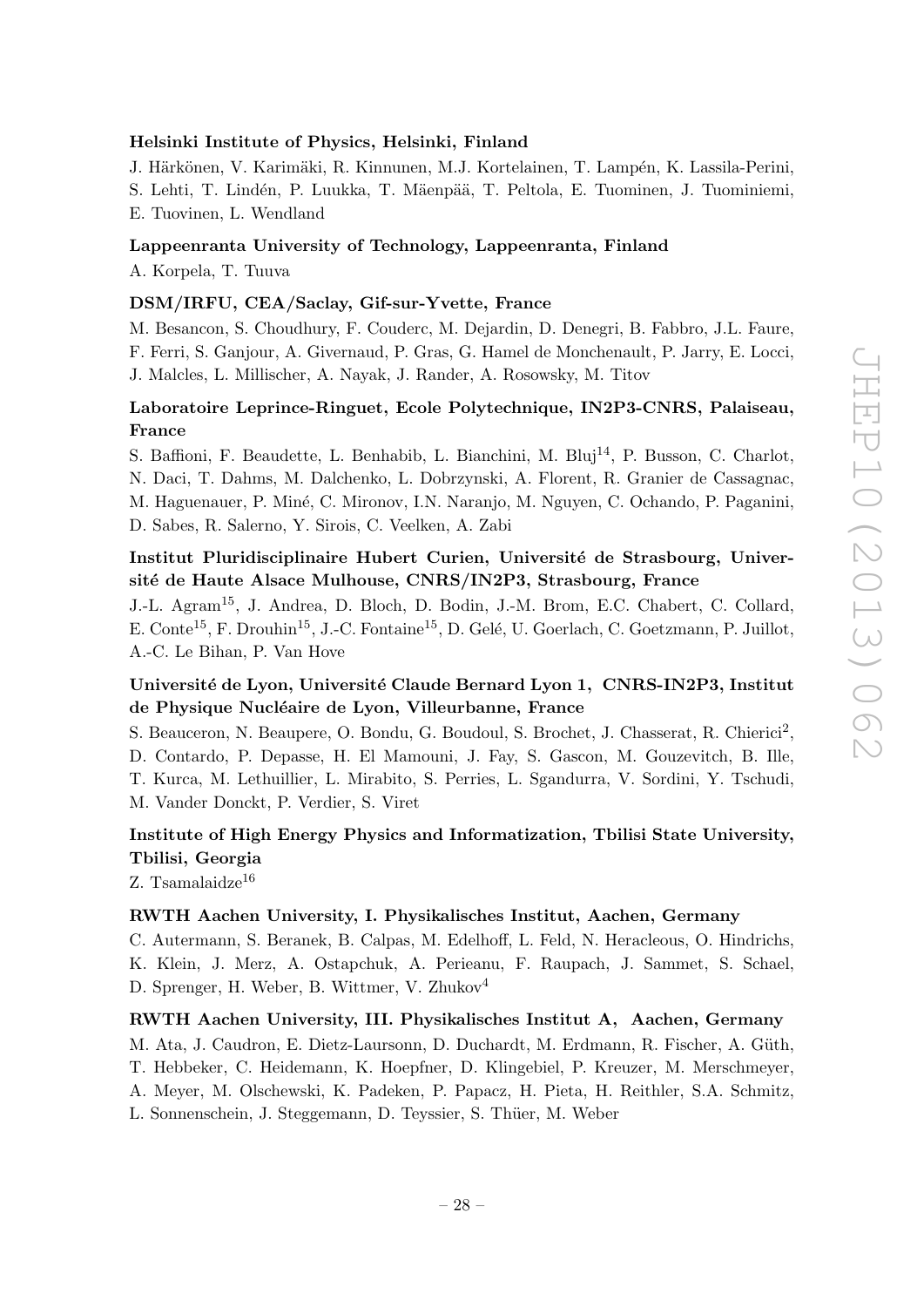### RWTH Aachen University, III. Physikalisches Institut B, Aachen, Germany

V. Cherepanov, Y. Erdogan, G. Flügge, H. Geenen, M. Geisler, W. Haj Ahmad, F. Hoehle, B. Kargoll, T. Kress, Y. Kuessel, J. Lingemann<sup>2</sup>, A. Nowack, I.M. Nugent, L. Perchalla, O. Pooth, A. Stahl

# Deutsches Elektronen-Synchrotron, Hamburg, Germany

M. Aldaya Martin, I. Asin, N. Bartosik, J. Behr, W. Behrenhoff, U. Behrens, M. Bergholz<sup>17</sup>, A. Bethani, K. Borras, A. Burgmeier, A. Cakir, L. Calligaris, A. Campbell, F. Costanza, D. Dammann, C. Diez Pardos, T. Dorland, G. Eckerlin, D. Eckstein, G. Flucke, A. Geiser, I. Glushkov, P. Gunnellini, S. Habib, J. Hauk, G. Hellwig, H. Jung, M. Kasemann, P. Katsas, C. Kleinwort, H. Kluge, M. Krämer, D. Krücker, E. Kuznetsova, W. Lange, J. Leonard, K. Lipka, W. Lohmann<sup>17</sup>, B. Lutz, R. Mankel, I. Marfin, M. Marienfeld, I.-A. Melzer-Pellmann, A.B. Meyer, J. Mnich, A. Mussgiller, S. Naumann-Emme, O. Novgorodova, F. Nowak, J. Olzem, H. Perrey, A. Petrukhin, D. Pitzl, A. Raspereza, P.M. Ribeiro Cipriano, C. Riedl, E. Ron, M. Rosin, J. Salfeld-Nebgen, R. Schmidt<sup>17</sup>, T. Schoerner-Sadenius, N. Sen, M. Stein, R. Walsh, C. Wissing

#### University of Hamburg, Hamburg, Germany

V. Blobel, H. Enderle, J. Erfle, U. Gebbert, M. Görner, M. Gosselink, J. Haller, K. Heine, R.S. Höing, K. Kaschube, G. Kaussen, H. Kirschenmann, R. Klanner, J. Lange, T. Peiffer, N. Pietsch, D. Rathjens, C. Sander, H. Schettler, P. Schleper, E. Schlieckau, A. Schmidt, M. Schröder, T. Schum, M. Seidel, J. Sibille<sup>18</sup>, V. Sola, H. Stadie, G. Steinbrück, J. Thomsen, L. Vanelderen

### Institut für Experimentelle Kernphysik, Karlsruhe, Germany

C. Barth, C. Baus, J. Berger, C. Böser, T. Chwalek, W. De Boer, A. Descroix, A. Dierlamm, M. Feindt, M. Guthoff<sup>2</sup>, C. Hackstein, F. Hartmann<sup>2</sup>, T. Hauth<sup>2</sup>, M. Heinrich, H. Held, K.H. Hoffmann, U. Husemann, I. Katkov<sup>4</sup>, J.R. Komaragiri, A. Kornmayer<sup>2</sup>, P. Lobelle Pardo, D. Martschei, S. Mueller, Th. Müller, M. Niegel, A. Nürnberg, O. Oberst, J. Ott, G. Quast, K. Rabbertz, F. Ratnikov, N. Ratnikova, S. Röcker, F.-P. Schilling, G. Schott, H.J. Simonis, F.M. Stober, D. Troendle, R. Ulrich, J. Wagner-Kuhr, S. Wayand, T. Weiler, M. Zeise

# Institute of Nuclear and Particle Physics (INPP), NCSR Demokritos, Aghia Paraskevi, Greece

G. Anagnostou, G. Daskalakis, T. Geralis, S. Kesisoglou, A. Kyriakis, D. Loukas, A. Markou, C. Markou, E. Ntomari

### University of Athens, Athens, Greece

L. Gouskos, T.J. Mertzimekis, A. Panagiotou, N. Saoulidou, E. Stiliaris

### University of Ioánnina, Ioánnina, Greece

X. Aslanoglou, I. Evangelou, G. Flouris, C. Foudas, P. Kokkas, N. Manthos, I. Papadopoulos, E. Paradas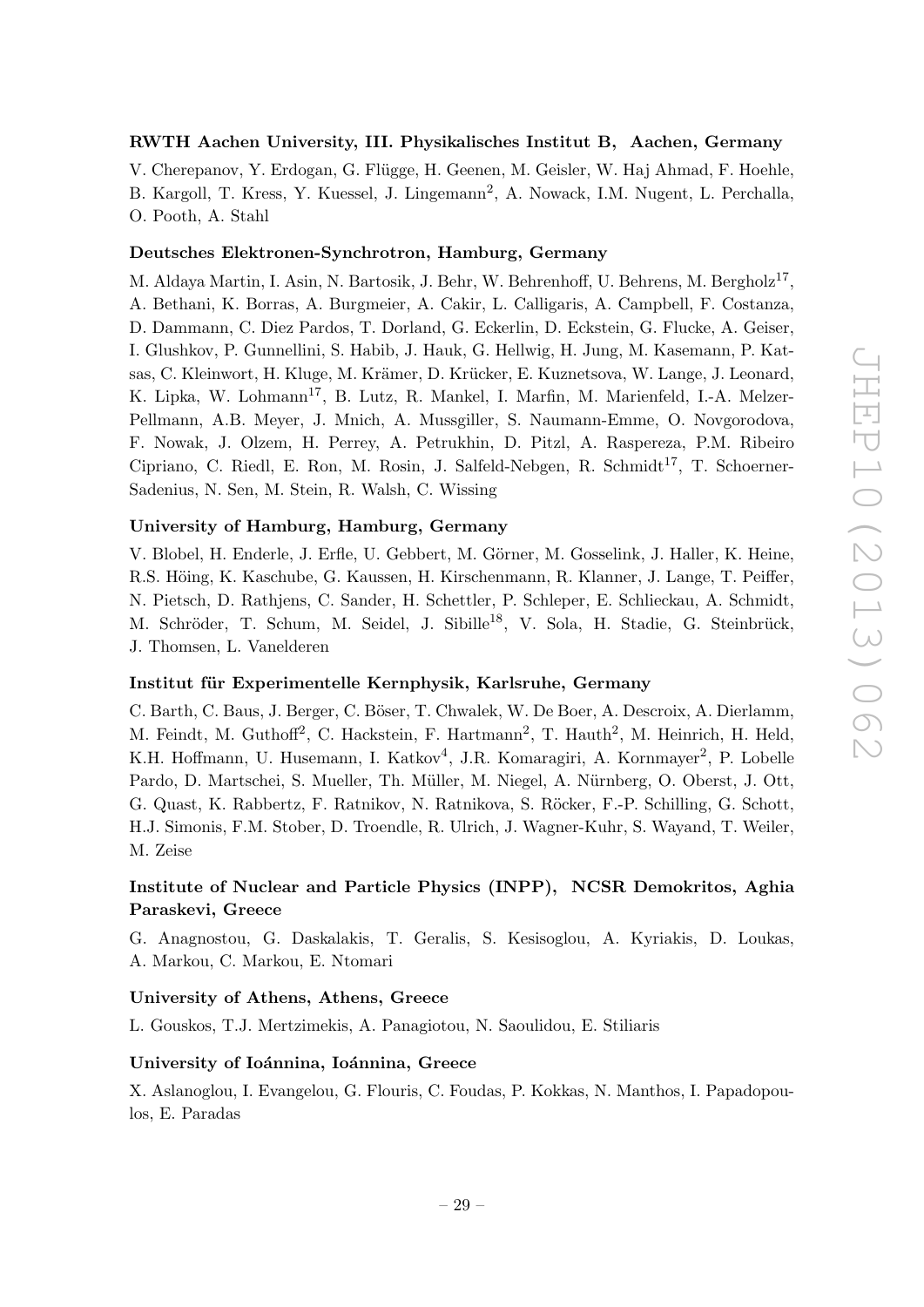# KFKI Research Institute for Particle and Nuclear Physics, Budapest, Hungary

G. Bencze, C. Hajdu, P. Hidas, D. Horvath<sup>19</sup>, B. Radics, F. Sikler, V. Veszpremi, G. Vesztergombi<sup>20</sup>, A.J. Zsigmond

#### Institute of Nuclear Research ATOMKI, Debrecen, Hungary

N. Beni, S. Czellar, J. Molnar, J. Palinkas, Z. Szillasi

# University of Debrecen, Debrecen, Hungary

J. Karancsi, P. Raics, Z.L. Trocsanyi, B. Ujvari

# Panjab University, Chandigarh, India

S.B. Beri, V. Bhatnagar, N. Dhingra, R. Gupta, M. Kaur, M.Z. Mehta, M. Mittal, N. Nishu, L.K. Saini, A. Sharma, J.B. Singh

### University of Delhi, Delhi, India

Ashok Kumar, Arun Kumar, S. Ahuja, A. Bhardwaj, B.C. Choudhary, S. Malhotra, M. Naimuddin, K. Ranjan, P. Saxena, V. Sharma, R.K. Shivpuri

### Saha Institute of Nuclear Physics, Kolkata, India

S. Banerjee, S. Bhattacharya, K. Chatterjee, S. Dutta, B. Gomber, Sa. Jain, Sh. Jain, R. Khurana, A. Modak, S. Mukherjee, D. Roy, S. Sarkar, M. Sharan

#### Bhabha Atomic Research Centre, Mumbai, India

A. Abdulsalam, D. Dutta, S. Kailas, V. Kumar, A.K. Mohanty<sup>2</sup>, L.M. Pant, P. Shukla, A. Topkar

# Tata Institute of Fundamental Research - EHEP, Mumbai, India

T. Aziz, R.M. Chatterjee, S. Ganguly, M. Guchait<sup>21</sup>, A. Gurtu<sup>22</sup>, M. Maity<sup>23</sup>, G. Majumder, K. Mazumdar, G.B. Mohanty, B. Parida, K. Sudhakar, N. Wickramage

### Tata Institute of Fundamental Research - HECR, Mumbai, India

S. Banerjee, S. Dugad

# Institute for Research in Fundamental Sciences (IPM), Tehran, Iran

H. Arfaei<sup>24</sup>, H. Bakhshiansohi, S.M. Etesami<sup>25</sup>, A. Fahim<sup>24</sup>, H. Hesari, A. Jafari, M. Khakzad, M. Mohammadi Najafabadi, S. Paktinat Mehdiabadi, B. Safarzadeh<sup>26</sup>, M. Zeinali

# University College Dublin, Dublin, Ireland

M. Grunewald

INFN Sezione di Bari <sup>a</sup>, Università di Bari  $^b$ , Politecnico di Bari  $^c$ , Bari, Italy M. Abbrescia<sup>a,b</sup>, L. Barbone<sup>a,b</sup>, C. Calabria<sup>a,b,2</sup>, S.S. Chhibra<sup>a,b</sup>, A. Colaleo<sup>a</sup>, D. Creanza<sup>a,c</sup>, N. De Filippis<sup>a,c,2</sup>, M. De Palma<sup>a,b</sup>, L. Fiore<sup>a</sup>, G. Iaselli<sup>a,c</sup>, G. Maggi<sup>a,c</sup>, M. Maggi<sup>a</sup>, B. Marangelli<sup>a,b</sup>, S. My<sup>a,c</sup>, S. Nuzzo<sup>a,b</sup>, N. Pacifico<sup>a</sup>, A. Pompili<sup>a,b</sup>, G. Pugliese<sup>a, c</sup>, G. Selvaggi<sup>a, b</sup>, L. Silvestris<sup>a</sup>, G. Singh<sup>a, b</sup>, R. Venditti<sup>a, b</sup>, P. Verwilligen<sup>a</sup>, G.  $Zito^a$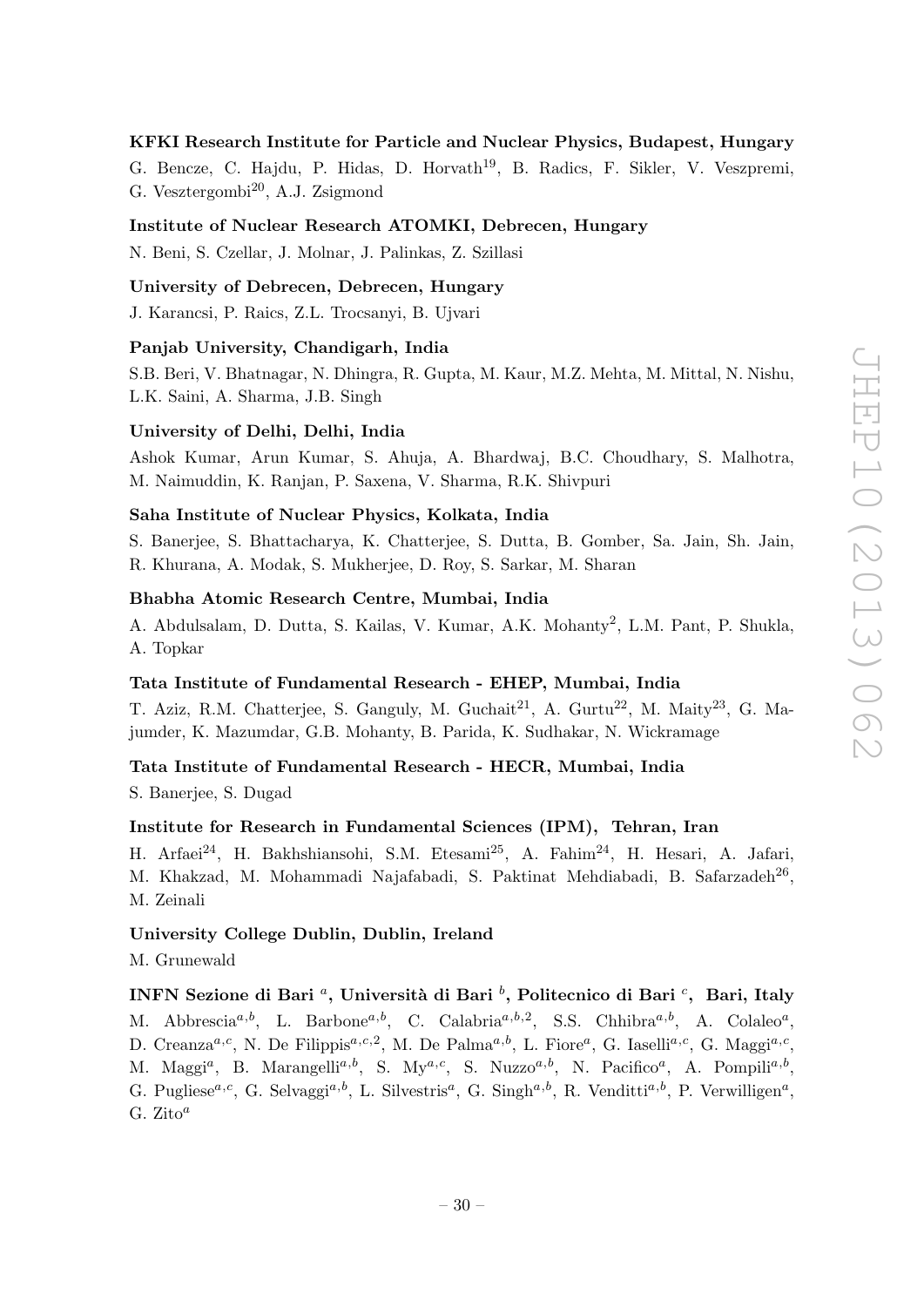# INFN Sezione di Bologna <sup>a</sup>, Università di Bologna  $^b$ , Bologna, Italy

G. Abbiendi<sup>a</sup>, A.C. Benvenuti<sup>a</sup>, D. Bonacorsi<sup>a,b</sup>, S. Braibant-Giacomelli<sup>a,b</sup>, L. Brigliadori<sup>a,b</sup>, R. Campanini<sup>a,b</sup>, P. Capiluppi<sup>a,b</sup>, A. Castro<sup>a,b</sup>, F.R. Cavallo<sup>a</sup>, M. Cuffiani<sup>a,b</sup>, G.M. Dallavalle<sup>a</sup>, F. Fabbri<sup>a</sup>, A. Fanfani<sup>a,b</sup>, D. Fasanella<sup>a,b</sup>, P. Giacomelli<sup>a</sup>, C. Grandi<sup>a</sup>, L. Guiducci<sup>a, b</sup>, S. Marcellini<sup>a</sup>, G. Masetti<sup>a</sup>, M. Meneghelli<sup>a, b, 2</sup>, A. Montanari<sup>a</sup>, F.L. Navarria<sup>a,b</sup>, F. Odorici<sup>a</sup>, A. Perrotta<sup>a</sup>, F. Primavera<sup>a,b</sup>, A.M. Rossi<sup>a,b</sup>, T. Rovelli<sup>a,b</sup>, G.P. Siroli<sup>a,b</sup>, N. Tosi<sup>a,b</sup>, R. Travaglini<sup>a,b</sup>

# INFN Sezione di Catania <sup>a</sup>, Università di Catania  $^b$ , Catania, Italy

S. Albergo<sup>a,b</sup>, M. Chiorboli<sup>a,b</sup>, S. Costa<sup>a,b</sup>, R. Potenza<sup>a,b</sup>, A. Tricomi<sup>a,b</sup>, C. Tuve<sup>a,b</sup>

# INFN Sezione di Firenze  $^a,$  Università di Firenze  $^b, \,$  Firenze, Italy

G. Barbagli<sup>a</sup>, V. Ciulli<sup>a,b</sup>, C. Civinini<sup>a</sup>, R. D'Alessandro<sup>a,b</sup>, E. Focardi<sup>a,b</sup>, S. Frosali<sup>a,b</sup>, E. Gallo<sup>a</sup>, S. Gonzi<sup>a,b</sup>, P. Lenzi<sup>a,b</sup>, M. Meschini<sup>a</sup>, S. Paoletti<sup>a</sup>, G. Sguazzoni<sup>a</sup>, A. Tropiano $a,b$ 

# INFN Laboratori Nazionali di Frascati, Frascati, Italy

L. Benussi, S. Bianco, F. Fabbri, D. Piccolo

INFN Sezione di Genova  $^a,$  Università di Genova  $^b, \,$  Genova, Italy

P. Fabbricatore<sup>a</sup>, R. Musenich<sup>a</sup>, S. Tosi<sup>a,b</sup>

# INFN Sezione di Milano-Bicocca <sup>a</sup>, Università di Milano-Bicocca <sup>b</sup>, Milano, Italy

A. Benaglia<sup>a</sup>, F. De Guio<sup>a,b</sup>, L. Di Matteo<sup>a,b,2</sup>, S. Fiorendi<sup>a,b</sup>, S. Gennai<sup>a,2</sup>, A. Ghezzi<sup>a,b</sup>, P. Govoni, M.T. Lucchini<sup>2</sup>, S. Malvezzi<sup>a</sup>, R.A. Manzoni<sup>a,b</sup>, A. Martelli<sup>a,b</sup>, A. Massironi<sup>a,b</sup>, D. Menasce<sup>a</sup>, L. Moroni<sup>a</sup>, M. Paganoni<sup>a,b</sup>, D. Pedrini<sup>a</sup>, S. Ragazzi<sup>a,b</sup>, N. Redaelli<sup>a</sup>, T. Tabarelli de Fatis $a,b$ 

# INFN Sezione di Napoli <sup>a</sup>, Università di Napoli 'Federico II'  $^b,$  Università della Basilicata (Potenza)  $^c$ , Università G. Marconi (Roma)  $^d$ , Napoli, Italy

S. Buontempo<sup>a</sup>, N. Cavallo<sup>a,c</sup>, A. De Cosa<sup>a,b,2</sup>, F. Fabozzi<sup>a,c</sup>, A.O.M. Iorio<sup>a,b</sup>, L. Lista<sup>a</sup>, S. Meola<sup> $a,d,2$ </sup>, M. Merola<sup> $a$ </sup>, P. Paolucci<sup> $a,2$ </sup>

# INFN Sezione di Padova <sup>a</sup>, Università di Padova <sup>b</sup>, Università di  **(Trento)<sup>c</sup>, Padova, Italy**

P. Azzi<sup>a</sup>, N. Bacchetta<sup>a, 2</sup>, P. Bellan<sup>a, b</sup>, D. Bisello<sup>a, b</sup>, A. Branca<sup>a, b</sup>, R. Carlin<sup>a, b</sup>, P. Checchia<sup>a</sup>, T. Dorigo<sup>a</sup>, F. Fanzago<sup>a</sup>, M. Galanti<sup>a,b</sup>, F. Gasparini<sup>a,b</sup>, U. Gasparini<sup>a,b</sup>, P. Giubilato<sup>a,b</sup>, F. Gonella<sup>a</sup>, A. Gozzelino<sup>a</sup>, M. Gulmini<sup>a,27</sup>, K. Kanishchev<sup>a,c</sup>, S. Lacaprara<sup>a</sup>, I. Lazzizzera<sup>a,c</sup>, M. Margoni<sup>a,b</sup>, A.T. Meneguzzo<sup>a,b</sup>, J. Pazzini<sup>a,b</sup>, N. Pozzobon<sup>a,b</sup>, P. Ronchese<sup>a,b</sup>, F. Simonetto<sup>a,b</sup>, E. Torassa<sup>a</sup>, M. Tosi<sup>a,b</sup>, P. Zotto<sup>a,b</sup>, A. Zucchetta<sup>a,b</sup>, G. Zumerle<sup>a,b</sup>

# INFN Sezione di Pavia  $^a,$  Università di Pavia  $^b, \, \,$  Pavia, Italy

M. Gabusi<sup>a,b</sup>, S.P. Ratti<sup>a,b</sup>, C. Riccardi<sup>a,b</sup>, P. Vitulo<sup>a,b</sup>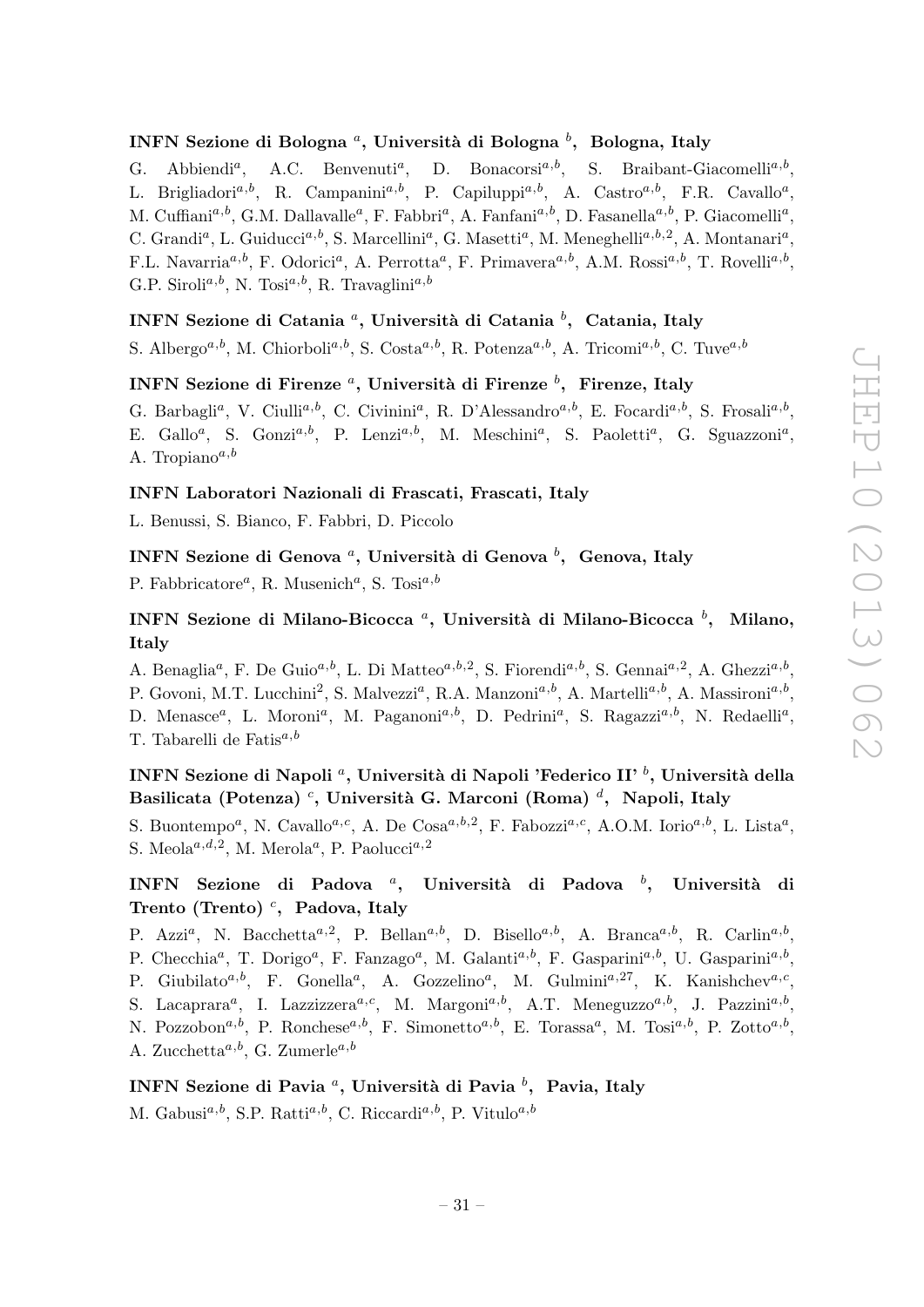# INFN Sezione di Perugia  $^a,$  Università di Perugia  $^b, \,$  Perugia, Italy

M. Biasini<sup>a,b</sup>, G.M. Bilei<sup>a</sup>, L. Fanò<sup>a,b</sup>, P. Lariccia<sup>a,b</sup>, G. Mantovani<sup>a,b</sup>, M. Menichelli<sup>a</sup>, A. Nappi $a,b^{\dagger}$ , F. Romeo $a,b$ , A. Saha $a$ , A. Santocchia $a,b$ , A. Spiezia $a,b$ 

# INFN Sezione di Pisa <sup>a</sup>, Università di Pisa <sup>b</sup>, Scuola Normale Superiore di Pisa<sup>c</sup>, Pisa, Italy

P. Azzurri<sup>a,c</sup>, G. Bagliesi<sup>a</sup>, T. Boccali<sup>a</sup>, G. Broccolo<sup>a,c</sup>, R. Castaldi<sup>a</sup>, R.T. D'Agnolo<sup>a,c,2</sup>, R. Dell'Orso<sup>a</sup>, F. Fiori<sup>a,c,2</sup>, L. Foà<sup>a,c</sup>, A. Giassi<sup>a</sup>, A. Kraan<sup>a</sup>, F. Ligabue<sup>a,c</sup>, T. Lomtadze<sup>a</sup>, L. Martini<sup>a,28</sup>, A. Messineo<sup>a,b</sup>, F. Palla<sup>a</sup>, A. Rizzi<sup>a,b</sup>, A.T. Serban<sup>a</sup>, P. Spagnolo<sup>a</sup>, P. Squillacioti<sup>a</sup>, R. Tenchini<sup>a</sup>, G. Tonelli<sup>a,b</sup>, A. Venturi<sup>a</sup>, P.G. Verdini<sup>a</sup>, C. Vernieri<sup>a,c</sup>

# INFN Sezione di Roma  $^a,$  Università di Roma  $^b, \, \,$  Roma, Italy

L. Barone<sup>a,b</sup>, F. Cavallari<sup>a</sup>, D. Del Re<sup>a,b</sup>, M. Diemoz<sup>a</sup>, C. Fanelli<sup>a,b</sup>, M. Grassi<sup>a,b,2</sup>, E. Longo<sup>a,b</sup>, F. Margaroli<sup>a,b</sup>, P. Meridiani<sup>a,2</sup>, F. Micheli<sup>a,b</sup>, S. Nourbakhsh<sup>a,b</sup>, G. Organtini<sup>a,b</sup>, R. Paramatti<sup>a</sup>, S. Rahatlou<sup>a,b</sup>, L. Soffi<sup>a,b</sup>

# INFN Sezione di Torino <sup>a</sup>, Università di Torino <sup>b</sup>, Università del Piemonte Orientale (Novara)<sup>c</sup>, Torino, Italy

N. Amapane<sup>a,b</sup>, R. Arcidiacono<sup>a,c</sup>, S. Argiro<sup>a,b</sup>, M. Arneodo<sup>a,c</sup>, C. Biino<sup>a</sup>, N. Cartiglia<sup>a</sup>, S. Casasso<sup>a,b</sup>, M. Costa<sup>a,b</sup>, N. Demaria<sup>a</sup>, C. Mariotti<sup>a,2</sup>, S. Maselli<sup>a</sup>, G. Mazza<sup>a</sup>, E. Migliore<sup>a,b</sup>, V. Monaco<sup>a,b</sup>, M. Musich<sup>a,2</sup>, M.M. Obertino<sup>a,c</sup>, N. Pastrone<sup>a</sup>, M. Pelliccioni<sup>a</sup>, A. Potenza<sup>a,b</sup>, A. Romero<sup>a,b</sup>, M. Ruspa<sup>a,c</sup>, R. Sacchi<sup>a,b</sup>, A. Solano<sup>a,b</sup>, A. Staiano<sup>a</sup>, U. Tamponi<sup>a</sup>

# INFN Sezione di Trieste <sup>a</sup>, Università di Trieste  $^b$ , Trieste, Italy

S. Belforte<sup>a</sup>, V. Candelise<sup>a,b</sup>, M. Casarsa<sup>a</sup>, F. Cossutti<sup>a,2</sup>, G. Della Ricca<sup>a,b</sup>, B. Gobbo<sup>a</sup>, C. La Licata<sup>a,b</sup>, M. Marone<sup>a,b,2</sup>, D. Montanino<sup>a,b</sup>, A. Penzo<sup>a</sup>, A. Schizzi<sup>a,b</sup>, A. Zanetti<sup>a</sup>

### Kangwon National University, Chunchon, Korea

T.Y. Kim, S.K. Nam

### Kyungpook National University, Daegu, Korea

S. Chang, D.H. Kim, G.N. Kim, J.E. Kim, D.J. Kong, Y.D. Oh, H. Park, D.C. Son

# Chonnam National University, Institute for Universe and Elementary Particles, Kwangju, Korea

J.Y. Kim, Zero J. Kim, S. Song

# Korea University, Seoul, Korea

S. Choi, D. Gyun, B. Hong, M. Jo, H. Kim, T.J. Kim, K.S. Lee, D.H. Moon, S.K. Park, Y. Roh

# University of Seoul, Seoul, Korea

M. Choi, J.H. Kim, C. Park, I.C. Park, S. Park, G. Ryu

### Sungkyunkwan University, Suwon, Korea

Y. Choi, Y.K. Choi, J. Goh, M.S. Kim, E. Kwon, B. Lee, J. Lee, S. Lee, H. Seo, I. Yu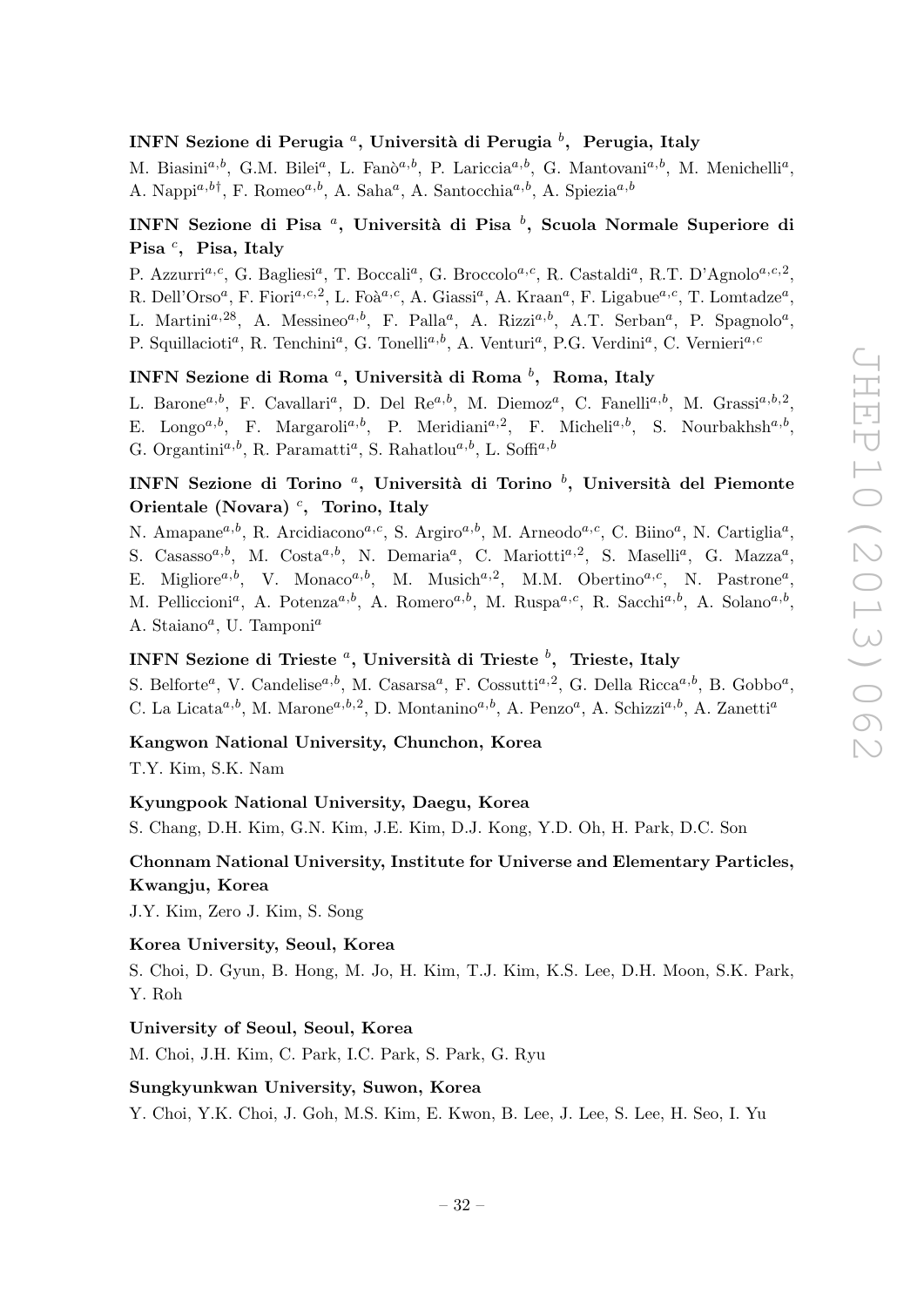### Vilnius University, Vilnius, Lithuania

I. Grigelionis, A. Juodagalvis

# Centro de Investigacion y de Estudios Avanzados del IPN, Mexico City, Mexico

H. Castilla-Valdez, E. De La Cruz-Burelo, I. Heredia-de La Cruz, R. Lopez-Fernandez, J. Mart´ınez-Ortega, A. Sanchez-Hernandez, L.M. Villasenor-Cendejas

# Universidad Iberoamericana, Mexico City, Mexico

S. Carrillo Moreno, F. Vazquez Valencia

#### Benemerita Universidad Autonoma de Puebla, Puebla, Mexico

H.A. Salazar Ibarguen

#### Universidad Autónoma de San Luis Potosí, San Luis Potosí, Mexico

E. Casimiro Linares, A. Morelos Pineda, M.A. Reyes-Santos

### University of Auckland, Auckland, New Zealand

D. Krofcheck

University of Canterbury, Christchurch, New Zealand

A.J. Bell, P.H. Butler, R. Doesburg, S. Reucroft, H. Silverwood

#### National Centre for Physics, Quaid-I-Azam University, Islamabad, Pakistan

M. Ahmad, M.I. Asghar, J. Butt, H.R. Hoorani, S. Khalid, W.A. Khan, T. Khurshid, S. Qazi, M.A. Shah, M. Shoaib

#### National Centre for Nuclear Research, Swierk, Poland

H. Bialkowska, B. Boimska, T. Frueboes, M. G´orski, M. Kazana, K. Nawrocki, K. Romanowska-Rybinska, M. Szleper, G. Wrochna, P. Zalewski

# Institute of Experimental Physics, Faculty of Physics, University of Warsaw, Warsaw, Poland

G. Brona, K. Bunkowski, M. Cwiok, W. Dominik, K. Doroba, A. Kalinowski, M. Konecki, J. Krolikowski, M. Misiura, W. Wolszczak

# Laboratório de Instrumentação e Física Experimental de Partículas, Lisboa, Portugal

N. Almeida, P. Bargassa, A. David, P. Faccioli, P.G. Ferreira Parracho, M. Gallinaro, J. Seixas<sup>2</sup>, J. Varela, P. Vischia

# Joint Institute for Nuclear Research, Dubna, Russia

P. Bunin, M. Gavrilenko, I. Golutvin, I. Gorbunov, A. Kamenev, V. Karjavin, V. Konoplyanikov, G. Kozlov, A. Lanev, A. Malakhov, P. Moisenz, V. Palichik, V. Perelygin, S. Shmatov, V. Smirnov, A. Volodko, A. Zarubin

# Petersburg Nuclear Physics Institute, Gatchina (St. Petersburg), Russia

S. Evstyukhin, V. Golovtsov, Y. Ivanov, V. Kim, P. Levchenko, V. Murzin, V. Oreshkin, I. Smirnov, V. Sulimov, L. Uvarov, S. Vavilov, A. Vorobyev, An. Vorobyev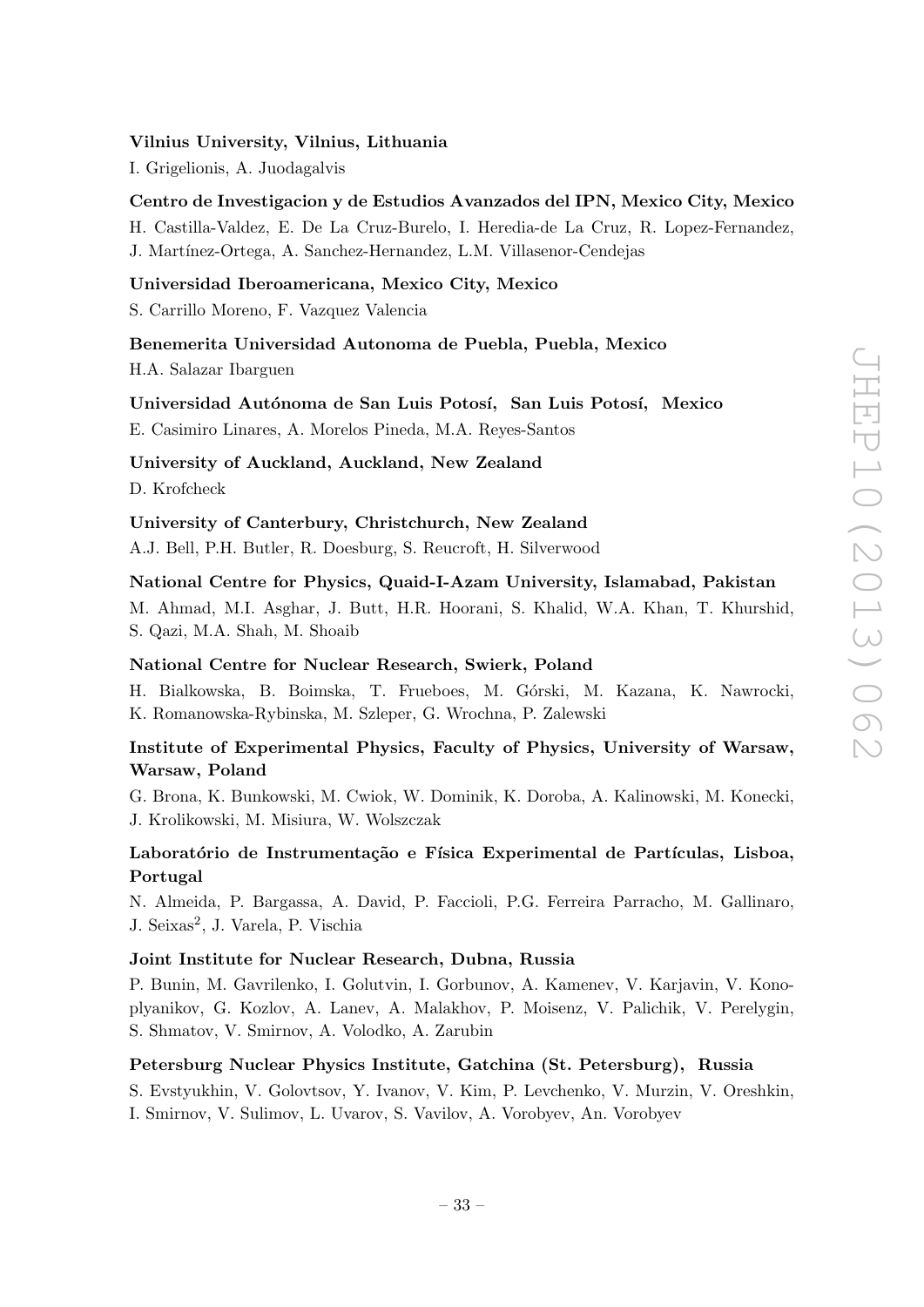#### Institute for Nuclear Research, Moscow, Russia

Yu. Andreev, A. Dermenev, S. Gninenko, N. Golubev, M. Kirsanov, N. Krasnikov, V. Matveev, A. Pashenkov, D. Tlisov, A. Toropin

#### Institute for Theoretical and Experimental Physics, Moscow, Russia

V. Epshteyn, M. Erofeeva, V. Gavrilov, N. Lychkovskaya, V. Popov, G. Safronov, S. Semenov, A. Spiridonov, V. Stolin, M. Toms, E. Vlasov, A. Zhokin

# P.N. Lebedev Physical Institute, Moscow, Russia

V. Andreev, M. Azarkin, I. Dremin, M. Kirakosyan, A. Leonidov, G. Mesyats, S.V. Rusakov, A. Vinogradov

# Skobeltsyn Institute of Nuclear Physics, Lomonosov Moscow State University, Moscow, Russia

A. Belyaev, E. Boos, M. Dubinin<sup>6</sup>, A. Ershov, L. Khein, V. Klyukhin, O. Kodolova, I. Lokhtin, A. Markina, S. Obraztsov, S. Petrushanko, A. Proskuryakov, V. Savrin, A. Snigirev

# State Research Center of Russian Federation, Institute for High Energy Physics, Protvino, Russia

I. Azhgirey, I. Bayshev, S. Bitioukov, V. Kachanov, A. Kalinin, D. Konstantinov, V. Krychkine, V. Petrov, R. Ryutin, A. Sobol, L. Tourtchanovitch, S. Troshin, N. Tyurin, A. Uzunian, A. Volkov

# University of Belgrade, Faculty of Physics and Vinca Institute of Nuclear Sciences, Belgrade, Serbia

P. Adzic<sup>29</sup>, M. Ekmedzic, D. Krpic<sup>29</sup>, J. Milosevic

# Centro de Investigaciones Energéticas Medioambientales y Tecnológicas (CIEMAT), Madrid, Spain

M. Aguilar-Benitez, J. Alcaraz Maestre, C. Battilana, E. Calvo, M. Cerrada, M. Chamizo Llatas<sup>2</sup>, N. Colino, B. De La Cruz, A. Delgado Peris, D. Domínguez Vázquez, C. Fernandez Bedoya, J.P. Fernández Ramos, A. Ferrando, J. Flix, M.C. Fouz, P. Garcia-Abia, O. Gonzalez Lopez, S. Goy Lopez, J.M. Hernandez, M.I. Josa, G. Merino, E. Navarro De Martino, J. Puerta Pelayo, A. Quintario Olmeda, I. Redondo, L. Romero, J. Santaolalla, M.S. Soares, C. Willmott

### Universidad Autónoma de Madrid, Madrid, Spain

C. Albajar, J.F. de Trocóniz

# Universidad de Oviedo, Oviedo, Spain

H. Brun, J. Cuevas, J. Fernandez Menendez, S. Folgueras, I. Gonzalez Caballero, L. Lloret Iglesias, J. Piedra Gomez

# Instituto de Física de Cantabria (IFCA), CSIC-Universidad de Cantabria, Santander, Spain

J.A. Brochero Cifuentes, I.J. Cabrillo, A. Calderon, S.H. Chuang, J. Duarte Campderros, M. Fernandez, G. Gomez, J. Gonzalez Sanchez, A. Graziano, C. Jorda, A. Lopez Virto,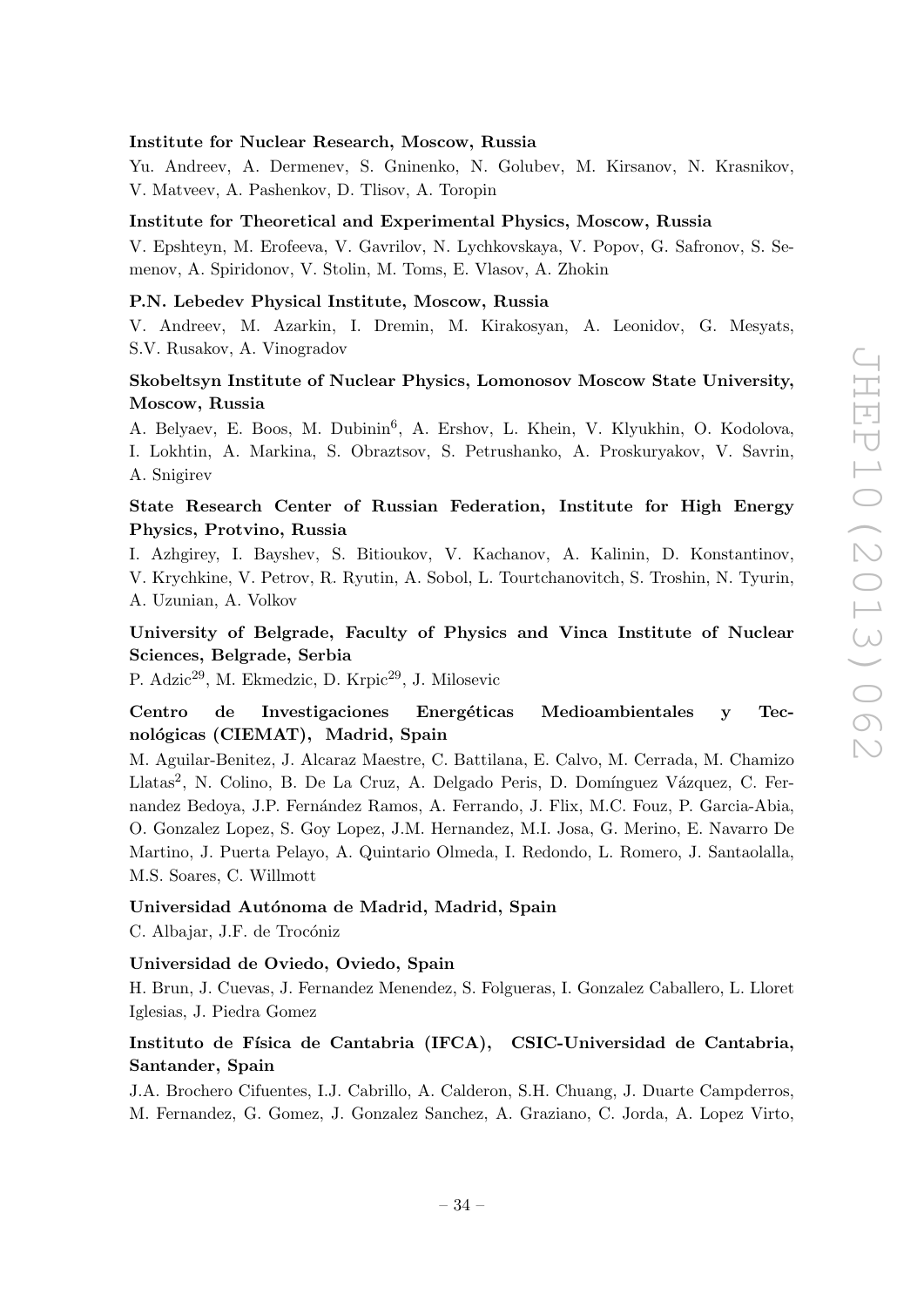J. Marco, R. Marco, C. Martinez Rivero, F. Matorras, F.J. Munoz Sanchez, T. Rodrigo, A.Y. Rodríguez-Marrero, A. Ruiz-Jimeno, L. Scodellaro, I. Vila, R. Vilar Cortabitarte

#### CERN, European Organization for Nuclear Research, Geneva, Switzerland

D. Abbaneo, E. Auffray, G. Auzinger, M. Bachtis, P. Baillon, A.H. Ball, D. Barney, J. Bendavid, J.F. Benitez, C. Bernet<sup>7</sup>, G. Bianchi, P. Bloch, A. Bocci, A. Bonato, C. Botta, H. Breuker, T. Camporesi, G. Cerminara, T. Christiansen, J.A. Coarasa Perez, S. Colafranceschi30, D. d'Enterria, A. Dabrowski, A. De Roeck, S. De Visscher, S. Di Guida, M. Dobson, N. Dupont-Sagorin, A. Elliott-Peisert, J. Eugster, W. Funk, G. Georgiou, M. Giffels, D. Gigi, K. Gill, D. Giordano, M. Girone, M. Giunta, F. Glege, R. Gomez-Reino Garrido, S. Gowdy, R. Guida, J. Hammer, M. Hansen, P. Harris, C. Hartl, B. Hegner, A. Hinzmann, V. Innocente, P. Janot, K. Kaadze, E. Karavakis, K. Kousouris, K. Krajczar, P. Lecoq, Y.-J. Lee, C. Lourenço, N. Magini, M. Malberti, L. Malgeri, M. Mannelli, L. Masetti, F. Meijers, S. Mersi, E. Meschi, R. Moser, M. Mulders, P. Musella, E. Nesvold, L. Orsini, E. Palencia Cortezon, E. Perez, L. Perrozzi, A. Petrilli, A. Pfeiffer, M. Pierini, M. Pimiä, D. Piparo, G. Polese, L. Quertenmont, A. Racz, W. Reece, J. Rodrigues Antunes, G. Rolandi<sup>31</sup>, C. Rovelli<sup>32</sup>, M. Rovere, H. Sakulin, F. Santanastasio, C. Schäfer, C. Schwick, I. Segoni, S. Sekmen, A. Sharma, P. Siegrist, P. Silva, M. Simon, P. Sphicas<sup>33</sup>, D. Spiga, M. Stoye, A. Tsirou, G.I. Veres<sup>20</sup>, J.R. Vlimant, H.K. Wöhri, S.D. Worm<sup>34</sup>, W.D. Zeuner

### Paul Scherrer Institut, Villigen, Switzerland

W. Bertl, K. Deiters, W. Erdmann, K. Gabathuler, R. Horisberger, Q. Ingram, H.C. Kaestli, S. König, D. Kotlinski, U. Langenegger, F. Meier, D. Renker, T. Rohe

#### Institute for Particle Physics, ETH Zurich, Zurich, Switzerland

F. Bachmair, L. Bäni, P. Bortignon, M.A. Buchmann, B. Casal, N. Chanon, A. Deisher, G. Dissertori, M. Dittmar, M. Donegà, M. Dünser, P. Eller, C. Grab, D. Hits, P. Lecomte, W. Lustermann, A.C. Marini, P. Martinez Ruiz del Arbol, N. Mohr, F. Moortgat, C. Nägeli<sup>35</sup>, P. Nef, F. Nessi-Tedaldi, F. Pandolfi, L. Pape, F. Pauss, M. Peruzzi, F.J. Ronga, M. Rossini, L. Sala, A.K. Sanchez, A. Starodumov<sup>36</sup>, B. Stieger, M. Takahashi, L. Tauscher† , A. Thea, K. Theofilatos, D. Treille, C. Urscheler, R. Wallny, H.A. Weber

# Universität Zürich, Zurich, Switzerland

C. Amsler<sup>37</sup>, V. Chiochia, C. Favaro, M. Ivova Rikova, B. Kilminster, B. Millan Mejias, P. Otiougova, P. Robmann, H. Snoek, S. Taroni, S. Tupputi, M. Verzetti

# National Central University, Chung-Li, Taiwan

M. Cardaci, K.H. Chen, C. Ferro, C.M. Kuo, S.W. Li, W. Lin, Y.J. Lu, R. Volpe, S.S. Yu

# National Taiwan University (NTU), Taipei, Taiwan

P. Bartalini, P. Chang, Y.H. Chang, Y.W. Chang, Y. Chao, K.F. Chen, C. Dietz, U. Grundler, W.-S. Hou, Y. Hsiung, K.Y. Kao, Y.J. Lei, R.-S. Lu, D. Majumder, E. Petrakou, X. Shi, J.G. Shiu, Y.M. Tzeng, M. Wang

Chulalongkorn University, Bangkok, Thailand

B. Asavapibhop, N. Suwonjandee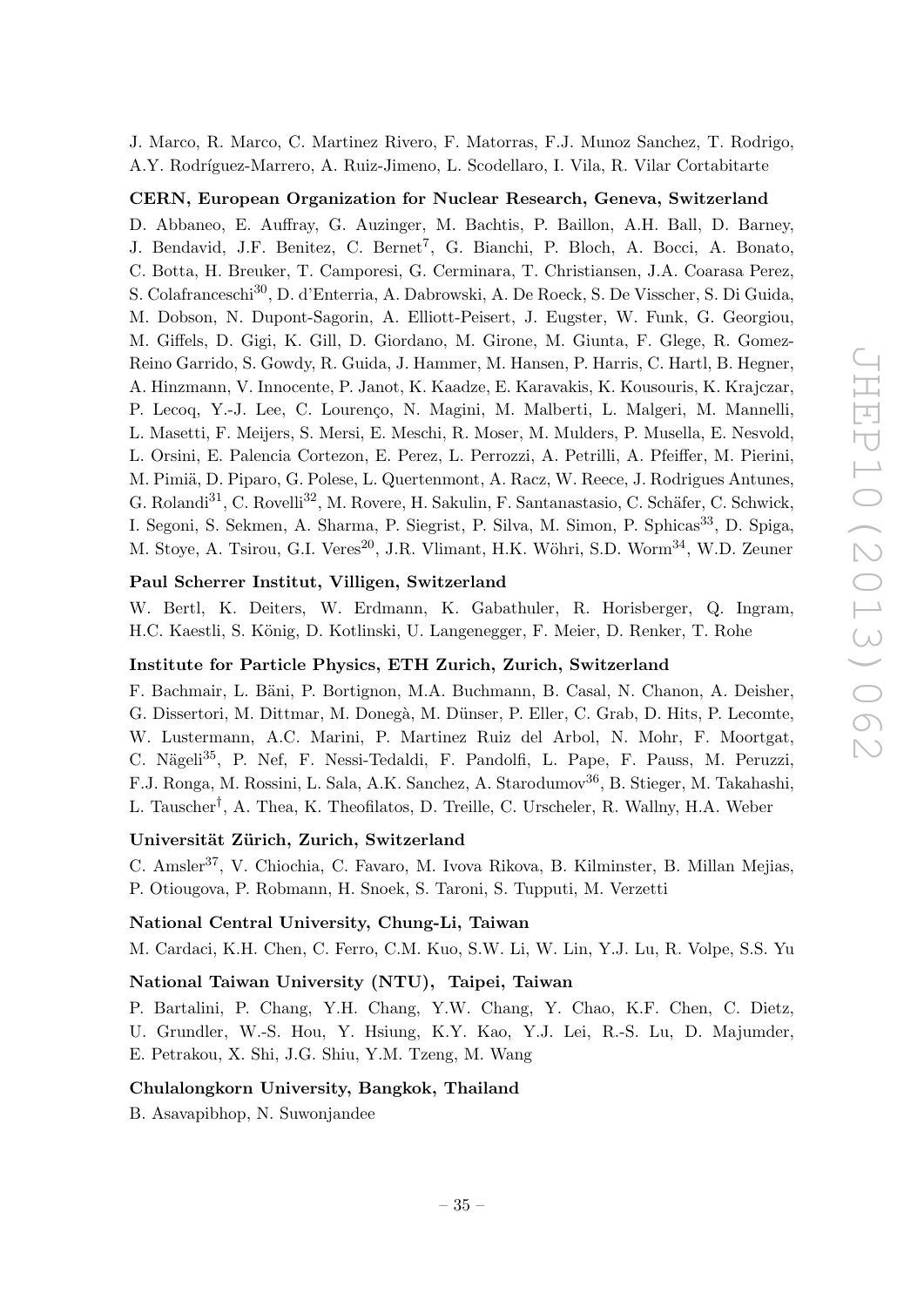# Cukurova University, Adana, Turkey

A. Adiguzel, M.N. Bakirci<sup>38</sup>, S. Cerci<sup>39</sup>, C. Dozen, I. Dumanoglu, E. Eskut, S. Girgis, G. Gokbulut, E. Gurpinar, I. Hos, E.E. Kangal, A. Kayis Topaksu, G. Onengut, K. Ozdemir, S. Ozturk<sup>40</sup>, A. Polatoz, K. Sogut<sup>41</sup>, D. Sunar Cerci<sup>39</sup>, B. Tali<sup>39</sup>, H. Topakli<sup>38</sup>, M. Vergili

### Middle East Technical University, Physics Department, Ankara, Turkey

I.V. Akin, T. Aliev, B. Bilin, S. Bilmis, M. Deniz, H. Gamsizkan, A.M. Guler, G. Karapinar42, K. Ocalan, A. Ozpineci, M. Serin, R. Sever, U.E. Surat, M. Yalvac, M. Zeyrek

# Bogazici University, Istanbul, Turkey

E. Gülmez, B. Isildak<sup>43</sup>, M. Kaya<sup>44</sup>, O. Kaya<sup>44</sup>, S. Ozkorucuklu<sup>45</sup>, N. Sonmez<sup>46</sup>

# Istanbul Technical University, Istanbul, Turkey

H. Bahtiyar<sup>47</sup>, E. Barlas, K. Cankocak, Y.O. Günaydin<sup>48</sup>, F.I. Vardarlı, M. Yücel

# National Scientific Center, Kharkov Institute of Physics and Technology, Kharkov, Ukraine

L. Levchuk, P. Sorokin

# University of Bristol, Bristol, United Kingdom

J.J. Brooke, E. Clement, D. Cussans, H. Flacher, R. Frazier, J. Goldstein, M. Grimes, G.P. Heath, H.F. Heath, L. Kreczko, S. Metson, D.M. Newbold<sup>34</sup>, K. Nirunpong, A. Poll, S. Senkin, V.J. Smith, T. Williams

# Rutherford Appleton Laboratory, Didcot, United Kingdom

L. Basso<sup>49</sup>, K.W. Bell, A. Belyaev<sup>49</sup>, C. Brew, R.M. Brown, D.J.A. Cockerill, J.A. Coughlan, K. Harder, S. Harper, J. Jackson, E. Olaiya, D. Petyt, B.C. Radburn-Smith, C.H. Shepherd-Themistocleous, I.R. Tomalin, W.J. Womersley

# Imperial College, London, United Kingdom

R. Bainbridge, G. Ball, O. Buchmuller, D. Burton, D. Colling, N. Cripps, M. Cutajar, P. Dauncey, G. Davies, M. Della Negra, W. Ferguson, J. Fulcher, D. Futyan, A. Gilbert, A. Guneratne Bryer, G. Hall, Z. Hatherell, J. Hays, G. Iles, M. Jarvis, G. Karapostoli, M. Kenzie, R. Lane, R. Lucas, L. Lyons, A.-M. Magnan, J. Marrouche, B. Mathias, R. Nandi, J. Nash, A. Nikitenko<sup>36</sup>, J. Pela, M. Pesaresi, K. Petridis, M. Pioppi<sup>50</sup>, D.M. Raymond, S. Rogerson, A. Rose, C. Seez, P. Sharp† , A. Sparrow, A. Tapper, M. Vazquez Acosta, T. Virdee, S. Wakefield, N. Wardle, T. Whyntie

### Brunel University, Uxbridge, United Kingdom

M. Chadwick, J.E. Cole, P.R. Hobson, A. Khan, P. Kyberd, D. Leggat, D. Leslie, W. Martin, I.D. Reid, P. Symonds, L. Teodorescu, M. Turner

# Baylor University, Waco, USA

J. Dittmann, K. Hatakeyama, A. Kasmi, H. Liu, T. Scarborough

# The University of Alabama, Tuscaloosa, USA

O. Charaf, S.I. Cooper, C. Henderson, P. Rumerio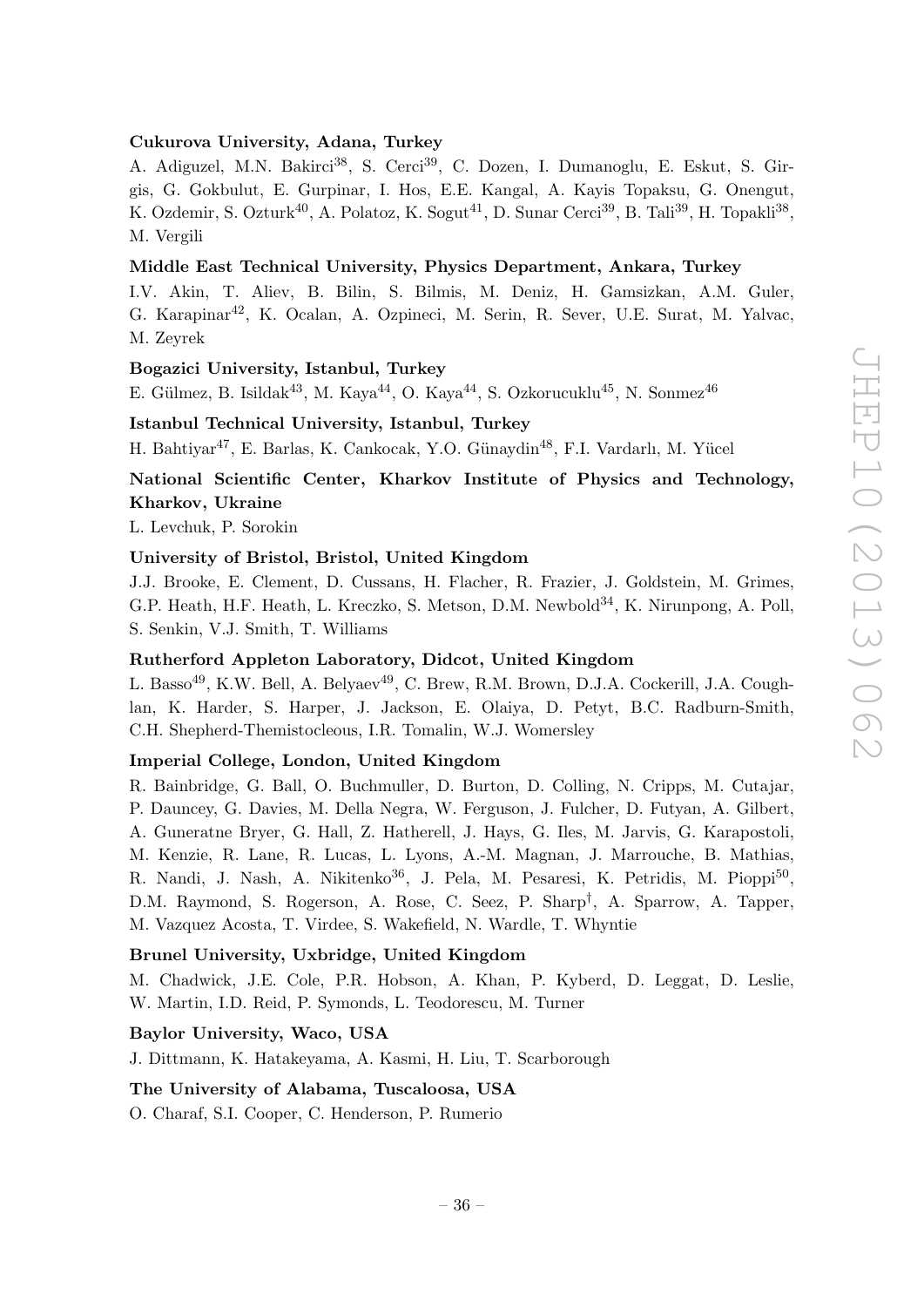### Boston University, Boston, USA

A. Avetisyan, T. Bose, C. Fantasia, A. Heister, P. Lawson, D. Lazic, J. Rohlf, D. Sperka, J. St. John, L. Sulak

#### Brown University, Providence, USA

J. Alimena, S. Bhattacharya, G. Christopher, D. Cutts, Z. Demiragli, A. Ferapontov, A. Garabedian, U. Heintz, G. Kukartsev, E. Laird, G. Landsberg, M. Luk, M. Narain, M. Segala, T. Sinthuprasith, T. Speer

# University of California, Davis, Davis, USA

R. Breedon, G. Breto, M. Calderon De La Barca Sanchez, S. Chauhan, M. Chertok, J. Conway, R. Conway, P.T. Cox, R. Erbacher, M. Gardner, R. Houtz, W. Ko, A. Kopecky, R. Lander, O. Mall, T. Miceli, R. Nelson, D. Pellett, F. Ricci-Tam, B. Rutherford, M. Searle, J. Smith, M. Squires, M. Tripathi, R. Yohay

# University of California, Los Angeles, USA

V. Andreev, D. Cline, R. Cousins, S. Erhan, P. Everaerts, C. Farrell, M. Felcini, J. Hauser, M. Ignatenko, C. Jarvis, G. Rakness, P. Schlein† , P. Traczyk, V. Valuev, M. Weber

# University of California, Riverside, Riverside, USA

J. Babb, R. Clare, M.E. Dinardo, J. Ellison, J.W. Gary, F. Giordano, G. Hanson, H. Liu, O.R. Long, A. Luthra, H. Nguyen, S. Paramesvaran, J. Sturdy, S. Sumowidagdo, R. Wilken, S. Wimpenny

# University of California, San Diego, La Jolla, USA

W. Andrews, J.G. Branson, G.B. Cerati, S. Cittolin, D. Evans, A. Holzner, R. Kelley, M. Lebourgeois, J. Letts, I. Macneill, B. Mangano, S. Padhi, C. Palmer, G. Petrucciani, M. Pieri, M. Sani, V. Sharma, S. Simon, E. Sudano, M. Tadel, Y. Tu, A. Vartak, S. Wasserbaech<sup>51</sup>, F. Würthwein, A. Yagil, J. Yoo

# University of California, Santa Barbara, Santa Barbara, USA

D. Barge, R. Bellan, C. Campagnari, M. D'Alfonso, T. Danielson, K. Flowers, P. Geffert, C. George, F. Golf, J. Incandela, C. Justus, P. Kalavase, D. Kovalskyi, V. Krutelyov, S. Lowette, R. Magaña Villalba, N. Mccoll, V. Pavlunin, J. Ribnik, J. Richman, R. Rossin, D. Stuart, W. To, C. West

### California Institute of Technology, Pasadena, USA

A. Apresyan, A. Bornheim, J. Bunn, Y. Chen, E. Di Marco, J. Duarte, D. Kcira, Y. Ma, A. Mott, H.B. Newman, C. Rogan, M. Spiropulu, V. Timciuc, J. Veverka, R. Wilkinson, S. Xie, Y. Yang, R.Y. Zhu

# Carnegie Mellon University, Pittsburgh, USA

V. Azzolini, A. Calamba, R. Carroll, T. Ferguson, Y. Iiyama, D.W. Jang, Y.F. Liu, M. Paulini, J. Russ, H. Vogel, I. Vorobiev

# University of Colorado at Boulder, Boulder, USA

J.P. Cumalat, B.R. Drell, W.T. Ford, A. Gaz, E. Luiggi Lopez, U. Nauenberg, J.G. Smith, K. Stenson, K.A. Ulmer, S.R. Wagner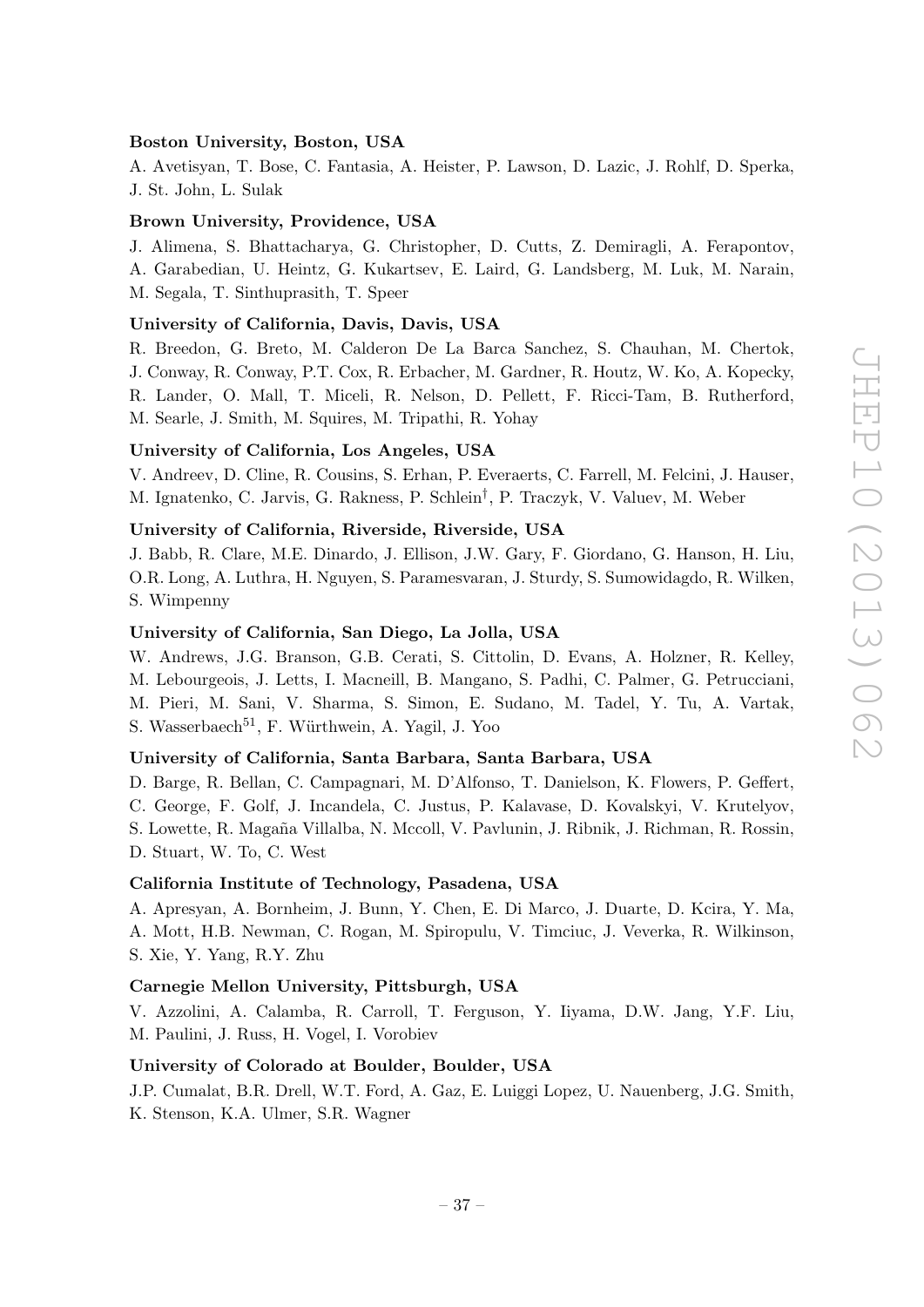### Cornell University, Ithaca, USA

J. Alexander, A. Chatterjee, N. Eggert, L.K. Gibbons, W. Hopkins, A. Khukhunaishvili, B. Kreis, N. Mirman, G. Nicolas Kaufman, J.R. Patterson, A. Ryd, E. Salvati, W. Sun, W.D. Teo, J. Thom, J. Thompson, J. Tucker, Y. Weng, L. Winstrom, P. Wittich

# Fairfield University, Fairfield, USA

D. Winn

#### Fermi National Accelerator Laboratory, Batavia, USA

S. Abdullin, M. Albrow, J. Anderson, G. Apollinari, L.A.T. Bauerdick, A. Beretvas, J. Berryhill, P.C. Bhat, K. Burkett, J.N. Butler, V. Chetluru, H.W.K. Cheung, F. Chlebana, S. Cihangir, V.D. Elvira, I. Fisk, J. Freeman, Y. Gao, E. Gottschalk, L. Gray, D. Green, O. Gutsche, R.M. Harris, J. Hirschauer, B. Hooberman, S. Jindariani, M. Johnson, U. Joshi, B. Klima, S. Kunori, S. Kwan, J. Linacre, D. Lincoln, R. Lipton, J. Lykken, K. Maeshima, J.M. Marraffino, V.I. Martinez Outschoorn, S. Maruyama, D. Mason, P. McBride, K. Mishra, S. Mrenna, Y. Musienko<sup>52</sup>, C. Newman-Holmes, V. O'Dell, O. Prokofyev, E. Sexton-Kennedy, S. Sharma, W.J. Spalding, L. Spiegel, L. Taylor, S. Tkaczyk, N.V. Tran, L. Uplegger, E.W. Vaandering, R. Vidal, J. Whitmore, W. Wu, F. Yang, J.C. Yun

# University of Florida, Gainesville, USA

D. Acosta, P. Avery, D. Bourilkov, M. Chen, T. Cheng, S. Das, M. De Gruttola, G.P. Di Giovanni, D. Dobur, A. Drozdetskiy, R.D. Field, M. Fisher, Y. Fu, I.K. Furic, J. Hugon, B. Kim, J. Konigsberg, A. Korytov, A. Kropivnitskaya, T. Kypreos, J.F. Low, K. Matchev, P. Milenovic53, G. Mitselmakher, L. Muniz, R. Remington, A. Rinkevicius, N. Skhirtladze, M. Snowball, J. Yelton, M. Zakaria

# Florida International University, Miami, USA

V. Gaultney, S. Hewamanage, L.M. Lebolo, S. Linn, P. Markowitz, G. Martinez, J.L. Rodriguez

#### Florida State University, Tallahassee, USA

T. Adams, A. Askew, J. Bochenek, J. Chen, B. Diamond, S.V. Gleyzer, J. Haas, S. Hagopian, V. Hagopian, K.F. Johnson, H. Prosper, V. Veeraraghavan, M. Weinberg

### Florida Institute of Technology, Melbourne, USA

M.M. Baarmand, B. Dorney, M. Hohlmann, H. Kalakhety, F. Yumiceva

#### University of Illinois at Chicago (UIC), Chicago, USA

M.R. Adams, L. Apanasevich, V.E. Bazterra, R.R. Betts, I. Bucinskaite, J. Callner, R. Cavanaugh, O. Evdokimov, L. Gauthier, C.E. Gerber, D.J. Hofman, S. Khalatyan, P. Kurt, F. Lacroix, C. O'Brien, C. Silkworth, D. Strom, P. Turner, N. Varelas

# The University of Iowa, Iowa City, USA

U. Akgun, E.A. Albayrak, B. Bilki<sup>54</sup>, W. Clarida, K. Dilsiz, F. Duru, S. Griffiths, J.-P. Merlo, H. Mermerkaya<sup>55</sup>, A. Mestvirishvili, A. Moeller, J. Nachtman, C.R. Newsom, H. Ogul, Y. Onel, F. Ozok<sup>47</sup>, S. Sen, P. Tan, E. Tiras, J. Wetzel, T. Yetkin<sup>56</sup>, K. Yi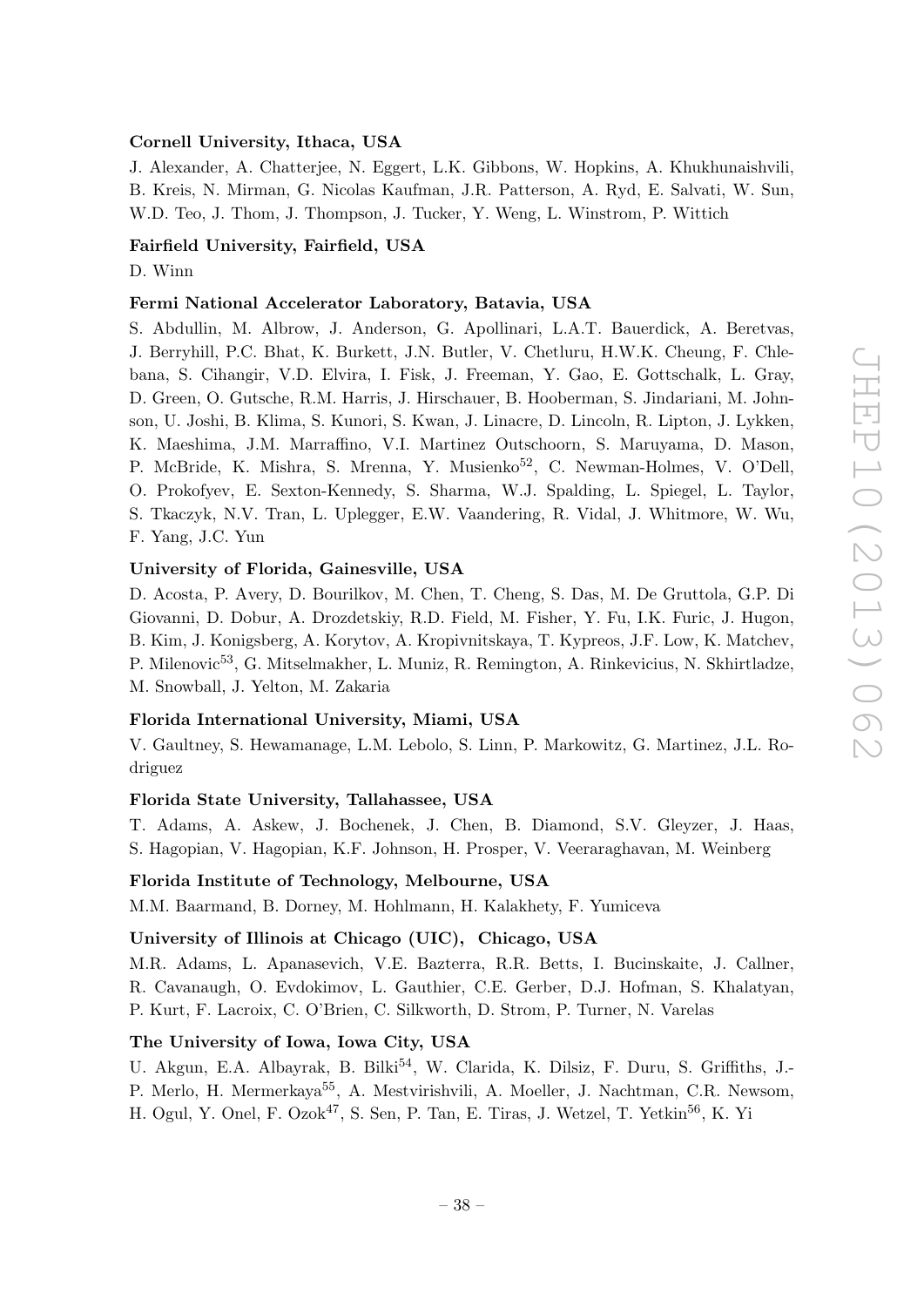# Johns Hopkins University, Baltimore, USA

B.A. Barnett, B. Blumenfeld, S. Bolognesi, D. Fehling, G. Giurgiu, A.V. Gritsan, G. Hu, P. Maksimovic, M. Swartz, A. Whitbeck

#### The University of Kansas, Lawrence, USA

P. Baringer, A. Bean, G. Benelli, R.P. Kenny III, M. Murray, D. Noonan, S. Sanders, R. Stringer, J.S. Wood

# Kansas State University, Manhattan, USA

A.F. Barfuss, I. Chakaberia, A. Ivanov, S. Khalil, M. Makouski, Y. Maravin, S. Shrestha, I. Svintradze

# Lawrence Livermore National Laboratory, Livermore, USA

J. Gronberg, D. Lange, F. Rebassoo, D. Wright

### University of Maryland, College Park, USA

A. Baden, B. Calvert, S.C. Eno, J.A. Gomez, N.J. Hadley, R.G. Kellogg, T. Kolberg, Y. Lu, M. Marionneau, A.C. Mignerey, K. Pedro, A. Peterman, A. Skuja, J. Temple, M.B. Tonjes, S.C. Tonwar

# Massachusetts Institute of Technology, Cambridge, USA

A. Apyan, G. Bauer, W. Busza, E. Butz, I.A. Cali, M. Chan, V. Dutta, G. Gomez Ceballos, M. Goncharov, Y. Kim, M. Klute, A. Levin, P.D. Luckey, T. Ma, S. Nahn, C. Paus, D. Ralph, C. Roland, G. Roland, G.S.F. Stephans, F. Stöckli, K. Sumorok, K. Sung, D. Velicanu, R. Wolf, B. Wyslouch, M. Yang, Y. Yilmaz, A.S. Yoon, M. Zanetti, V. Zhukova

# University of Minnesota, Minneapolis, USA

B. Dahmes, A. De Benedetti, G. Franzoni, A. Gude, J. Haupt, S.C. Kao, K. Klapoetke, Y. Kubota, J. Mans, N. Pastika, R. Rusack, M. Sasseville, A. Singovsky, N. Tambe, J. Turkewitz

# University of Mississippi, Oxford, USA

L.M. Cremaldi, R. Kroeger, L. Perera, R. Rahmat, D.A. Sanders, D. Summers

# University of Nebraska-Lincoln, Lincoln, USA

E. Avdeeva, K. Bloom, S. Bose, D.R. Claes, A. Dominguez, M. Eads, R. Gonzalez Suarez, J. Keller, I. Kravchenko, J. Lazo-Flores, S. Malik, G.R. Snow

# State University of New York at Buffalo, Buffalo, USA

J. Dolen, A. Godshalk, I. Iashvili, S. Jain, A. Kharchilava, A. Kumar, S. Rappoccio, Z. Wan

### Northeastern University, Boston, USA

G. Alverson, E. Barberis, D. Baumgartel, M. Chasco, J. Haley, D. Nash, T. Orimoto, D. Trocino, D. Wood, J. Zhang

#### Northwestern University, Evanston, USA

A. Anastassov, K.A. Hahn, A. Kubik, L. Lusito, N. Mucia, N. Odell, B. Pollack, A. Pozdnyakov, M. Schmitt, S. Stoynev, M. Velasco, S. Won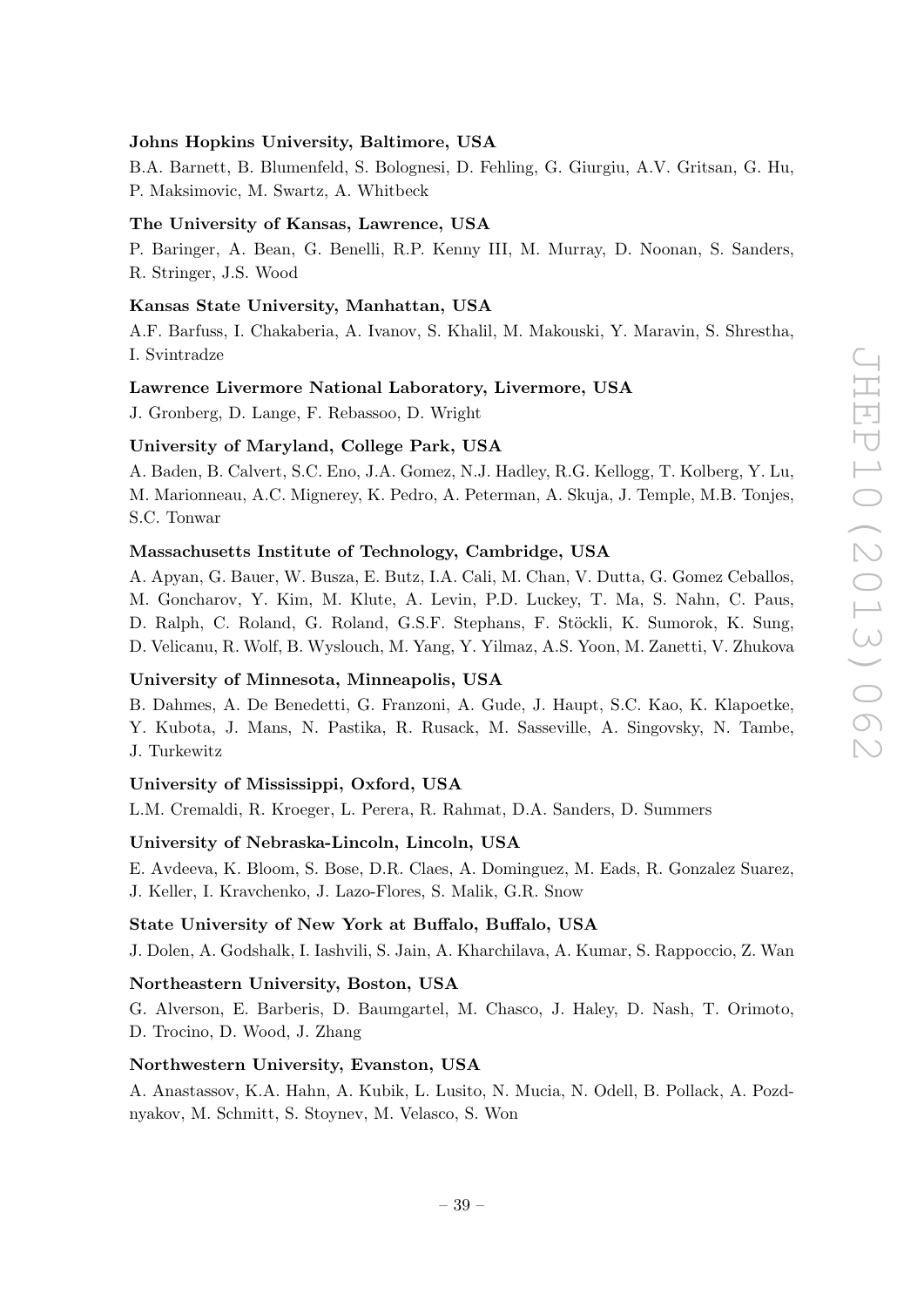# University of Notre Dame, Notre Dame, USA

D. Berry, A. Brinkerhoff, K.M. Chan, M. Hildreth, C. Jessop, D.J. Karmgard, J. Kolb, K. Lannon, W. Luo, S. Lynch, N. Marinelli, D.M. Morse, T. Pearson, M. Planer, R. Ruchti, J. Slaunwhite, N. Valls, M. Wayne, M. Wolf

### The Ohio State University, Columbus, USA

L. Antonelli, B. Bylsma, L.S. Durkin, C. Hill, R. Hughes, K. Kotov, T.Y. Ling, D. Puigh, M. Rodenburg, G. Smith, C. Vuosalo, G. Williams, B.L. Winer, H. Wolfe

# Princeton University, Princeton, USA

E. Berry, P. Elmer, V. Halyo, P. Hebda, J. Hegeman, A. Hunt, P. Jindal, S.A. Koay, D. Lopes Pegna, P. Lujan, D. Marlow, T. Medvedeva, M. Mooney, J. Olsen, P. Piroué, X. Quan, A. Raval, H. Saka, D. Stickland, C. Tully, J.S. Werner, S.C. Zenz, A. Zuranski

#### University of Puerto Rico, Mayaguez, USA

E. Brownson, A. Lopez, H. Mendez, J.E. Ramirez Vargas

# Purdue University, West Lafayette, USA

E. Alagoz, D. Benedetti, G. Bolla, D. Bortoletto, M. De Mattia, A. Everett, Z. Hu, M. Jones, O. Koybasi, M. Kress, N. Leonardo, V. Maroussov, P. Merkel, D.H. Miller, N. Neumeister, I. Shipsey, D. Silvers, A. Svyatkovskiy, M. Vidal Marono, H.D. Yoo, J. Zablocki, Y. Zheng

### Purdue University Calumet, Hammond, USA

S. Guragain, N. Parashar

#### Rice University, Houston, USA

A. Adair, B. Akgun, K.M. Ecklund, F.J.M. Geurts, W. Li, B.P. Padley, R. Redjimi, J. Roberts, J. Zabel

#### University of Rochester, Rochester, USA

B. Betchart, A. Bodek, R. Covarelli, P. de Barbaro, R. Demina, Y. Eshaq, T. Ferbel, A. Garcia-Bellido, P. Goldenzweig, J. Han, A. Harel, D.C. Miner, G. Petrillo, D. Vishnevskiy, M. Zielinski

### The Rockefeller University, New York, USA

A. Bhatti, R. Ciesielski, L. Demortier, K. Goulianos, G. Lungu, S. Malik, C. Mesropian

#### Rutgers, The State University of New Jersey, Piscataway, USA

S. Arora, A. Barker, J.P. Chou, C. Contreras-Campana, E. Contreras-Campana, D. Duggan, D. Ferencek, Y. Gershtein, R. Gray, E. Halkiadakis, D. Hidas, A. Lath, S. Panwalkar, M. Park, R. Patel, V. Rekovic, J. Robles, K. Rose, S. Salur, S. Schnetzer, C. Seitz, S. Somalwar, R. Stone, S. Thomas, M. Walker

### University of Tennessee, Knoxville, USA

G. Cerizza, M. Hollingsworth, S. Spanier, Z.C. Yang, A. York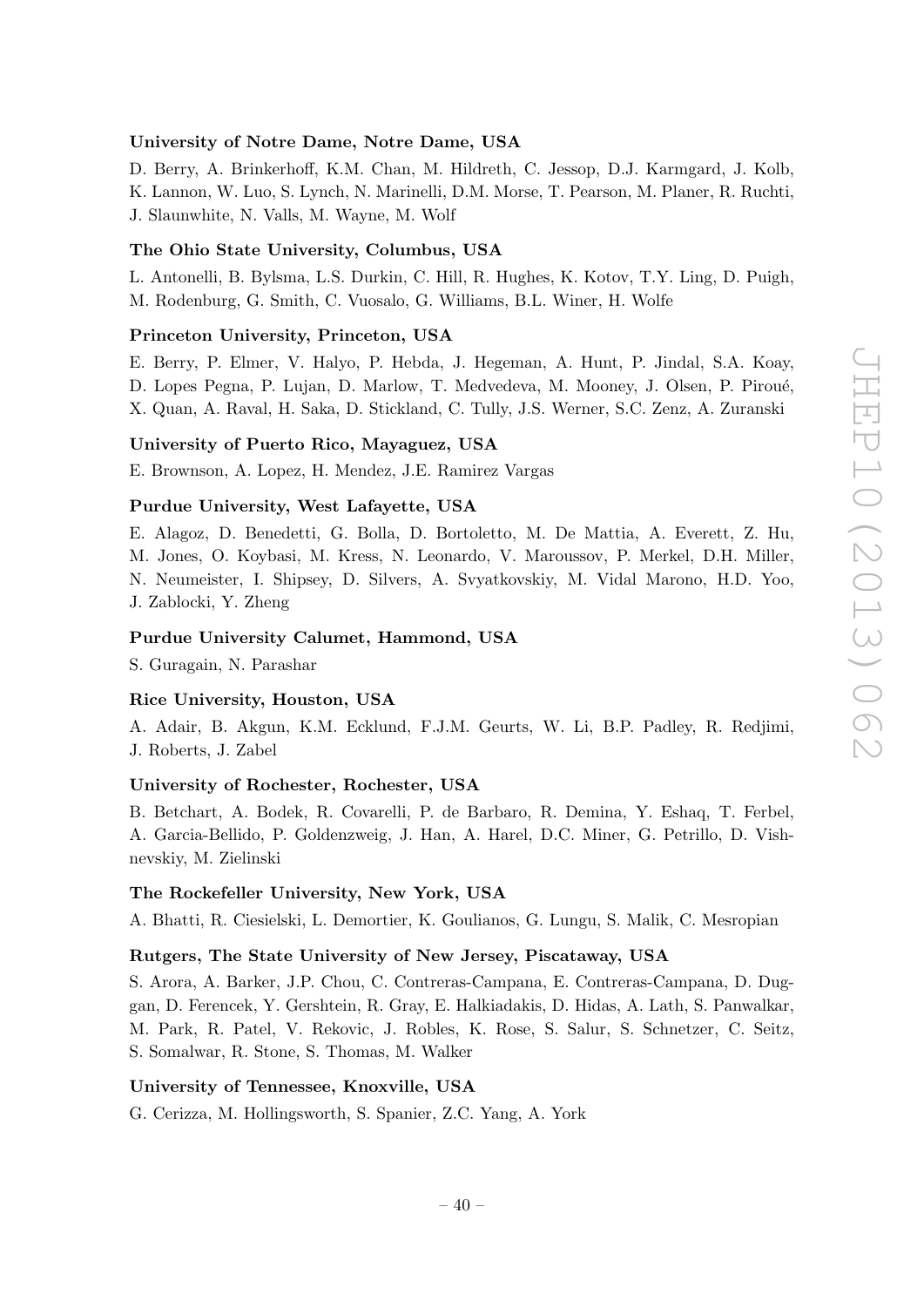# Texas A&M University, College Station, USA

R. Eusebi, W. Flanagan, J. Gilmore, T. Kamon<sup>57</sup>, V. Khotilovich, R. Montalvo, I. Osipenkov, Y. Pakhotin, A. Perloff, J. Roe, A. Safonov, T. Sakuma, I. Suarez, A. Tatarinov, D. Toback

# Texas Tech University, Lubbock, USA

N. Akchurin, J. Damgov, C. Dragoiu, P.R. Dudero, C. Jeong, K. Kovitanggoon, S.W. Lee, T. Libeiro, I. Volobouev

### Vanderbilt University, Nashville, USA

E. Appelt, A.G. Delannoy, S. Greene, A. Gurrola, W. Johns, C. Maguire, Y. Mao, A. Melo, M. Sharma, P. Sheldon, B. Snook, S. Tuo, J. Velkovska

### University of Virginia, Charlottesville, USA

M.W. Arenton, M. Balazs, S. Boutle, B. Cox, B. Francis, J. Goodell, R. Hirosky, A. Ledovskoy, C. Lin, C. Neu, J. Wood

# Wayne State University, Detroit, USA

S. Gollapinni, R. Harr, P.E. Karchin, C. Kottachchi Kankanamge Don, P. Lamichhane, A. Sakharov

### University of Wisconsin, Madison, USA

M. Anderson, D.A. Belknap, L. Borrello, D. Carlsmith, M. Cepeda, S. Dasu, E. Friis, K.S. Grogg, M. Grothe, R. Hall-Wilton, M. Herndon, A. Hervé, P. Klabbers, J. Klukas, A. Lanaro, C. Lazaridis, R. Loveless, A. Mohapatra, M.U. Mozer, I. Ojalvo, G.A. Pierro, I. Ross, A. Savin, W.H. Smith, J. Swanson

- †: Deceased
- 1: Also at Vienna University of Technology, Vienna, Austria
- 2: Also at CERN, European Organization for Nuclear Research, Geneva, Switzerland
- 3: Also at National Institute of Chemical Physics and Biophysics, Tallinn, Estonia
- 4: Also at Skobeltsyn Institute of Nuclear Physics, Lomonosov Moscow State University, Moscow, Russia
- 5: Also at Universidade Estadual de Campinas, Campinas, Brazil
- 6: Also at California Institute of Technology, Pasadena, USA
- 7: Also at Laboratoire Leprince-Ringuet, Ecole Polytechnique, IN2P3-CNRS, Palaiseau, France
- 8: Also at Suez Canal University, Suez, Egypt
- 9: Also at Cairo University, Cairo, Egypt
- 10: Also at Fayoum University, El-Fayoum, Egypt
- 11: Also at Helwan University, Cairo, Egypt
- 12: Also at British University in Egypt, Cairo, Egypt
- 13: Now at Ain Shams University, Cairo, Egypt
- 14: Also at National Centre for Nuclear Research, Swierk, Poland
- 15: Also at Université de Haute Alsace, Mulhouse, France
- 16: Also at Joint Institute for Nuclear Research, Dubna, Russia
- 17: Also at Brandenburg University of Technology, Cottbus, Germany